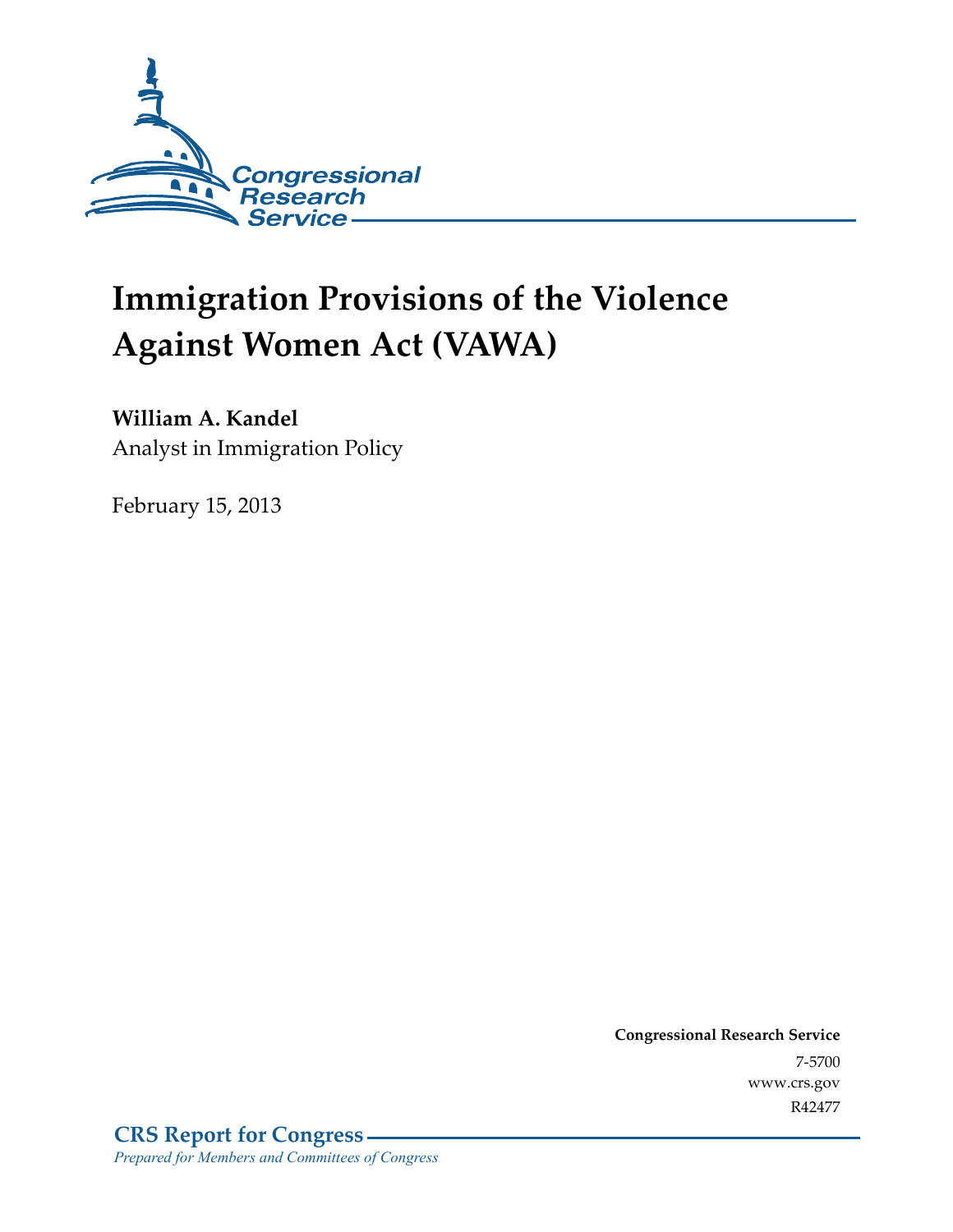## **Summary**

The Immigration and Nationality Act (INA) includes provisions to assist foreign nationals who have been victims of domestic abuse. These provisions, initially enacted by Congress with the Immigration Act of 1990 and the Violence Against Women Act (VAWA) of 1994, afford benefits to abused foreign nationals and allow them to self-petition for lawful permanent resident (LPR) status independently of the U.S. citizen or LPR relatives who originally sponsored them. Congress reauthorized VAWA with the Battered Immigrant Women Protection Act of 2000, which also created the U visa for foreign national victims of a range of crimes—including domestic abuse—who assisted law enforcement. A second reauthorization in 2005 added protections and expanded eligibility for abused foreign nationals.

Authorization for appropriations for the programs under VAWA expired in 2011. The  $112<sup>th</sup>$ Congress passed two bills, S. 1925 and H.R. 4970, reauthorizing most VAWA programs, among other provisions. Despite containing some related immigration provisions, H.R. 4970 differed in substantive ways from S. 1925. It did not extend protections to new groups to the same extent as S. 1925 and included more restrictions with the purpose of curtailing immigration fraud. Most notably, it maintained the annual number of U visas at its current limit of 10,000, in contrast with S. 1925 which would have increased the number to 15,000. To fund the increase in U visas, S. 1925 included a revenue provision that created a "blue slip" procedural complication. Negotiations stalled between the chambers, and neither bill was enacted into law.

In the  $113<sup>th</sup>$  Congress, S. 47 and H.R. 11 have been introduced. On February 12, 2013, the Senate passed S. 47, as amended. H.R. 11 was referred to committee. The VAWA-related immigration provisions, similar in both bills, are comparable to those found in S. 1925 from the previous Congress. However, in contrast to that bill, S. 47 and H.R. 11 would maintain the annual number of U visas at 10,000, thereby eliminating the associated "blue slip" procedural complication.

Two potential concerns for Congress have been emphasized regarding the immigration provisions of VAWA. The first is whether the proposed VAWA reauthorization provides sufficient relief to foreign nationals abused by their U.S. citizen or LPR sponsoring relatives. Advocates for battered foreign nationals suggest that additional provisions are needed to assist this population in obtaining legal and economic footing independently of their original sponsors for legal immigrant status. Critics of expanding immigration, however, question the extent to which these provisions may increase the number of legal immigrants, thereby incurring costs to U.S. taxpayers.

The second related concern is the degree to which VAWA provisions unintentionally facilitate immigration fraud. This may occur through what some perceive as relatively lenient standards of evidence to demonstrate abuse; as the unintended result of processing procedures between the District Offices of the U.S. Citizenship and Immigration Services (USCIS), which adjudicate most immigration applications, and the USCIS Vermont Service Center, which adjudicates VAWA petitions; or as an unintended consequence of the structure of current law. While some suggest that VAWA provides opportunities for dishonest and enterprising foreign nationals to circumvent U.S. immigration laws, empirical evidence offers minimal support for these assertions.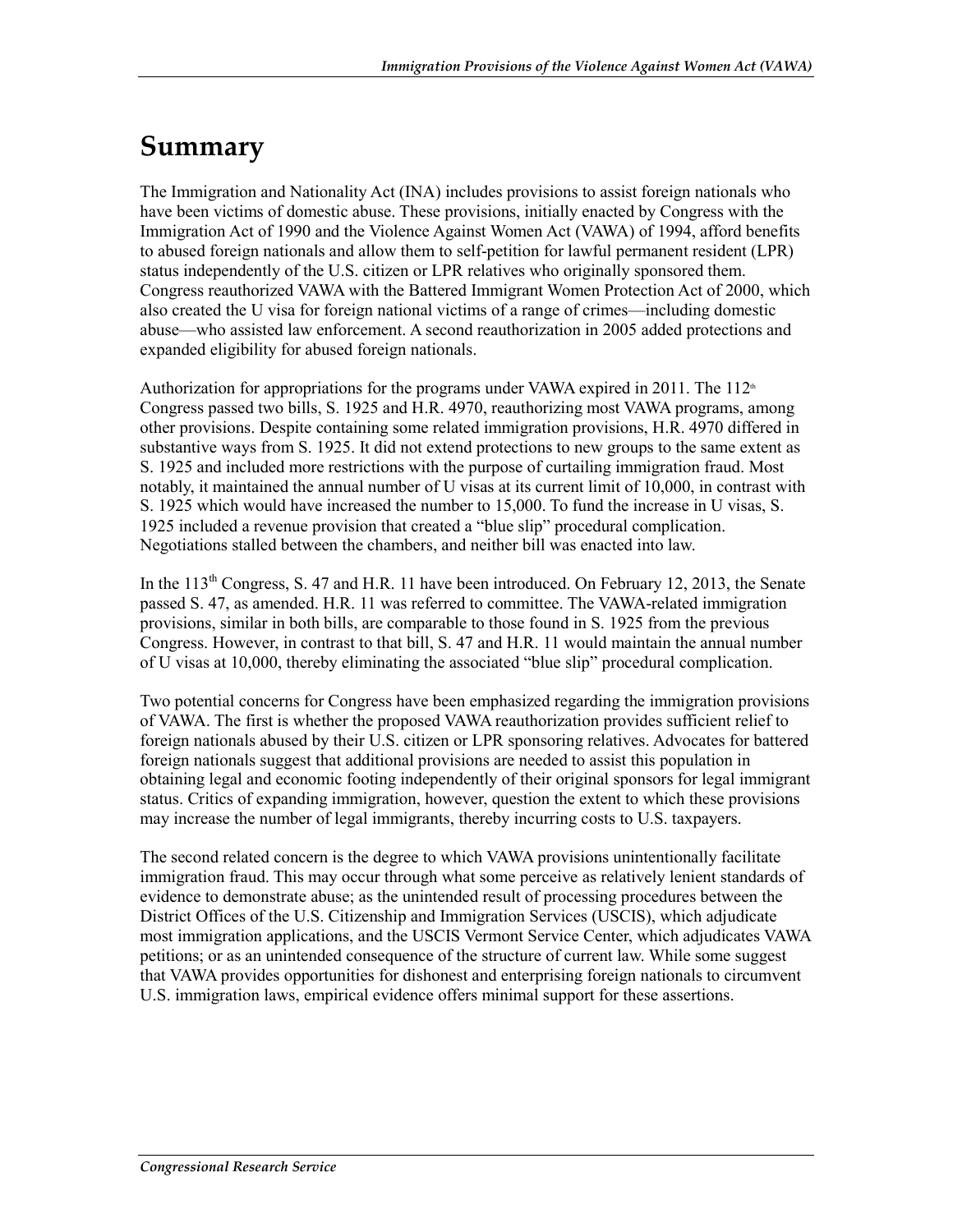# Contents

## **Tables**

## Appendixes

### Contacts

|--|--|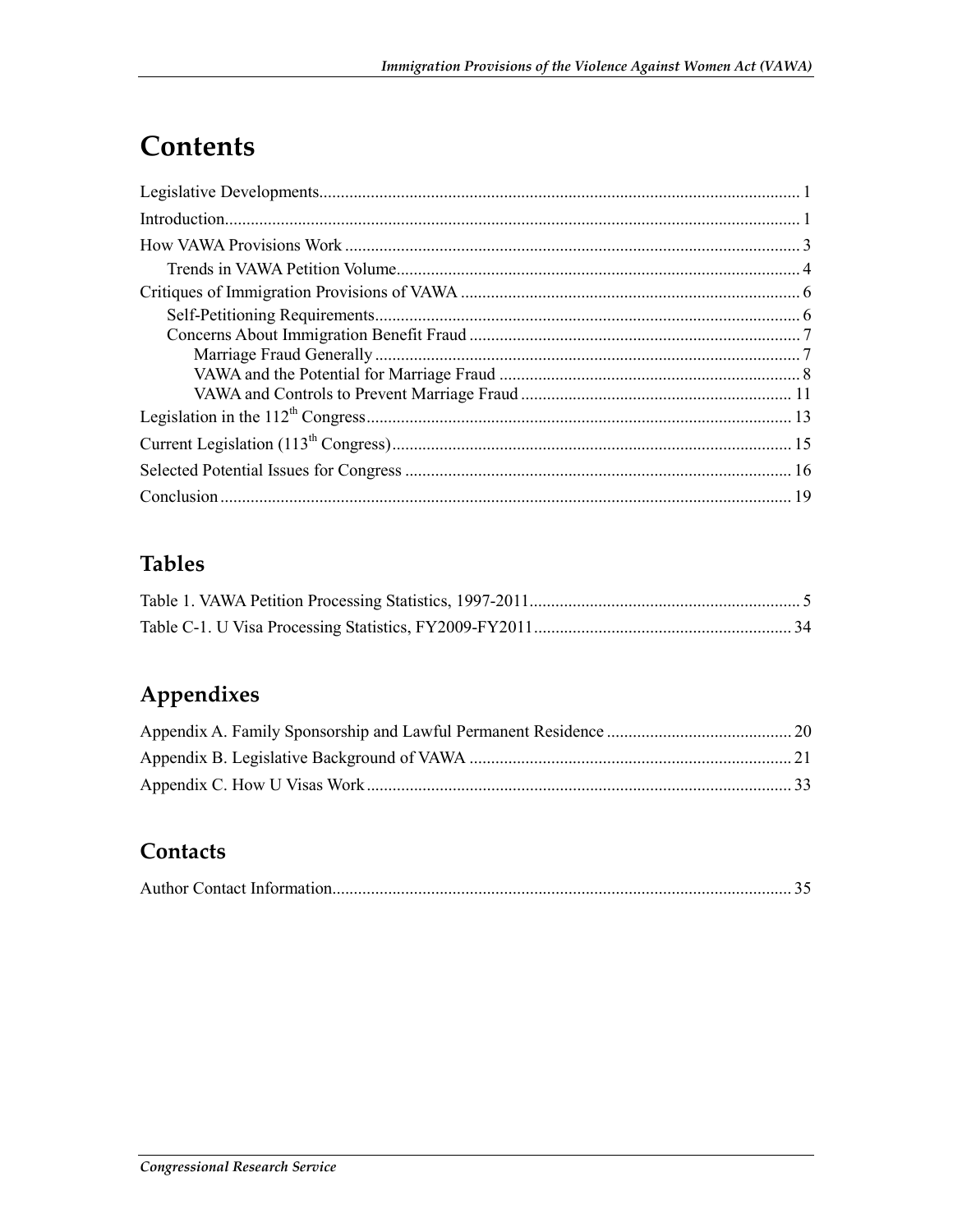# **Legislative Developments**

Two bills have been introduced into the 113<sup>th</sup> Congress. On January 22, 2013, Representative Gwen Moore introduced H.R. 11, the Violence Against Women Reauthorization Act of 2013. The bill, which has similar immigration provisions to H.R. 4271 that Representative Moore introduced in the 112<sup>th</sup> Congress, was referred to committee. On the same day, Senator Patrick Leahy introduced S. 47, the Violence Against Women Reauthorization Act of 2013. On February 12, 2013, the Senate passed S. 47, as amended. The immigration provisions of VAWA are similar in both bills. They are also similar in many respects to those found in S. 1925 that was passed in the  $112^{th}$  Congress.

# **Introduction**

The Violence Against Women Act (VAWA) of 1994<sup>1</sup> and its subsequent reauthorizations in 2000 and 2005 authorized funding related to domestic violence for enforcement efforts, research and data collection, prevention programs, and services for victims. VAWA also increased penalties for certain domestic violence-related crimes and expanded the Federal Criminal Code to include new categories of crimes. With respect to noncitizens,<sup>2</sup> VAWA gave abused noncitizen spouses the opportunity to "self-petition" for themselves and/or their abused children for lawful permanent resident  $(LPR)^3$  status independently of their sponsoring spouses.<sup>4</sup> In addition, the VAWA reauthorization in 2000 created the U visa, which protects and assists victims who assist law enforcement agencies in investigating and prosecuting an array of crimes that includes domestic violence. It is available to any foreign national who suffered physical or mental abuse as a victim of a qualifying crime that violated U.S. laws; has information about the crime; and was, is, or is likely to be helpful in the investigation or prosecution of the crime. (For more information on U visas, see **Appendix C**. For a detailed legislative history of the immigration provisions in VAWA, see **Appendix B**.)

As Congress considers reauthorizing appropriations for the programs under VAWA, several immigration-related VAWA issues have surfaced. For instance, those advocating on behalf of battered foreign nationals seek to expand eligibility to excluded groups and to refine portions of existing law that may unintentionally prevent foreign nationals from realizing benefits that the

 1 The VAWA immigration-related provisions reside in the Immigration and Nationality Act (INA) which is Title 8 of the United States Code. VAWA was passed as Title IV, sections 40001-40703 of the Violent Crime Control and Law Enforcement Act of 1994, H.R. 3355, and signed as P.L. 103-322 by President William Clinton on September 13, 1994.

<sup>&</sup>lt;sup>2</sup> This report uses the terms "noncitizen" and "foreign national" interchangeably.

<sup>&</sup>lt;sup>3</sup> An LPR is a foreign national who is authorized to live and work in the United States on a permanent basis.

<sup>&</sup>lt;sup>4</sup> Noncitizen victims of domestic violence who seek to permanently reside in the United States face a precarious situation because their legal immigration status often depends upon remaining married. In addition, research on domestic violence indicates that foreign nationals married to U.S. citizens or lawful permanent residents (LPR) possess factors that increase their risk of spousal abuse compared to U.S. citizens. See, for example, Giselle Aguilar Hass, Nawal Ammar, and Leslye Orloff, *Battered Immigrants and U.S. Citizen Spouses*, Legal Momentum, West Bethesda, MD, April 24, 2006; Michelle J. Anderson, "A License to Abuse: The Impact of Conditional Status on Female Immigrants," Yale Law Journal, v. 102, April 1993, p. 1401-1404 (hereafter cited as Anderson, "A License to Abuse"); N. Ammar and L.E. Orloff, "Battered immigrant women's domestic violence dynamics and legal protections," in *It's a Crime: Women and Justice*, ed. R. Muraskin (NJ: Prentice Hall, 2006); D.W. Valdez, "Deportation that keeps many battered women silent," *Borderland News*, 2005; and A. Raj, J. G. Silverman, and J McCleary-Sills, et al., "Immigration Policies Increase South Asian Immigrant Women's Vulnerability to Intimate Partner Violence," *Journal of the American Medical Women's Association*, vol. 60, no. 1 (2005), pp. 26-32.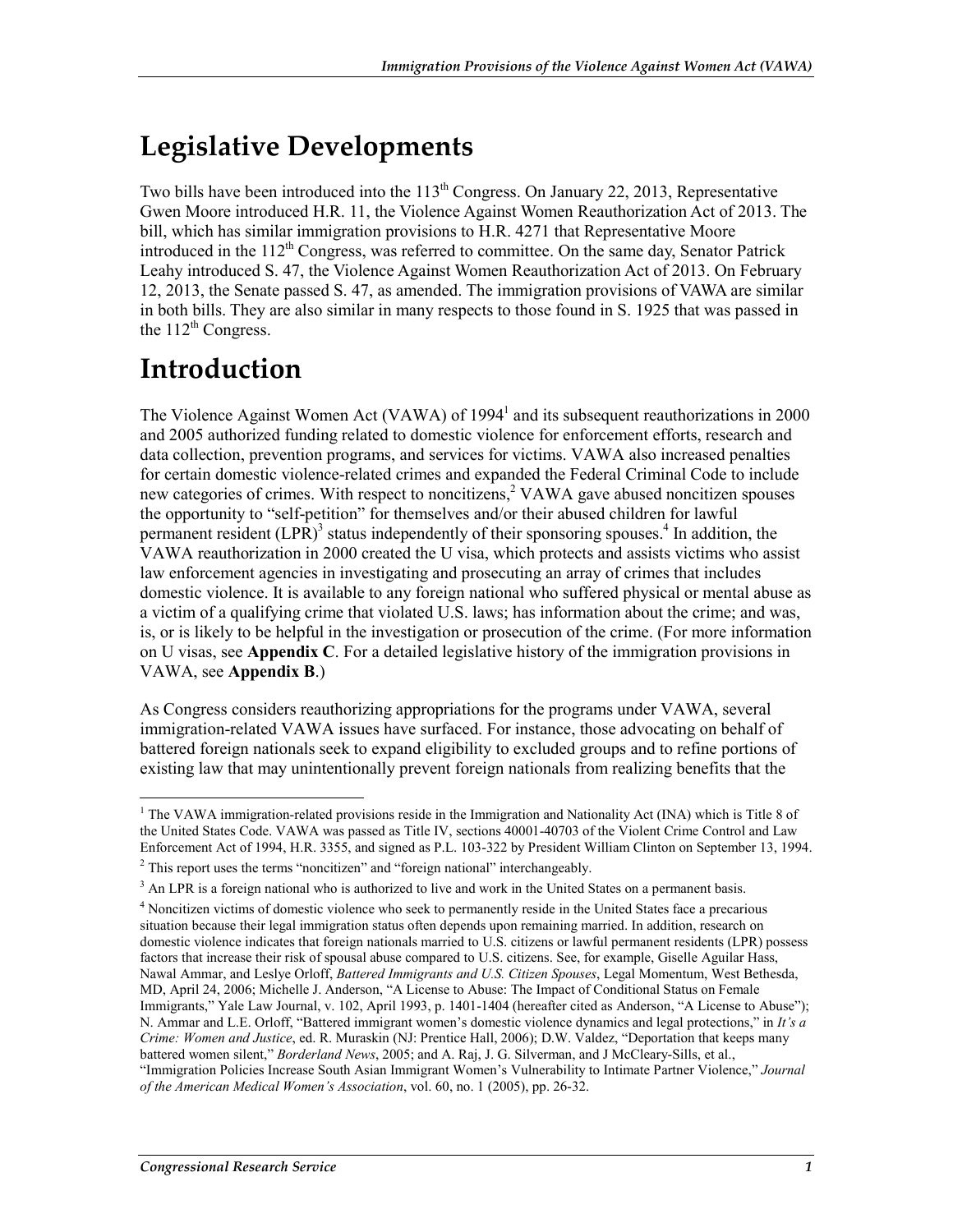law was intended to provide. Some have focused on provisions to improve the economic wellbeing of victims, such as work authorization and unemployment insurance.

As laws have been enacted to protect foreign nationals from domestic violence, some observers have expressed concerns about the potential for immigration fraud using the same VAWA provisions that were intended to protect abused foreign nationals. False claims of domestic abuse fall within the broader category of marriage fraud by foreign nationals who, intent on obtaining legal status in the United States, misrepresent sham marriages as legitimate or report abuse when none exists. These schemes are perpetrated either unilaterally or cooperatively with their U.S. citizen or LPR partners.<sup>5</sup> The extent of these types of fraud, however, remains unclear.<sup>6</sup>

The Immigration and Naturalization Act (INA) includes provisions to prevent marriage fraud such as the requirement for face-to-face interviews with trained adjudicators.<sup>7</sup> It also includes some measure of information sharing between the Vermont Service Center of the Department of Homeland Security (DHS), United States Citizenship and Immigration Services (USCIS), which processes domestic abuse petitions, and USCIS District Offices that adjudicate petitions for most other immigration benefits. $8$  Yet, concerns have been raised about the degree to which the VAWA provisions themselves and the manner in which VAWA petitions are processed by USCIS might facilitate marriage fraud, either through relatively lower standards of evidence or as the unintended result of procedural differences between local USCIS District Offices and the Vermont Service Center.<sup>9</sup>

This report describes how the VAWA provisions work in practice. It discusses improvements suggested by immigration attorneys and law enforcement observers to increase the utilization of VAWA provisions by abused foreign nationals as well as ways to reduce immigration fraud. The report closes with possible immigration-related issues that Congress may choose to consider should it reauthorize VAWA.

<sup>5</sup> For instance, see David Seminara, *Hello, I Love You, Won't You Tell Me Your Name: Inside the Green Card Marriage Phenomenon*, Center for Immigration Studies, Washington, DC, November 2008.

<sup>6</sup> For more information, see U.S. Government Accountability Office, *Immigration Benefits: Additional Controls and a Sanctions Strategy Could Enhance DHS's Ability to Control Benefit Fraud*, GAO-06-259, March 2006; and CRS Report RL34007, *Immigration Fraud: Policies, Investigations, and Issues*, by Ruth Ellen Wasem.

 $^7$  A face-to-face interview between a foreign national, a U.S. citizen or LPR spouse, and a USCIS adjudicator is required for applicants who seek LPR status. It is a critical mechanism by which USCIS confirms information in the application and evaluates the legitimacy of the marriage for the purpose of granting LPR status.

<sup>&</sup>lt;sup>8</sup> USCIS District Offices enforce immigration laws and provide immigration services and benefits to residents in their geographic service areas/jurisdictions.

<sup>&</sup>lt;sup>9</sup> Practitioners have noted, for instance, a lack of understanding of particular exemptions and rules applicable to VAWA petitions among District Office adjudicators. See Julie E. Dinnerstein, "Violence Against Women Act(VAWA) Self-Petitions," updated from an article appearing at *Immigration & Nationality Law Handbook 331*, 2006 (hereafter referred to as "Dinnerstein, *Violence Against Women Act*"), pp. 16-17. At a broader level, a recent DHS Office of the Inspector General report highlighted USCIS' vulnerability to fraud based on current policies and procedures. See, Department of Homeland Security, Office of the Inspector General, *The Effects of USCIS Adjudication Procedures and Policies on Fraud Detection by Immigration Services Officers*, OIG-12-24, Washington, DC, January 2012 (Hereafter referred to as "2011 DHS OIG Report.").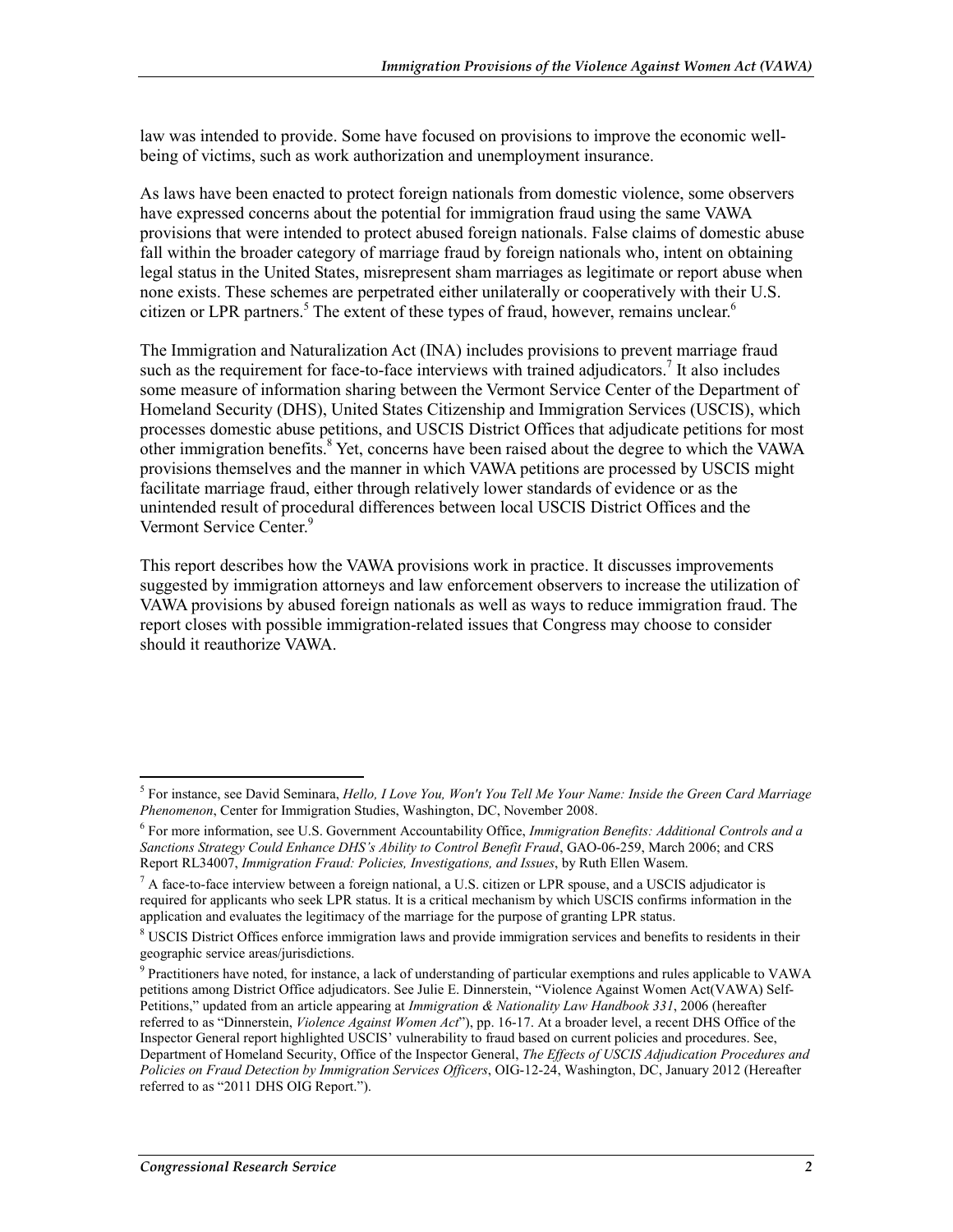## **How VAWA Provisions Work**

Foreign national spouses of U.S. citizens and LPRs can acquire legal status through family-based provisions of the INA. To do so, they must be sponsored by their citizen/LPR spouses and meet the requirements for admissibility to LPR status.<sup>10</sup> This path to lawful permanent residence status through marriage includes a two-year evaluation period for marriages of short duration (under two years at the time of sponsorship)<sup>11</sup> and is entitled *conditional permanent residence status*, a provision of the INA that helps USCIS determine if such marriages are bona fide. Conditional residence status grants the same rights and responsibilities as that of LPR status<sup>12</sup> but requires filing a joint petition by both the foreign spouse and the sponsoring U.S. citizen or LPR within 90 days before the two-year conditional status period ends to remove the conditionality. Failure to file the joint petition within this 90-day period terminates lawful status and initiates removal proceedings.<sup>13</sup>

Conditional permanent resident status provides USCIS with two opportunities—separated by at least two years—to review the characteristics of a relatively new marriage between a foreign national and a U.S. citizen or LPR for possible fraud. If conditions in the law have been met and an interview with a USCIS officer uncovers no indication of marriage fraud, conditional permanent resident status converts to LPR status.<sup>14</sup>

VAWA modified the INA to permit certain abused spouses, children,<sup>15</sup> and parents of U.S. citizens and LPRs to petition for legal status independently of their abusive sponsors.<sup>16</sup> Conceptually, the VAWA self-petition (USCIS Form I-360) serves to replace the initial petition filed by the U.S. citizen or LPR to sponsor the foreign national for legal status (USCIS Form I-130).<sup>17</sup> In general, the following individuals may self-petition through VAWA: abused noncitizen spouses married to U.S. citizens or LPRs; noncitizen parents in such a marriage whose children were abused by U.S. citizens or LPRs; unmarried noncitizen children under age 21 abused by a U.S. citizen or LPR parent; and noncitizen parents abused by U.S. citizen adult children.<sup>18</sup>

VAWA petitions must meet certain conditions. For spouses, these include evidence that the foreign national entered into the marriage in good faith and not solely for immigration benefits, resided with their U.S. citizen or LPR spouse, and is a person of good moral character.<sup>19</sup> For

<u>.</u>

 $10$  INA  $\S 204$ .

 $<sup>11</sup>$  This also applies if the parent-child relationship is less than two years old; or the foreign national spouse entered the</sup> United States on a fiancé(e) visa. INA §216.

 $12$  These rights include legal status to live and work in the United States.

<sup>&</sup>lt;sup>13</sup> Removal proceedings refer to administrative proceedings to determine an individual's removability under the INA. They are conducted by an immigration judge in the U.S. Department of Justice' Executive Office for Immigration Review (EOIR).

<sup>&</sup>lt;sup>14</sup> 8 CFR §216.4.

<sup>&</sup>lt;sup>15</sup> "Child," as defined in §101(b)(1) of the INA and used in this report, refers to an unmarried child under age 21.

<sup>16 §§40701-40703</sup> of P.L. 103-322 (8 U.S.C. §204(a)(1), 8 U.S.C. §216(c)(4), and 8 U.S.C. §244(a)).

<sup>&</sup>lt;sup>17</sup> See Dinnerstein, *Violence Against Women Act*, Appendix C, for a detailed comparison between the requirements for the I-360 form filed for a VAWA petition and those for a I-130 form filed for conventional relative sponsorship.

 $18$  Also eligible are unmarried children between ages 21 and 24 who can demonstrate that abuse was the primary reason for not filing prior to age 21. 8 U.S.C.  $\S 204(a)(1)$ .

 $<sup>19</sup>$  Good moral character is not specifically defined in the INA, but a determination of good moral character indicates</sup> that the petitioner for an immigration benefit must not have engaged in a range of crimes, offenses, and related (continued...)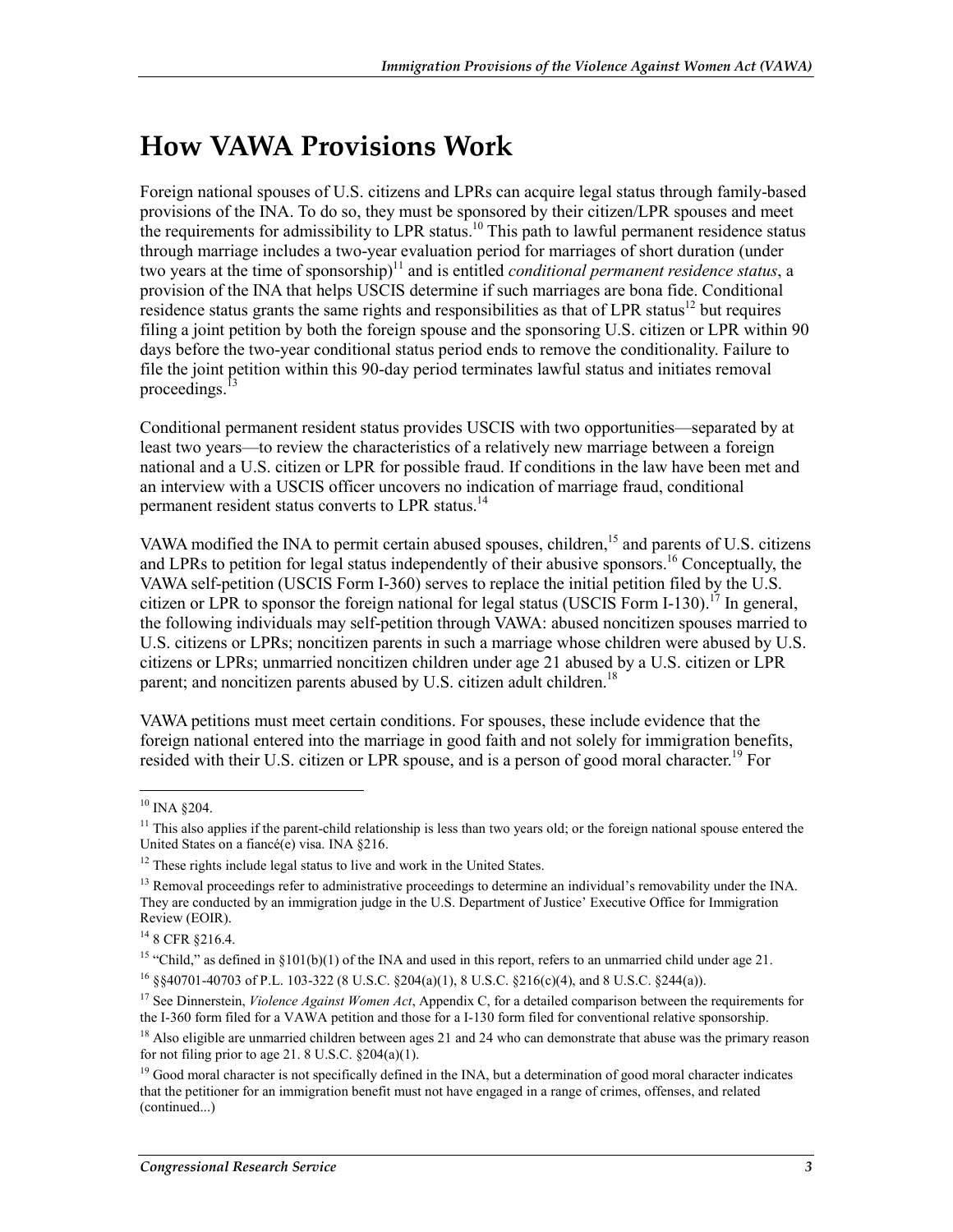children, evidence must show proof of the relationship to the U.S. citizen or LPR parent, residence with the abusive parent, and good moral character for children over age  $14^{20}$  For parents, evidence must demonstrate abuse by a U.S. citizen son or daughter, residence with the abusive son or daughter, and good moral character.

VAWA applicants submit a Form I-360, "Petition for Amerasian, Widow(er), or Special Immigrant," with supporting documentation to the USCIS's Vermont Service Center.<sup>21</sup> If just the filing requirements are met, a *Prima Facie Determination Notice*—which is neither a benefit nor an immigration status—notifies the petitioner that the materials submitted appear to present a legitimate case. Issuance of the notice does not serve as a factor in the adjudication of the petition nor as a binding determination of the credibility of the submitted evidence.<sup>22</sup> If the I-360 petition is ultimately approved, the foreign national is granted *deferred action status*, a "quasi" status and administrative act that halts actions to remove the individual from the United States for a renewable period of time.<sup>23</sup> Foreign nationals with an approved I-360 and any children listed in the petition may apply for work authorization until they are eligible to apply for lawful permanent residence (see **Appendix A**).

### **Trends in VAWA Petition Volume**

From 1997 to 2011, there was a considerable increase in VAWA petition volume. Figures in **Table 1** indicate that between 1997 and 2011, the number of petitions increased almost fourfold, from 2,491 to 9,209. On average, about a quarter to a third of all petitions adjudicated each year were denied.<sup>24</sup> During this 15-year period, approval rates fluctuated, with a peak of 85% in 2002 and a trough of 67% in 1998, but no consistent trend emerges. In the context of all USCIS petitions and applications for which data are available, I-360 petition approval rates are relatively low. Of 73

<sup>(...</sup>continued)

activities. However, the absence of such determination does not preclude a finding that the individual was not of good moral character for other reasons, such as providing false information in a legal petition. 8 U.S.C. §101(f).

 $20$  Children, as defined in 8 U.S.C. §101(b) are automatically included in the VAWA petitions of their parents and may apply for immigration status on the same basis and at the same time as their parents.  $\frac{8 \text{ U.S.C. } \frac{8204(a)(1)(\text{A})(\text{iii})(\text{I})}{\text{and}}$  $§204(a)(1)(B)(ii).$ 

<sup>&</sup>lt;sup>21</sup> Supporting documentation includes evidence of the following: (1) existence of the qualifying relationship; (2) citizenship or immigration status of the abuser; (3) self-petitioner's eligibility for immigrant classification; (4) residence in the United States; (5) evidence that, during the qualifying relationship, the petitioner and abuser resided together in the United States for some unspecified period of time; (6) battery or extreme cruelty; (7) good moral character; (8) extreme hardship; and (9) in the case of a self-petitioning spouse, good faith marriage. 8 U.S.C.  $$204.2(c)(1)$  and  $(e)(1)$ .

<sup>&</sup>lt;sup>22</sup> The INA stipulates that the attorney general (i.e., USCIS, which adjudicates VAWA petitions) shall consider "any credible evidence relevant to the petition in making determinations of abuse. INA  $\S 204(a)(1)(J)$ .

<sup>&</sup>lt;sup>23</sup> Deferred action does not confer any immigration status nor does it prevent DHS from initiating removal proceedings against abused noncitizens if other factors make the individual inadmissible according to the INA.

 $24$  Previous agency reports suggest that denials often resulted because self-petitioners failed to meet statutory eligibility requirements. Examples included self-petitioning by battered spouses who were no longer married to citizens or LPRs and by battered children who were age 21 and older. For more information, see Gail Pendleton, "VAWA Self-Petitioning: Some Practice Pointers," in *Immigration Practice Pointers*, ed. Gregory Adams et al, 2011-12 ed. (Washington, DC: American Immigration Lawyers Association, 2011), pp. 571-574 (hereafter referred to as Pendleton, "VAWA Self-Petitioning").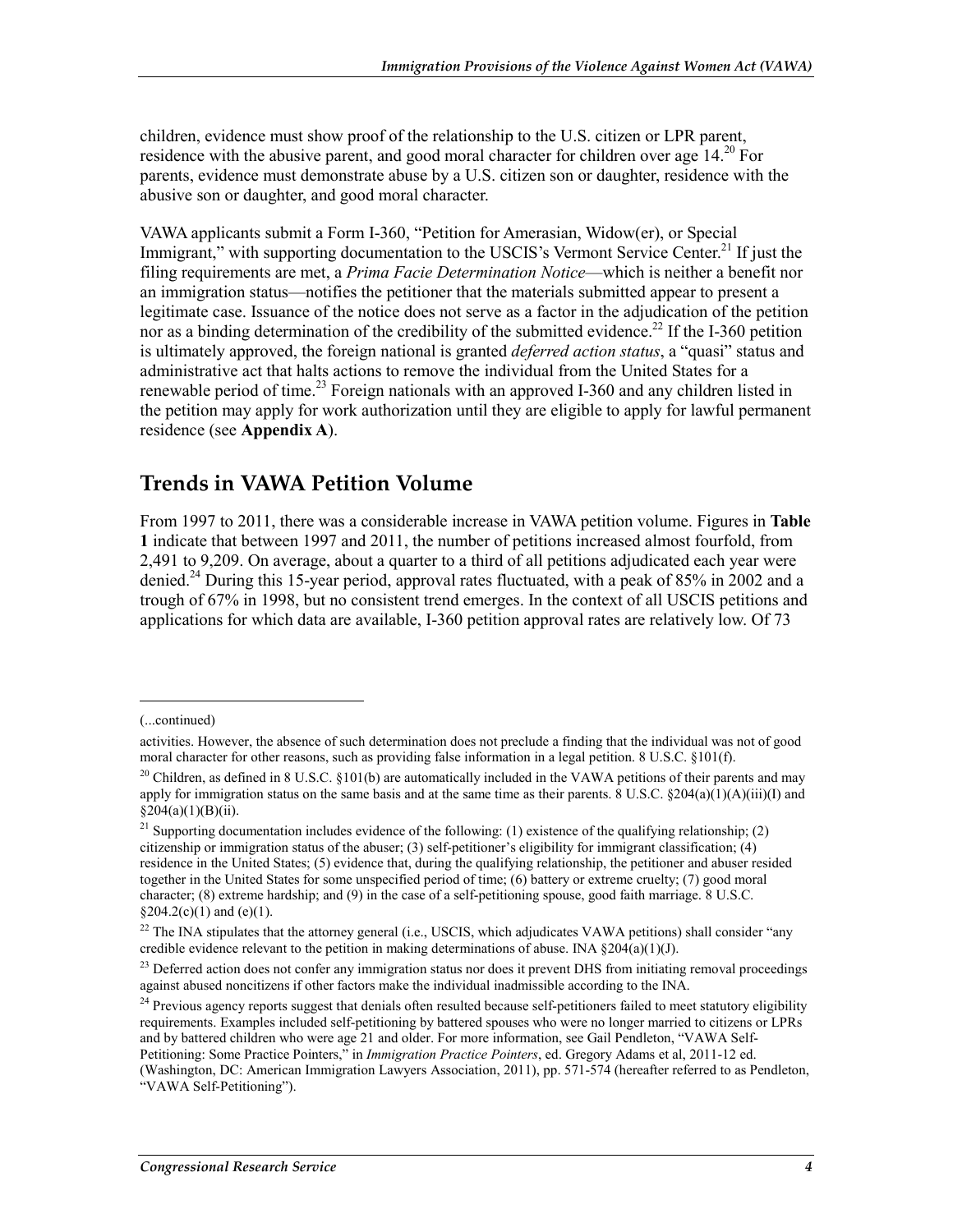petitions and applications, approval rates for I-360 VAWA petitions ranked  $58<sup>th</sup>$ , with an average approval rate of  $74\%$ , compared with 88% for all petition types.<sup>25</sup>

| <b>Fiscal Year</b> | <b>Petitions Received</b><br>or Transferred from<br><b>Prior Year</b> | <b>Proportion of</b><br><b>Petitions Approved</b> | <b>Proportion of</b><br><b>Requests for</b><br><b>Information</b> |
|--------------------|-----------------------------------------------------------------------|---------------------------------------------------|-------------------------------------------------------------------|
| 1997               | 2,491                                                                 | 75%                                               | N/A                                                               |
| 1998               | 3,331                                                                 | 67%                                               | N/A                                                               |
| 1999               | 3,158                                                                 | 76%                                               | N/A                                                               |
| 2000               | 3,384                                                                 | 80%                                               | N/A                                                               |
| 2001               | 5,642                                                                 | 84%                                               | N/A                                                               |
| 2002               | 5,943                                                                 | 85%                                               | N/A                                                               |
| 2003               | 6,714                                                                 | 81%                                               | 63%                                                               |
| 2004               | 7,052                                                                 | 76%                                               | 72%                                                               |
| 2005               | 7,704                                                                 | 79%                                               | 52%                                                               |
| 2006               | 9,131                                                                 | 76%                                               | 55%                                                               |
| 2007               | 8,355                                                                 | 71%                                               | 67%                                                               |
| 2008               | 9,184                                                                 | 67%                                               | 62%                                                               |
| 2009               | 8,534                                                                 | 79%                                               | 74%                                                               |
| 2010               | 8,360                                                                 | 71%                                               | 55%                                                               |
| 2011               | 9,209                                                                 | 68%                                               | 114%                                                              |
| <b>Total</b>       | 98,192                                                                | 75%                                               | 68%                                                               |

**Table 1. VAWA Petition Processing Statistics, 1997-2011** 

**Source:** For years 2000-2011: CRS presentation of data from USCIS, Office of Performance and Quality, Data Analysis and Reporting Branch; for years 1997-1999, CRS presentation of INS data from archived CRS Report RL30559, *Immigration: Noncitizen Victims of Domestic Violence*, by Andorra Bruno and Alison Siskin, May 3, 2001.

**Notes:** The total Proportion of Petitions Approved shown at the bottom of the table is an average for all petitions submitted over the entire 1997-2011 period. The total Proportion of Requests for Information is the average of each year's annual proportion because underlying figures for computing a summary average were not available. Differences between these two methodologies are not substantial.

a. Because petitions not adjudicated by USCIS in one fiscal year are processed in the next, proportions of petitions approved or requests for information can exceed 100%. USCIS provided the Proportions of Requests for Information to CRS but it did not provide the underlying data from which to confirm computation of these proportions.

Petitions that raise concerns among Vermont Service Center (VSC) adjudicators because of incompleteness or inconsistent information are typically assessed with *requests for evidence*  (RFE). A similar inconsistent trend characterizes requests for information from 2003 to 2011. Hence, during a period when petition volume increased roughly fourfold, rates at which petitions were reviewed or approved do not appear to have changed according to any distinct pattern.

<sup>&</sup>lt;sup>25</sup> Data on approval and denial rates from 2003-2011 for 73 USCIS petitions and applications were provided by USCIS, Office of Performance and Quality, Data Analysis and Reporting Branch. Data for 2011 reflect only the first nine months of that year.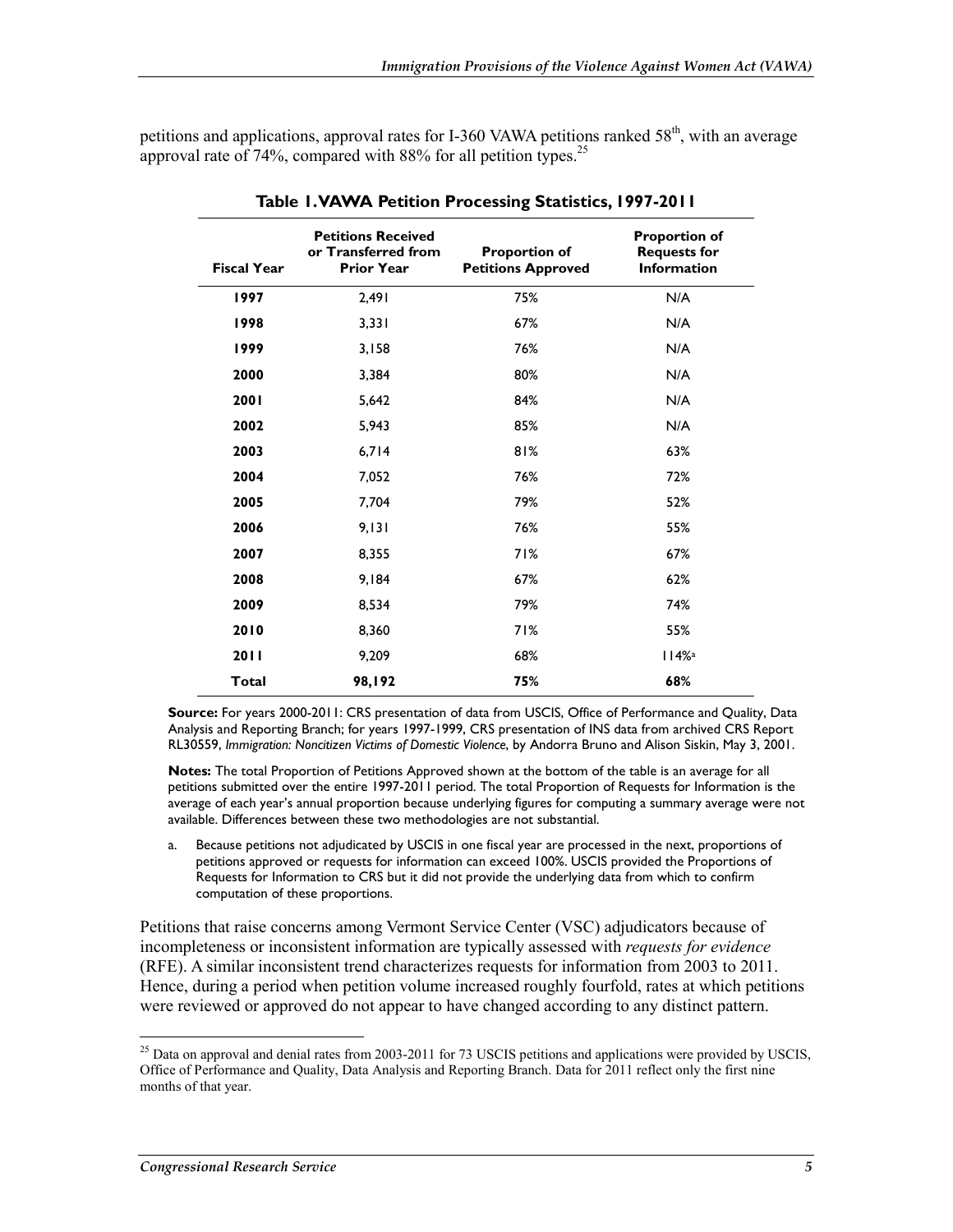Nevertheless, in the context of all USCIS petitions and applications for which data are available, I-360 petitions trigger the highest proportion of such requests for additional information. I-360 VAWA petitions ranked first for RFEs with an average rate of 68% compared with 19% for all petition types.<sup>26</sup> Requests for evidence measure neither fraud nor fraud prevention. Rather, they reflect the degree to which USCIS demands additional evidence prior to adjudicating a petition.

## **Critiques of Immigration Provisions of VAWA**

Critiques of the immigration provisions of VAWA resemble those of other provisions of U.S. immigration policy. Such policies often involve balancing the granting of immigration benefits with adequate enforcement to reduce fraud and ensure intended eligibility. Immigration attorneys and advocates highlight changes to VAWA that would facilitate its intended objective of protecting abused foreign nationals from their abusers and independently providing them with a path to lawful permanent residence. Other observers highlight the vulnerability of U.S. immigration policy to fraud within VAWA and the U visa provisions of the INA that undermines the intent of Congress and the rule of  $law^{27}$ .

### **Self-Petitioning Requirements**

As noted, VAWA operates within the context of family-based immigration policy whereby foreign nationals acquire legal status through sponsoring relatives, but it also permits certain abused noncitizen spouses, children, and parents of U.S. citizens and LPRs to petition for legal status independently of their abusive sponsors. Contingent upon meeting certain conditions and filing requirements, an approved VAWA petition grants *deferred action status* that halts removal procedures for a renewable period.<sup>28</sup> Approved petitioners may then apply for work authorization and ultimately lawful permanent residence.

Advocates for battered foreign nationals, however, maintain that the requirements under VAWA are so stringent that they sometimes deter qualified battered spouses and children from selfpetitioning, and prevent those who apply with legitimate cases from having their petitions approved.<sup>29</sup> They argue, for example, that a battered spouse may not necessarily possess documentation necessary to prove that the marriage was entered into with good faith. Similar concerns have been expressed about what some view as unnecessarily burdensome requirements for demonstrating good moral character. This is particularly the case when self-petitioners' disqualifying actions in the past may have been directly related to being a victim of domestic violence or when abusive spouses file for custody of children or bring criminal countercharges against the victim.<sup>30</sup> Advocates argue that immediate relatives who apply for LPR status under

 $^{26}$  Data on requests for evidence from 2003-2011 for 35 USCIS petitions and applications were provided by USCIS, Office of Performance and Quality, Data Analysis and Reporting Branch.

<sup>&</sup>lt;sup>27</sup> See for instance "2011 DHS OIG Report."

 $^{28}$  Removal (deportation) proceedings can occur whenever a foreign national has no legal status for remaining in the United States. For foreign national spouses, this may occur because of lack of sponsorship by a U.S. citizen or LPR.

<sup>&</sup>lt;sup>29</sup> For more information on the advocacy perspective, see testimony of Dr. Phillip C. McGraw, Michael Shaw, and Dr. Jane Van Buren, U.S. Congress, Senate Committee on the Judiciary, *The Violence Against Women Act: Building on*  Seventeen Years of Accomplishments, 112<sup>th</sup> Cong., 1<sup>st</sup> sess., July 13, 2011.

<sup>30</sup> Julie E. Dinnerstein, "Violence Against Women Act (VAWA) Self-Petitions," *Immigration and Nationality Law Handbook*, vol. 331 (2006-07 ed.).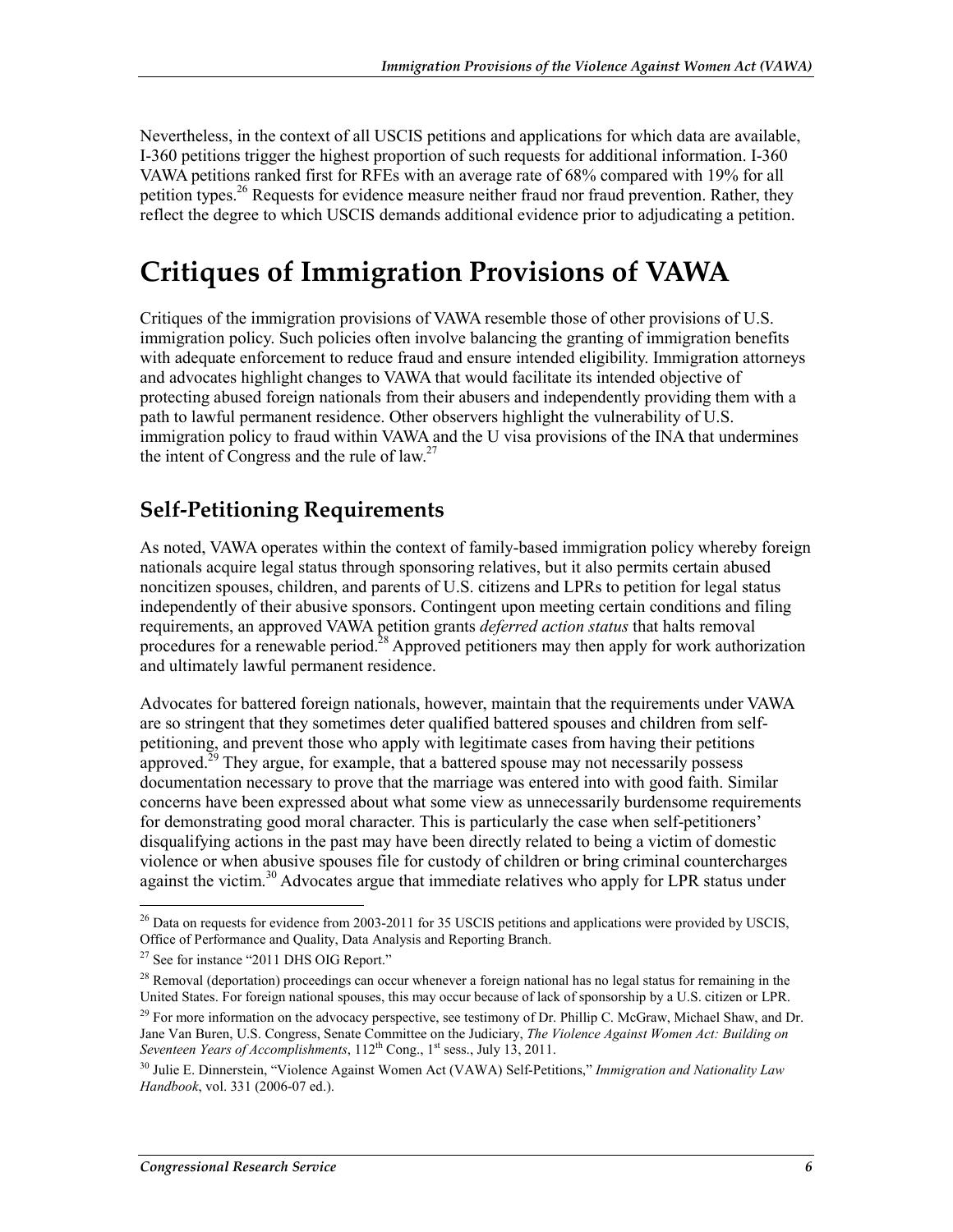standard family-based immigration policy are not subject to this requirement, which is unnecessary to deter marriage fraud.

In addition, immigration attorneys have expressed concerns about the time lag between the passage of legislation and the implementation of guidance or regulations by USCIS.<sup>31</sup> Examples include the 2005 VAWA provisions making abused parents of U.S. citizens eligible to apply for protections under VAWA, preventing children who turn 21 from "aging out" of eligibility for VAWA protections after their petitions have been filed, and allowing abused spouses of certain nonimmigrant visa holders to apply for work authorization. The last of these provisions still has not been implemented as of this writing.<sup>32</sup>

### **Concerns About Immigration Benefit Fraud33**

Immigration benefit fraud is defined as the willful misrepresentation of material facts to qualify for a specific immigration status or benefit in the absence of lawful eligibility for that benefit.<sup>34</sup> Immigration marriage fraud, a type of immigration benefit fraud, is the entering into a sham marriage with a U.S. citizen or LPR in order to obtain legal immigration status.<sup>3</sup>

### **Marriage Fraud Generally**

How prevalent is immigration marriage fraud? Policy analysts cannot reliably quantify what proportion of the roughly 300,000 spouses<sup>36</sup> who gain LPR status annually receive such status through fraudulent means.<sup>37</sup> At the time Congress was considering the Immigration Marriage Fraud Amendments (IMFA) of 1986, the INS Commissioner, testifying at a hearing before the Senate Subcommittee on Immigration and Refugee Policy and using data from INS surveys, estimated that as many as 30% to 40% of all spousal petitions involved marital fraud. This initial estimate, also cited elsewhere,  $38$  was subsequently discredited.<sup>39</sup> At the same hearing, the American Immigration Lawyers Association (AILA) refuted that estimate and claimed that the

<sup>1</sup> <sup>31</sup> Discussions with Gail Pendleton, co-director of ASISTA, a national immigration law technical assistance project funded by the federal Office on Violence Against Women, February 22, 2012. See also Pendleton, "VAWA Self-Petitioning."

<sup>32</sup> Ibid.

<sup>33</sup> See CRS Report RL34007, *Immigration Fraud: Policies, Investigations, and Issues*, by Ruth Ellen Wasem.

<sup>&</sup>lt;sup>34</sup> INA §274C mandates civil penalties for persons who commit fraud to meet an INA requirement or acquire an immigration benefit. Additionally, a civil penalty under §274C is a separate ground for inadmissibility and deportation.

<sup>&</sup>lt;sup>35</sup> For more information on how a marriage is judged fraudulent, see Leslie Tuttle DiTrani, "Was it Really a Sham Marriage?," in *Immigration Practice Pointers*, ed. Gregory Adams et al, 2011-12 ed. (Washington, DC: American Immigration Lawyers Association, 2011), pp. 135-137.

<sup>&</sup>lt;sup>36</sup> Between 2001 and 2010, spouses of U.S. citizens who were granted LPR status each year averaged about 273,000. Spouses of LPRs averaged 94,000, but this category also included children and unmarried adult sons and daughters. DHS Office of Immigration Statistics, 2010 Yearbook of Immigration Statistics, Legal Permanent Residents, Table 6.

<sup>37</sup> David Seminara, *Hello, I Love You, Won't You Tell Me Your Name: Inside the Green Card Marriage Phenomenon*, Center for Immigration Studies, Washington, DC, November 2008, p. 12, http://www.cis.org/articles/2008/ back1408.pdf.

<sup>38</sup> John N. Sampson, *Immigration Marriage Fraud 101*, CSI Consulting & Investigations, LLC, 2009, http://csiinvestigations.vpweb.com/. (Hereafter referred to as "Sampson, *Immigration Marriage Fraud 101*").

 $39$  In Manwani v. INS, (736 F. Supp. 1367 (W.D.N.C. 1990)), the INS acknowledged that its estimates were based on data collected in just three cities where investigators suspected but had not proven actual fraud.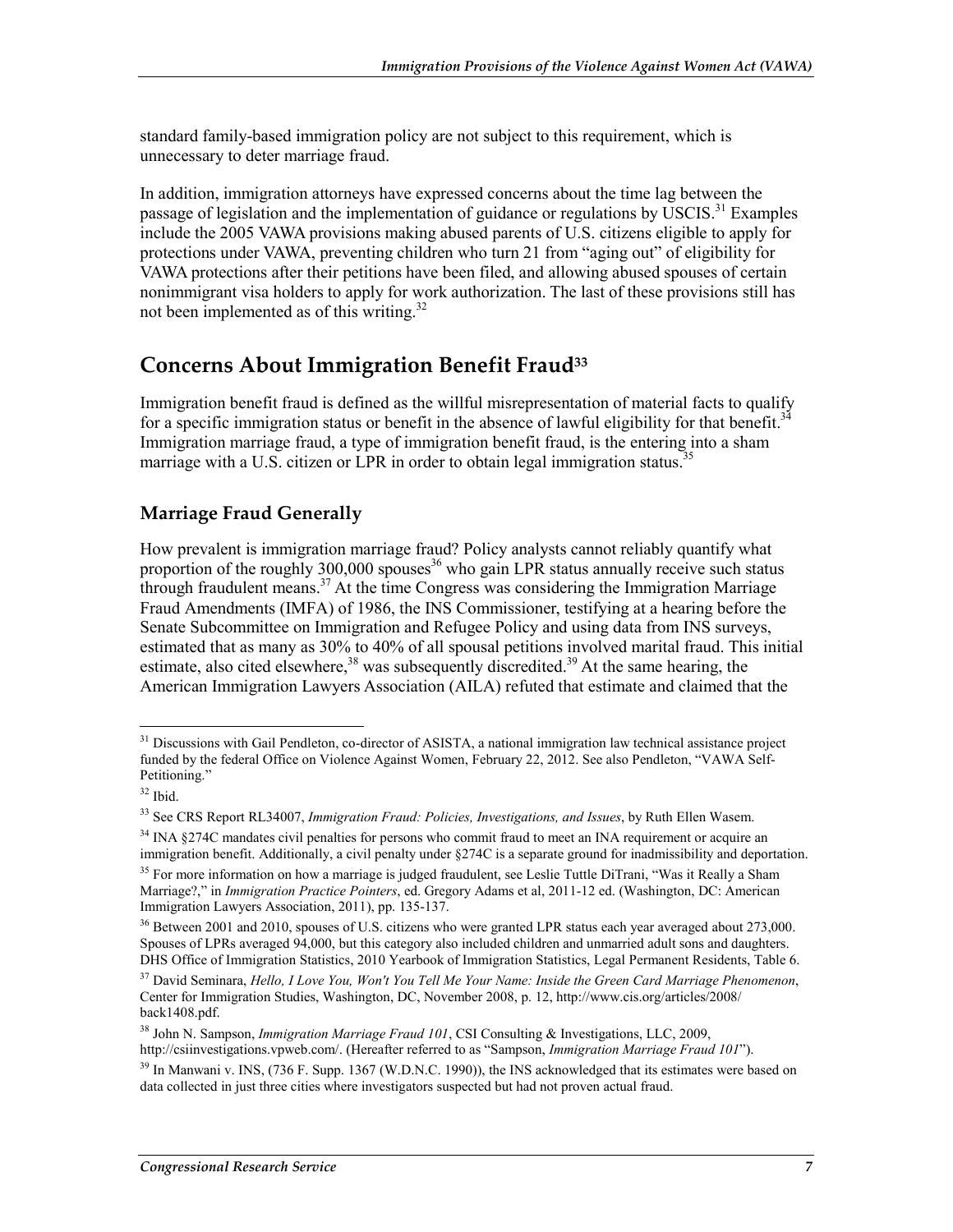proportion amounted to no more than 1%-2%, a contention subsequently supported by findings of a North Carolina federal district court.<sup>40</sup> Despite significant media attention on immigration marriage fraud and mail order brides, reliable estimates are difficult to obtain.<sup>41</sup>

Penalties for marriage fraud include five years imprisonment and/or a \$250,000 fine for "any individual who knowingly enters into a marriage for the purpose of evading any provision of the immigration laws." $42$  Marriage fraud can also be grounds for deportation. $43$ 

### **VAWA and the Potential for Marriage Fraud**

Anecdotal reports from USCIS personnel and others suggest that some foreign nationals who lack eligibility to remain in the United States or who face imminent deportation because USCIS denied their immigration benefit petitions may be using VAWA provisions to acquire lawful permanent resident status.<sup>44</sup> In addition to committing immigration marriage fraud, such reports allege that such foreign nationals sometimes perpetrate financial fraud on their former spouses.<sup>45</sup>

Foreign nationals in these circumstances generally were denied lawful permanent residence status for two reasons.<sup>46</sup> First, they could have entered the United States without inspection or overstayed their visas. Hence, despite being married to U.S. citizens or LPRs, they remained unauthorized aliens. Second, those applying for legal status as a spouse of a U.S. citizen or LPR under the family-based provisions of the INA may have had their petitions denied because USCIS found their marriages to be not credible or otherwise invalid. Such petitions based on spousal relationships also require face-to-face interviews between the petitioning couple and USCIS District Office adjudicators, at which point fraudulent marriages may be detected.

If USCIS denies a petition for LPR status because they determine that the marriage on which the petition is based is fraudulent, the petitioner could attempt to perpetrate immigration fraud, either with the cooperation of the U.S. citizen or LPR spouse, or without the spouse's knowledge, by claiming abuse and seeking immigration benefits under the VAWA provisions of the  $\text{INA}^4$ 

<sup>1</sup>  $40$  Ibid.

<sup>41</sup> Anne-Marie D'Aoust, *"Love Stops at the Border": Marriage, Citizenship, and the "Mail-Order Brides" Industry*, Penn Program on Democracy, Constitutionalism and Citizenship Workshop, University of Pennsylvania, Philadelphia, PA, February 18, 2009, pp. 6-7.

 $42 \text{ }\frac{$125}{6}$  as added November 6, 1986, P.L. 99-639, 8 U.S.C.  $\frac{$1325}{6}$ 

<sup>43</sup> INA §237(a)(1)(G), 8 U.S.C. §1227(a)(1)(G). For more information on immigration fraud see CRS Reports CRS Report RL34007, *Immigration Fraud: Policies, Investigations, and Issues*, by Ruth Ellen Wasem; and CRS Report RL32657, *Immigration-Related Document Fraud: Overview of Civil, Criminal, and Immigration Consequences*, by Michael John Garcia.

<sup>&</sup>lt;sup>44</sup> Based on discussions with several USCIS adjudicators at an undisclosed District Office during a CRS site visit, January 2011 (hereinafter referred to as "Discussions with USCIS adjudicators"). These issues were highlighted by Julie Poner, a victim of immigration marriage fraud, and John Cutler, a retired Senior Special Agent with the former INS, who both testified before the Senate Committee on the Judiciary. U.S. Congress, Senate Committee on the Judiciary, *The Violence Against Women Act*, 112<sup>th</sup> Cong., 1<sup>st</sup> sess., July 13, 2011, S.Hrg.109-132 (Washington: GPO, 2011), hereafter referred to as "Testimony of Poner and Cutler."

<sup>45</sup> Ibid. See also "Sampson, *Immigration Marriage Fraud 101.*"

<sup>46</sup> See "Discussions with USCIS adjudicators."

<sup>&</sup>lt;sup>47</sup> See "Testimony of Poner and Cutler."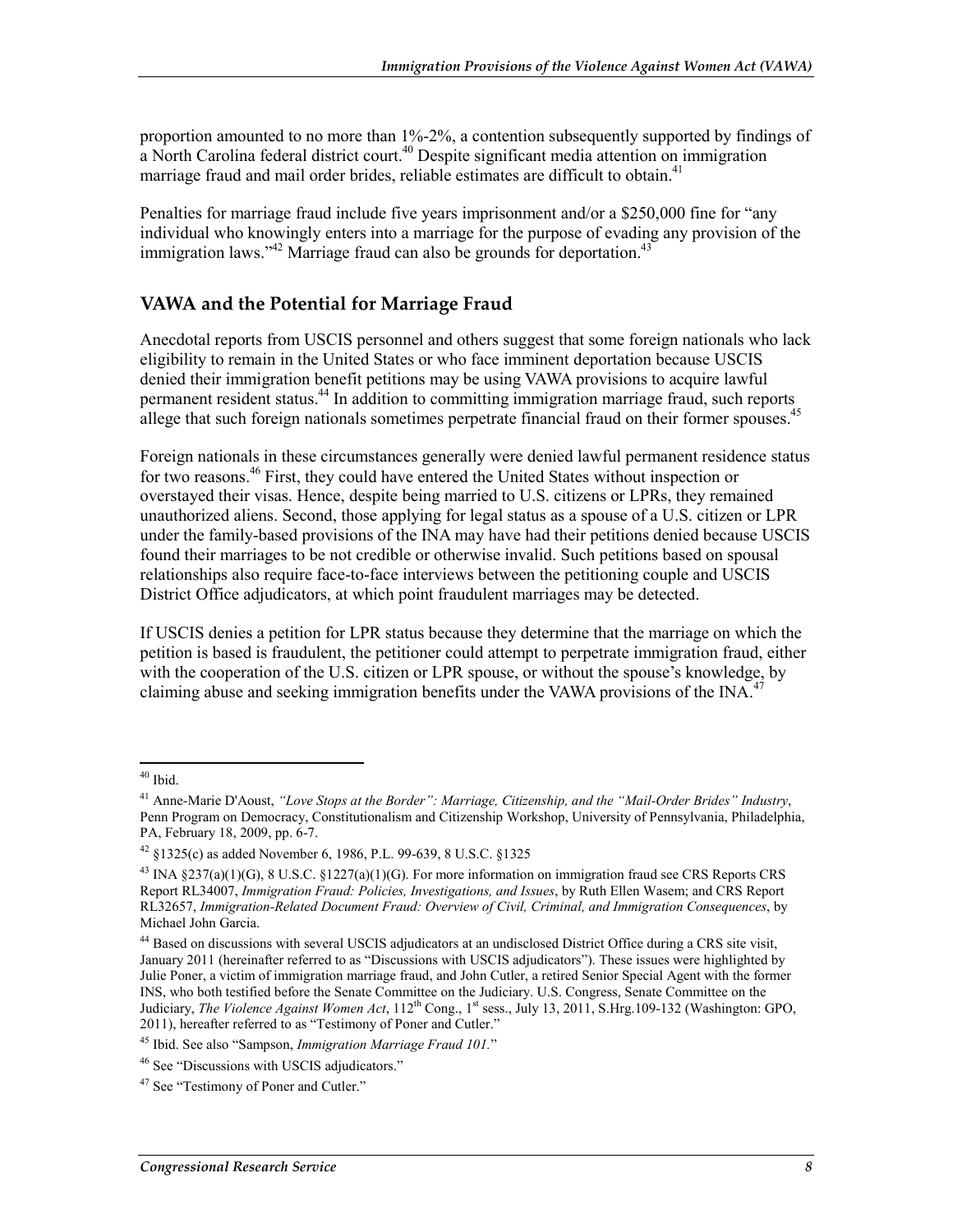The potential for immigration marriage fraud may be related to administrative issues involving the Vermont Service Center (VSC), which is exclusively responsible for processing VAWA petitions and which relies on documentation supplied by applicants—without face-to-face interviews—to adjudicate their cases.<sup>48</sup> Some immigration attorneys contend that the VSC does in fact review earlier determinations by USCIS District Office adjudicators when it processes VAWA petitions.49 However, conversations with USCIS personnel suggested that reported suspicions of marriage fraud by District Offices appeared to be given relatively little attention by the VSC.<sup>50</sup> USCIS personnel suggested that unless new incriminating information indicated that petitioners were engaged in illicit activity, approved VAWA petitions were not subject to review despite evidence from a previous petition indicating that USCIS was suspicious of immigration fraud.<sup>51</sup> USCIS prohibits approving VAWA petitions when the agency determines that a petitioner has committed marriage fraud. Yet, it is unclear the degree to which the USCIS's Adjudicator's Field Manual (AFM) and other regulations *require* an adjudicator to consult previous case files, although the AFM does *recommend* it.<sup>52</sup>

USCIS senior staff contend that USCIS standard operating procedures limit the degree to which immigration fraud can be perpetrated.<sup>53</sup> They assert that the VSC includes all prior interactions and submissions—such as other petitions and claims—in the final "A-file" that constitutes the complete petition to be adjudicated. Hence, adverse information from another immigration proceeding or filing involving the petitioner is reviewed and assessed as part of the adjudication of any VAWA self-petition. Nevertheless, USCIS is mandated by law to make an independent determination as to whether non-conclusive evidence of marriage fraud in another immigration petition should result in the denial of a VAWA petition based on the standard of "substantial and probative evidence."<sup>54</sup>

Statutory limitations also influence what information USCIS may use when making an adverse determination on a VAWA self-petition. Section 384 of the Illegal Immigration Reform and Immigrant Responsibility Act of 1996 (IIRIRA) prohibits any officer of the Department of Homeland Security from making an adverse determination on a VAWA self-petition if the adverse

<u>.</u>

 $48$  Consolidation of VAWA petition adjudications in the VSC was intended, among other things, to prevent fraud by assigning adjudications to a unit of specialists in domestic violence cases who could efficiently discern fraudulent petitions, fairly adjudicate legitimate petitions, and protect victims from accidental violations of confidentiality. A single unit was intended to provide consistency and uniformity in the handling of VAWA petitions. U.S. Citizenship and Immigration Services, Department of Homeland Security, *Report on the Operations of the Violence Against Women Act Unit at the USCIS Vermont Service Center*, Report to Congress, p. 3 (October 22, 2010).

<sup>&</sup>lt;sup>49</sup> Based on several discussions with Susan Bowyer, Directing Attorney, Immigration Center for Women and Children (ICWC), San Francisco Office, a non-profit legal organization providing immigration services to underrepresented women and children in California, January 25-February 1, 2012 (Hereinafter referred to as "Discussions with Directing Attorney, ICWC.")

<sup>50</sup> See "Discussions with USCIS adjudicators."

<sup>&</sup>lt;sup>51</sup> See "Discussions with USCIS adjudicators."

<sup>&</sup>lt;sup>52</sup> 8 C.F.R. §103.2(b)(17)(ii); USCIS AFM §§11.5, 14.8, 21.2(b)(1)(B) and (b)(2)(A). An adjudicator apparently must ascertain, independently of information from the petitioner, the existence in the USCIS database of any previous case files on the petitioner. USCIS AFM §10.3(a). Recent case law suggests that there is inconsistency or a possible lack of clarity with regard to how this prohibition is interpreted and implemented by the USCIS regarding any administrative process for resolving conflicting conclusions of different offices in the same agency or what constitutes "substantial and probative evidence" of marriage fraud that requires denial of a petition, absent a related criminal conviction.

 $53$  Based on responses to written questions submitted by CRS to USCIS Department of Legislative Affairs, May 25, 2012 (Hereafter referred to as "Responses from USCIS.")

<sup>54</sup> See Matter of Tawfik, 20 I & N Dec. 166, 170 (BIA 1990).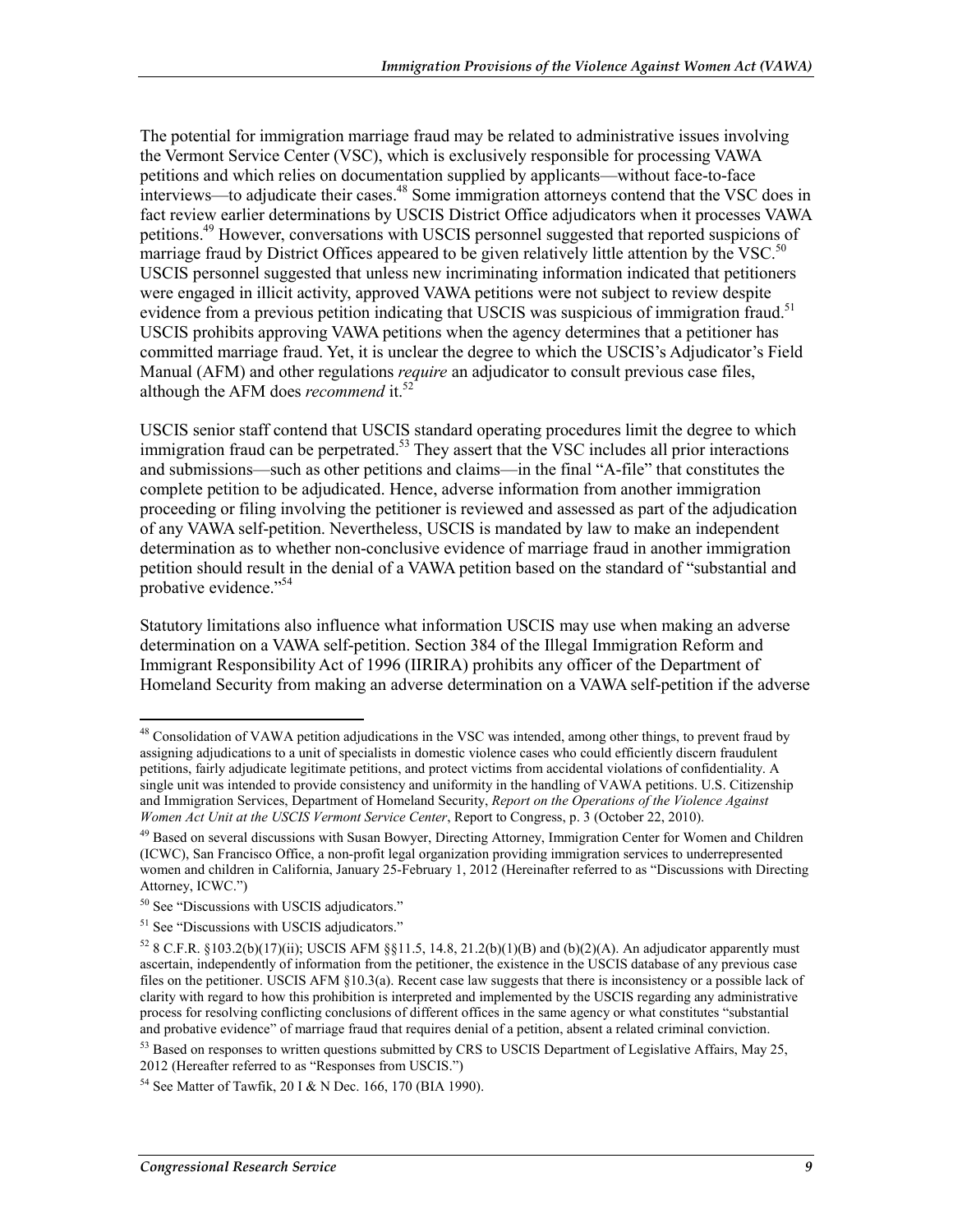information was solely provided by certain specified sources, including the alleged abuser.<sup>55</sup> A 1997 Immigration and Naturalization Service (INS)<sup>56</sup> memorandum specified that such adverse information must be independently corroborated.<sup>57</sup> Moreover, if an initial determination of marriage fraud by a USCIS District Office resulted from information provided solely by the alleged abuser, USCIS is statutorily prohibited from using that information or finding to make an adverse determination on a VAWA self-petition.

According to USCIS, the VSC weighs the alien's credibility based on all evidence submitted with the VAWA petition, all evidence in the alien's administrative file, and any other information available regarding the alien's interactions with USCIS, ICE, and CBP. USCIS posits that its team of specially trained officers who only work on victim-based adjudications allows them to effectively assess how much weight to give the evidence and determine what may not be used based on statutory restrictions. VSC also claims a close partnership with its own Fraud Detection and National Security (FDNS) Unit, which regularly interacts with similar units at USCIS offices across the country to identify fraud trends.<sup>58</sup>

Some argue that in practice, the VAWA requirements of evidence of abuse to accompany VAWA petitions may be sufficiently generous to encourage potential immigration fraud. The 1994 VAWA, as amended in 2000 and 2005, allows "any credible evidence" to establish spousal abuse.<sup>59</sup> For example, foreign nationals who are intent on committing immigration fraud through VAWA and familiar with U.S. law need only report alleged abuse to their local police. If a police report is generated, it apparently meets this standard required by VAWA. As noted above, such activity could occur with or without the cooperation of the spouse. Responsibility for prosecuting immigration fraud rests with ICE, which has prosecuted relatively few immigration fraud cases compared to other types of cases.<sup>60</sup>

<sup>55</sup> IIRIRA §384, codified at 8 U.S.C. §1367.

<sup>56</sup> INS was the precursor to today's USCIS, and the immigration related activities of the Customs and Border Patrol (CBP), and Immigration and Customs Enforcement (ICE). As such, it was located within the U.S. Department of Justice, under the direction of the Attorney General of the United States. In 2003, with the creation of the Department of Homeland Security (DHS), the INS was dissolved and authority for most of the INS functions transferred from the Attorney General to the DHS Secretary.

<sup>57</sup> Virtue, INS Office of Programs, "Non-Disclosure and Other Prohibitions Relating to Battered Aliens: IIRIRA §384," Mem. 96act.036 (May 5, 1997). This language is affirmed by two later memoranda, Williams/Schiltgen, INS Office of Field Operations, *Revocation of VAWA-Based Self-Petitions (I-360s)*, at 3 (August 5, 2002), and USCIS Office of the Director, Policy Memorandum, *Revocation of VAWA-Based Self-Petitions (Forms I- 360) (AFM Update AD10-49)*, at 3 (December 15, 2010). The 2010 memorandum added this requirement to USCIS AFM  $\S$ 21.14( $z$ )(3).

<sup>&</sup>lt;sup>58</sup> According to USCIS, FDNS investigates petitions referred to it in accordance with statutes, regulations, and policies that affect eligibility for benefit sought. Statutory restrictions may limit the sources and types, as well as permitted uses and disclosure, of information that USCIS may consider during its investigations. FDNS does not adjudicate applications or petitions, but rather performs administrative investigations and reports its findings to VSC adjudicators. On confirming fraud, FDNS will refer certain cases to ICE for criminal investigation and possible prosecution. For those cases that do not meet criteria for referral to ICE, USCIS will deny the benefits sought and issue a Notice to Appear, seeking removal of the alien from the United States. See "Responses from USCIS."

<sup>&</sup>lt;sup>59</sup> Amended INA §204(a)(1)(J), codified at 8 U.S.C. §1154(a)(1)(J) provides: "In acting on petitions filed under clause (iii) or (iv) of subparagraph (A) or clause (ii) or (iii) of subparagraph (B), or in making determinations under subparagraphs (C) and (D), the Attorney General shall consider any credible evidence relevant to the petition. The determination of what evidence is credible and the weight to be given that evidence shall be within the sole discretion of the Attorney General."

 $60$  In 2010, for example, all fraudulent activities related to immigration comprised just 2.3% of the 168,532 criminal aliens removed. See Office of Immigration Statistics Policy Directorate, *Immigration Enforcement Actions: 2010*, Department of Homeland Security, Annual Report, Washington, DC, June 2011, p. 4. Moreover, it remains unclear the (continued...)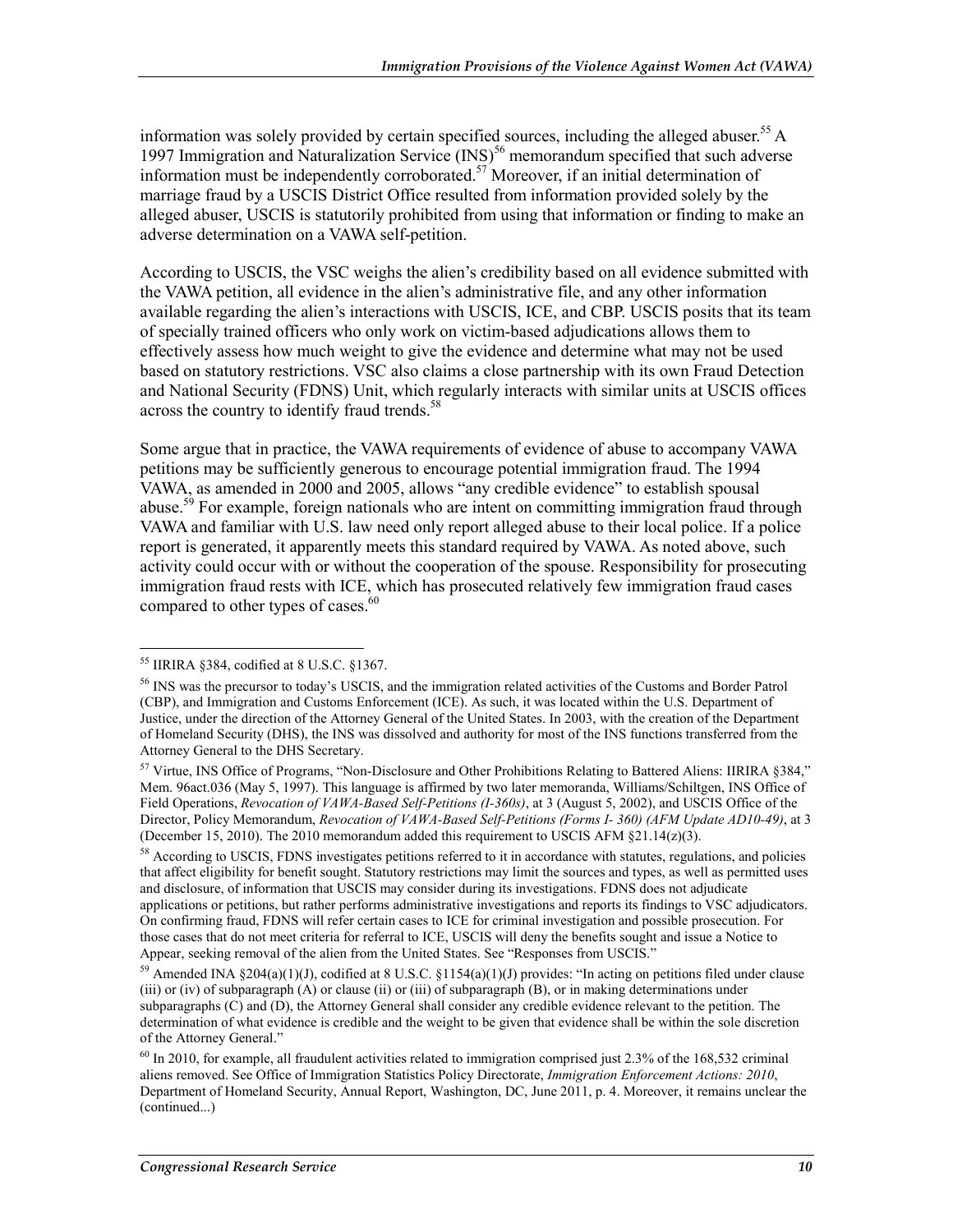#### **VAWA and Controls to Prevent Marriage Fraud**

Some immigration attorneys question the ease with which foreign nationals could perpetrate immigration fraud using VAWA.<sup>61</sup> According to these attorneys, documentary evidence of abuse required by the Vermont Service Center is relatively stringent, petitions are reviewed thoroughly, and even slight inconsistencies found among the evidence supporting petitions often trigger additional requests for information and raise the threshold for petitioners to establish legitimate abuse cases. The attorneys contend that information and decisions from USCIS District Offices usually influence final adjudications by the VSC. $^{62}$ 

As discussed, VAWA provides a mechanism for an abused foreign national to self-petition for LPR status. This requires two separate USCIS petitions. The first, classifying a foreign national as a battered or abused spouse or child of a U.S. citizen or LPR, requires substantial evidence of physical or emotional abuse; a bona fide, good faith marriage; and good moral character.<sup>63</sup> Approved VAWA petitions provide only deferred action status, not LPR status.

The second petition, establishing the relationship between the foreign national spouse and the U.S. citizen or LPR, requires the self-petitioner to prove admissibility.<sup>64</sup> Immigration attorneys contend that adjudicators typically examine all grounds of inadmissibility, including previously denied petitions. A final determination for adjustment of status cannot occur without a face-toface interview at some point between the USCIS adjudicator and the foreign national spouse, regardless of current marital circumstances.<sup>65</sup> Thus, while the Vermont Service Center does have the final determination on whether VAWA self-petitioners receive deferred action status through the I-360 petition, immigration attorneys believe it is unlikely that the VSC would not take into account the determination of fraudulent or other adverse information from a USCIS District Office. $66$ 

Despite VSC adjudication of VAWA petitions that occurs separately from USCIS District Office operations, immigration attorneys contend that both the law and current practices undermine Congress's intent to prevent abusers and other perpetrators from influencing the immigration

<sup>(...</sup>continued)

degree to which USCIS follows up on foreign nationals receiving deferred action status to see if they subsequently applied for LPR status. Coordination issues between USCIS and ICE have been noted in earlier CRS reports. See CRS Report RL34007, *Immigration Fraud: Policies, Investigations, and Issues*, by Ruth Ellen Wasem.

 $<sup>61</sup>$  See "Discussions with Directing Attorney, ICWC."</sup>

 $62$  See also Pendleton, "VAWA Self-Petitioning." According to Pendleton and other immigration attorneys, even minor inconsistencies between supporting materials in a petition raises the possibility that USCIS will issue an adverse credibility determination, a major obstacle to successful petitions. Moreover, police officers are typically trained to discern the presence or lack of domestic violence. Attempts to mimic domestic violence often result in citations for a domestic disturbance, rather than arrests for domestic violence. These anecdotal reports suggest that obtaining police reports that serve as evidence of abuse may pose a formidable challenge to foreign nationals seeking to falsely petition for immigration benefits under VAWA.

 $63$  8 U.S.C.  $\S204(a)(1)$ .

<sup>&</sup>lt;sup>64</sup> INA §204. For more information on grounds for inadmissibility and a more complete definition of good moral character, see CRS Report R41104, *Immigration Visa Issuances and Grounds for Exclusion: Policy and Trends*, by Ruth Ellen Wasem.

<sup>65</sup> See "Discussions with Directing Attorney, ICWC."

<sup>66</sup> Ibid. In addition, USCIS asserts that where underlying fraud or other concerns are discovered by the field office, it may refer the approved VAWA case back to VSC for review and possible revocation of the approved VAWA petition. See "Responses from USCIS."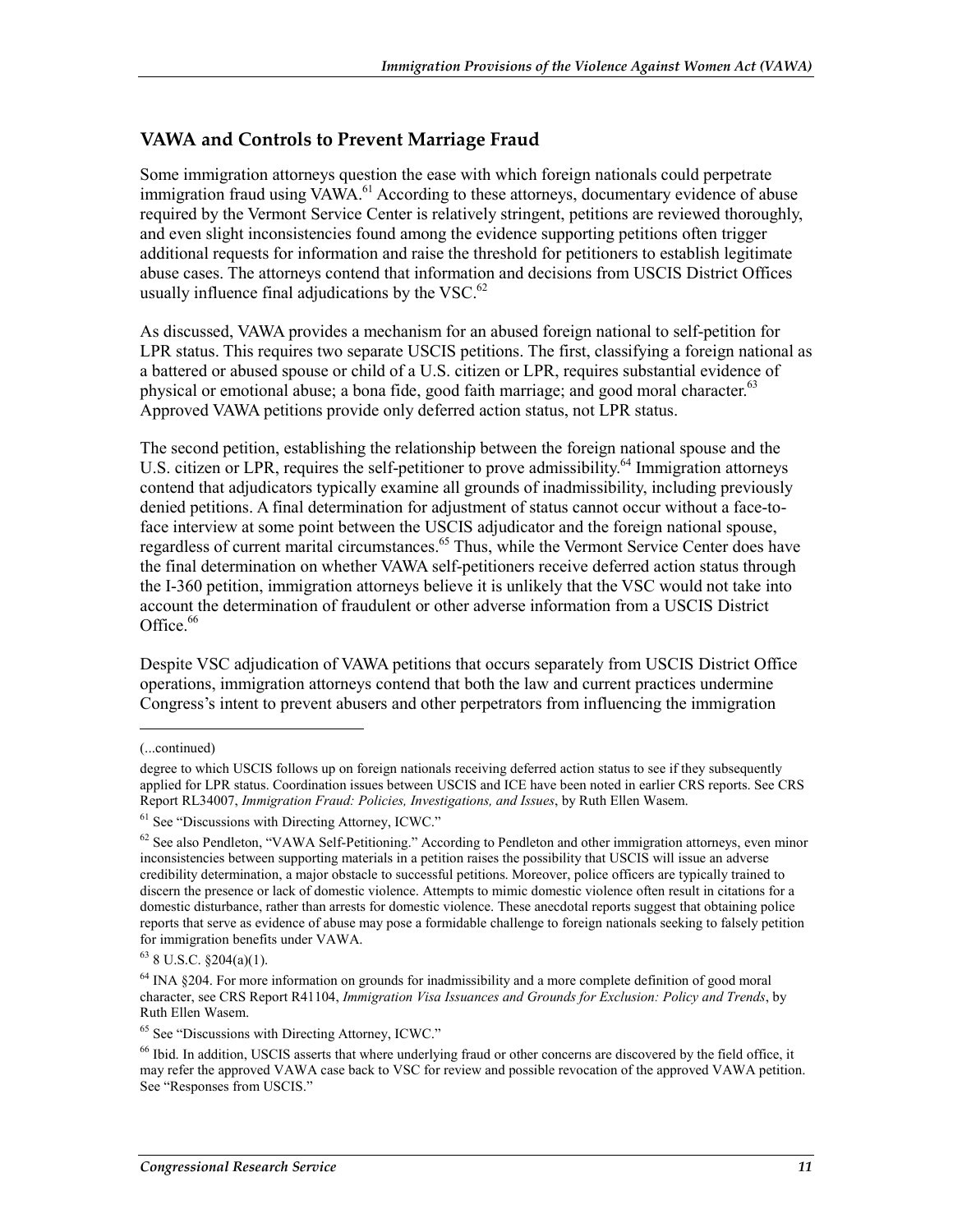system's deliberative process. They take issue with the term "solely," noted above, which they view as a loophole allowing some VSC adjudicators to consider evidence provided by alleged abusers as credible despite the widely accepted view that it is inherently unreliable.<sup>67</sup> Moreover, they also allege that some Immigration and Customs Enforcement  ${(\text{ICE})}^{68}$  and USCIS officers may be skeptical of, or antagonistic to, VAWA and domestic violence claims that they "attempt to insert the abuser's voice into the process or allege marriage fraud on their own."<sup>69</sup>

Moreover, immigration attorneys question whether persons intending to commit immigration fraud through VAWA can actually do so.<sup>70</sup> They suggest that the evidentiary requirements for a successful false VAWA application would require foreign nationals to possess an unusually high level of skill in both legal procedure and deceptiveness. Also, contrary to assertions made by some USCIS adjudicators, immigration attorneys claim that while the Illegal Immigration Reform and Immigrant Responsibility Act (IIRIRA) prohibits the denial of a petition based solely on evidence furnished by the abusive spouse or family member, such evidence receives considerable weight at the VSC relative to other documentation in the application.<sup>71</sup>

Nonetheless, if a foreign national is determined to commit immigration fraud via the VAWA provisions and applying self-inflicted injuries, it may be possible to fabricate evidence of abuse. When accompanied by other required supporting evidence, and when not adequately contested with contrary evidence provided by the alleged abusive spouse, VAWA petitions could result in illegitimately obtained deferred action status. Immigration attorneys contend that successfully perpetrated VAWA fraud is likely to occur on a relatively small scale comparable to other types of fraud generally.<sup>72</sup> However, they acknowledge that the potential for immigration fraud places a burden on USCIS to follow up with persons granted deferred status. A critical protection against such fraud appears to be the face-to-face interview between a USCIS adjudicator and the VAWA self-petitioner required for LPR status.<sup>73</sup>

1

 $71$  Ibid.

<sup>67</sup> See Pendleton, "VAWA Self-Petitioning," p.572.

<sup>&</sup>lt;sup>68</sup> ICE is the investigative agency in the Department of Homeland Security (DHS). Its Homeland Security Investigations directorate is tasked with detecting, deterring, and disrupting document and benefit fraud, including marriage fraud.

<sup>69</sup> See Pendleton, "VAWA Self-Petitioning," p.572.

<sup>70</sup> Ibid.

 $^{72}$  In September 2011, CRS conducted a search of press reports and legal proceedings related to immigration benefit fraud using the U visa and could locate only one press report of systematic immigration benefit fraud. According to the newspaper article, some defense attorneys believed that applicants were "defrauding the system by taking cases to court they otherwise wouldn't in the hopes of getting a visa." The article also reported that since U certification is entirely at the discretion of law enforcement, significant differences exist in the criteria used by jurisdictions to decide when to provide certification, with some jurisdictions certifying almost all victims and others certifying none. The article concluded that it was difficult to tell "whether U visa fraud is truly common, or whether defense attorneys are merely doing a good job of making it seem so." See Lauren Smiley, "The New U Visa: Illegal Immigrants Find That Being A Crime Victim Is Their Ticket To Citizenship," SF Weekly, March 16, 2011. Members of USCIS' Fraud Detection and National Security (FDNS) Directorate recently told CRS that they had not seen cases of benefit fraud using the U visa.

<sup>73</sup> See "Discussions with Directing Attorney, ICWC."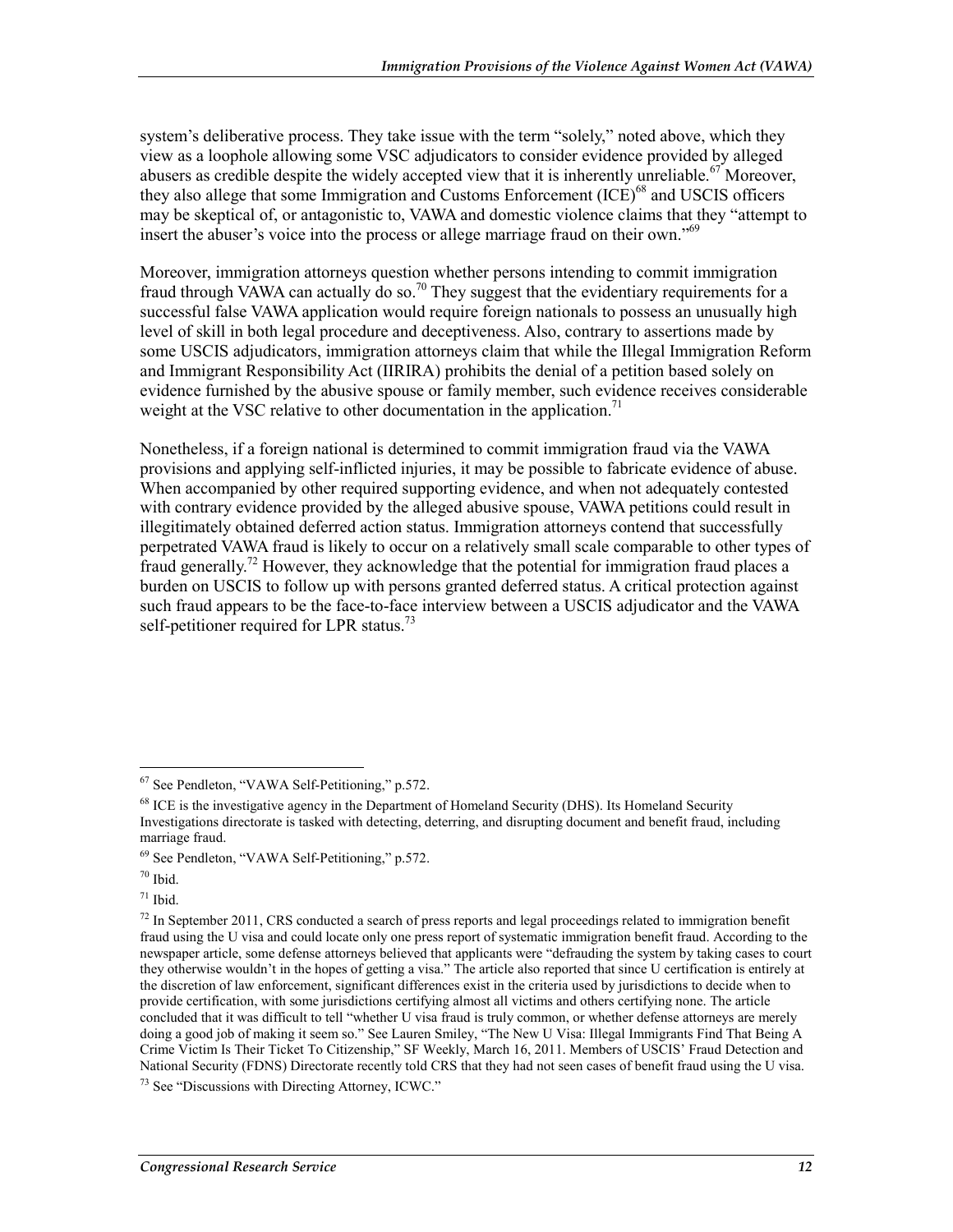## **Legislation in the 112th Congress**

Authorization for appropriations for the programs under VAWA expired in 2011.<sup>74</sup> On November 30, 2011, Senator Patrick Leahy introduced S. 1925, the Violence Against Women Reauthorization Act of 2011. It was referred to the Committee on the Judiciary, where it was reported favorably on February 7, 2012. A manager's amendment replaced the original S. 1925 and the new version was accepted by unanimous consent. On April 26, 2012, S. 1925 passed the Senate by a vote of 68 to 31.

Within the bill, Title VIII, entitled "Protection of Battered Immigrants," contained several provisions that would have expanded protections under the VAWA and U visa provisions of the INA. The bill would have amended current law by including "stalking" in the definition of criminal activity covered under the U visa.<sup>75</sup> It would have required more extensive background checks on each U.S. citizen who petitions on behalf of an alien fiancé or fiancée using the National Crime Information Center's Protection Order Database in order to provide the latter with greater information about potentially abusive relationships.<sup>76</sup> Inconsistencies regarding selfdisclosures of past abuse would also have been disclosed to the foreign national.

The bill also would have prohibited international marriage brokers from marketing information about any foreign national under age 18. It would have allowed federal judges as well as DOJ to impose federal criminal penalties for specified marriage broker violations. It would have criminally penalized both misuse of information obtained by international marriage brokers, and any fraudulent or false representations made by U.S. clients to foreign nationals to foster a dating or matrimonial relationship.

S. 1925 would have extended VAWA coverage to derivative children whose self-petitioning parent died during the petition process, a benefit currently afforded to foreign nationals under the family-based provisions of the  $[NA$ <sup>77</sup> It would have protected U visa petitioners under age 21 and the derivative children of adult U visa petitioners from aging out of eligibility if they reach age 21 after initiating a U visa petition. It would have exempted VAWA self-petitioners, U visa petitioners, and battered foreign nationals from being classified as inadmissible for LPR status if their financial circumstances raised concerns over becoming potential public charges.78 It would have allowed conditional LPRs who are married to U.S. citizens or LPRs and who qualify for U visas to obtain hardship waivers to remove their conditional status if they were also unknowing

<sup>&</sup>lt;u>.</u>  $74$  The expiration of VAWA does not alter current laws addressing its immigration provisions. For a broader discussion of VAWA generally, see CRS Report R42499, *The Violence Against Women Act: Overview, Legislation, and Federal Funding*, by Lisa N. Sacco.

<sup>&</sup>lt;sup>75</sup> The Leahy version introduced in committee also included "dating violence."

<sup>&</sup>lt;sup>76</sup> The provision would have required including information on both crimes specified in 8 U.S.C. 1184(d)(3)(B)(i) as well as on any protection or restraining orders issued that are related to such crimes.

 $77$  Currently,  $$204(1)(2)$  of the INA protects all foreign nationals—children and adults—from removal proceedings if they are in the process of applying for or have been approved for LPR status on the basis of family relationships and their sponsoring relatives die subsequent to petitioning for such status.

 $^{78}$  Being a likely public charge (unable to take care of oneself without public assistance) is a ground for inadmissibility under  $\S212(a)(4)$  of the INA. It is determined by USCIS using multiple criteria, with some factors supporting and others detracting from that determination. USCIS officers must at least consider the following: age, health, family status, assets, resources, current financial status, education, and skills. See CRS Report RL33809, *Noncitizen Eligibility for Federal Public Assistance: Policy Overview and Trends*, by Ruth Ellen Wasem, p. 6.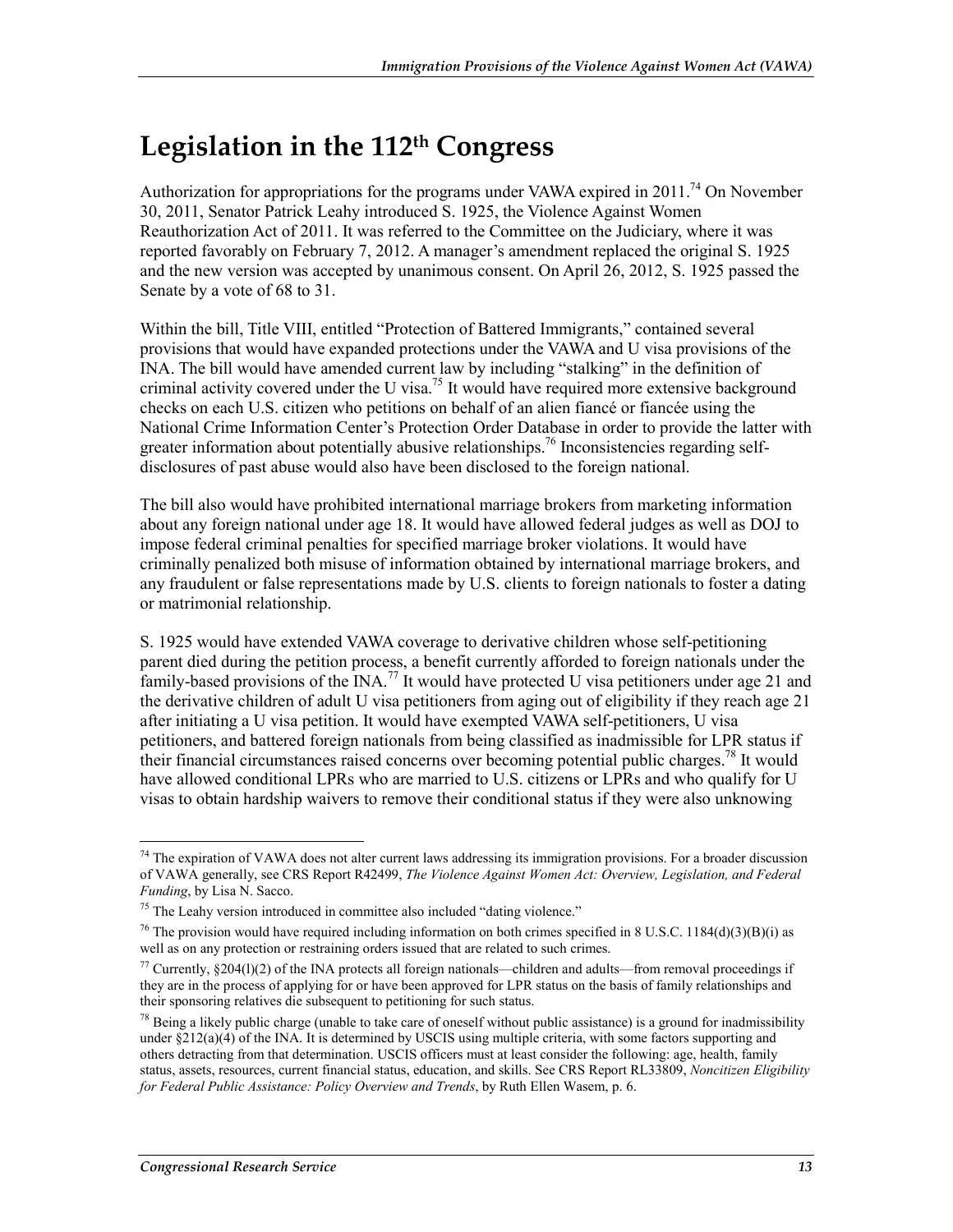victims of bigamous marriages.<sup>79</sup> Notably, it also would have increased the quota of persons granted U visas from  $10,000$  to  $15,000$ .<sup>80</sup>

On March 27, 2012, Representative Gwen Moore introduced a related bill in the House, H.R. 4271, the Violence Against Women Reauthorization Act. The bill, which had immigration provisions similar to S. 1925, was referred to committee. $81$ 

On April 27, 2012, Representative Sandy Adams introduced H.R. 4970, To reauthorize the Violence Against Women Act of 1994. It was referred to the House Judiciary Committee where it was reported favorably, as amended, on May 8, 2012. A manager's amendment, which replaced the reported version of H.R. 4970, was passed by the House on May 16, 2012, by a vote of 222 to 205.

Similar to S. 1925, H.R. 4970, as amended, would have provided foreign national fiancées and fiancés with additional background information on protection or restraining orders issued against U.S. citizens and LPRs petitioning for legal status on their behalf; and it would have prohibited international marriage brokers from marketing information about foreign nationals under age 18. Like S. 1925, the House bill would have extended VAWA coverage to derivative children whose self-petitioning parent died during the petition process, a benefit currently afforded to foreign nationals under the family-based provisions of the INA. It would have protected U visa petitioners under age 21 and the derivative children of adult U visa petitioners from aging out of eligibility if they reached age 21 after initiating a U visa petition. It would have exempted VAWA self-petitioners, U visa petitioners, and battered foreign nationals from being classified as inadmissible for LPR status if their financial circumstances raised concerns over becoming potential "public charges." It also would have allowed conditional LPRs who are married to U.S. citizens or LPRs and who qualify for U visas to obtain hardship waivers to remove their conditional status if they were unknowing victims of bigamous marriages.

H.R. 4970, as amended, included provisions that would have permitted the Department of Homeland Security (DHS) to admit credible evidence from alleged abusers for purposes of adjudicating VAWA petitions. It would have required local USCIS District Officers to interview VAWA petitioners in person as part of the VAWA self-petition process. The House bill would have required USCIS to consider law enforcement investigations or prosecutions of alleged abusers, or

<sup>&</sup>lt;sup>79</sup> Additional provisions in S. 1925 would have required the Department of Homeland Security (DHS) to report to the Senate and House Judiciary Committees with detailed statistics on numbers and characteristics of foreign nationals filing petitions under the VAWA and extended the VAWA protections to foreign nationals living in the Commonwealth of the Northern Mariana Islands who were victims of domestic abuse.

 $80$  The additional visas, if required, would have been recaptured from the balance of unused U visas not issued to *victims* between 2006 and 2011. Because regulations to implement the U visa were not issued until late 2008, U visas were not issued between 2006 and 2008, creating an unused balance of 30,000 U visas for those years. Between 2009 and 2011, 25,986 U visas were issued, leaving an additional unused balance of 4,014 for those three years. The total unused balance of 34,014 (30,000 plus 4,014), divided by 5,000 additional visas per year mandated by S. 1925, suggested that the increased annual quota of U visas would have lasted for roughly seven years. S. 1925 would have mandated that the 5,000 visa increase each year would have sunset once this balance was used up. Objections were raised regarding this increase pertaining to its costs and impact on U.S. workers. See U.S. Congress, Senate Committee on the Judiciary, *Judiciary Committee Executive Business Meeting, Violence Against Women Act, Nominations*, Prepared Statement of Senator Chuck Grassley, 112<sup>th</sup> Cong., 2<sup>nd</sup> sess., February 2, 2012, (hereafter referred to as "Prepared Statement of Senator Grassley.")

 $81$  The Senate bill included a provision not related to domestic violence but related to immigrants that would have made three drunk driving convictions an aggravated felony and a deportable offense.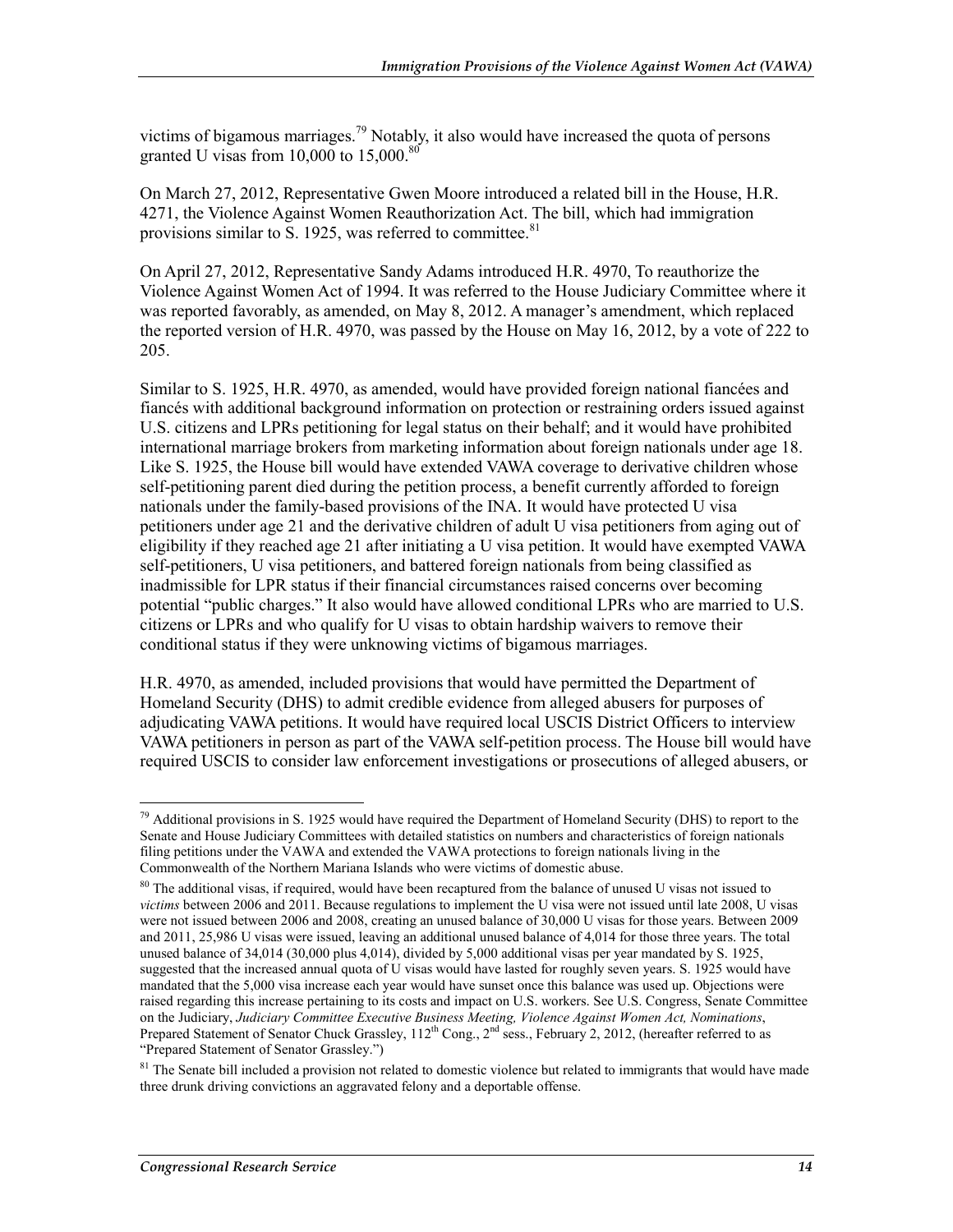the lack thereof, as evidence when adjudicating VAWA petitions. Adjudication of VAWA petitions would have been stayed until any pending investigations or prosecutions of abusive conduct alleged by the petitioning alien were concluded. Likewise, the bill would have required USCIS to determine, and take into consideration, if VAWA petitioners had applied for immigration benefits previously as well as outcomes from such previous applications. Denial of VAWA petitions would have terminated any obligations from an underlying affidavit of support previously filed by the accused U.S. citizen or LPR.

Regarding U visas, H.R. 4970 would have limited LPR status eligibility for U visa recipients only to victims whose criminal perpetrators were aliens convicted of related crimes and deported to the same country of origin. The bill would have maintained the current annual allocation of U visas at 10,000, and mandated additional reporting requirements on U visa recipients from both  $\text{DHS}^{82}$ and the Government Accountability Office  $(GAO)$ .<sup>83</sup> It would have required that certification for U visas occur only in cases where the related criminal activity is under active investigation or prosecution and where U visa petitioners help law enforcement identify the perpetrator if that information is unknown. $84$ 

Following the passage of H.R. 4970, a procedural complication known as a "blue-slip problem" emerged that stalled negotiations between the two chambers' versions of the bill. According to the Origination Clause of the U.S. Constitution, all revenue-raising legislation must originate in the House. However, the Senate bill S. 1925 included a provision that would have increased fees on USCIS Diversity Visas.<sup>85</sup>

## **Current Legislation (113th Congress)**

On January 22, 2013, Representative Gwen Moore introduced H.R. 11, the Violence Against Women Reauthorization Act of 2013, in the House where it was referred to committee. On the same day, Senator Patrick Leahy introduced a companion bill, S. 47, also titled the Violence Against Women Reauthorization Act of 2013, in the Senate, where it was read twice and placed on the Senate Legislative Calendar under General Orders. On February 12, 2013, the Senate passed S. 47, as amended. The immigration provisions of H.R. 11 and S. 47 are similar.

 $82$  DHS reporting requirements were similar to those stipulated in S. 1925. They would have included the number of aliens who submitted VAWA, U visa, and T (human trafficking victim) visa petitions; the number of petitions approved and denied; mean and median times required to adjudicate each of the three petition categories; mean and median times between petition receipt and work authorization issuance for approved petitions; the number of aliens who qualify for T visas who are granted continued presence in the United States; and a description of actions taken to reduce adjudication and processing times for VAWA, U visa, and T visa petitions. The House bill also would have required that DHS include a description of activities to combat fraud and ensure program integrity. In addition, an amendment to H.R. 4970 introduced by Representative Adams and adopted by the committee would have required DHS to report on the types of criminal activity that lead to the issuance of U visas.

<sup>&</sup>lt;sup>83</sup> A mandated report, issued within one year of legislation enactment, would have required GAO to assess the efficiency and reliability of the VAWA and U visa petition adjudication processes as well as their safeguards against fraud and abuse.

<sup>&</sup>lt;sup>84</sup> In addition, H.R. 4970 would have allowed VAWA petition information to be shared with other government agencies for national security purposes, provided the confidentiality provisions of §384(b) of IIRIRA were maintained.

<sup>&</sup>lt;sup>85</sup> Diversity visas are allocated to natives of countries from which immigrant admissions were lower than a grand total of 50,000 over the preceding five years. See CRS Report R41747, *Diversity Immigrant Visa Lottery Issues*, by Ruth Ellen Wasem.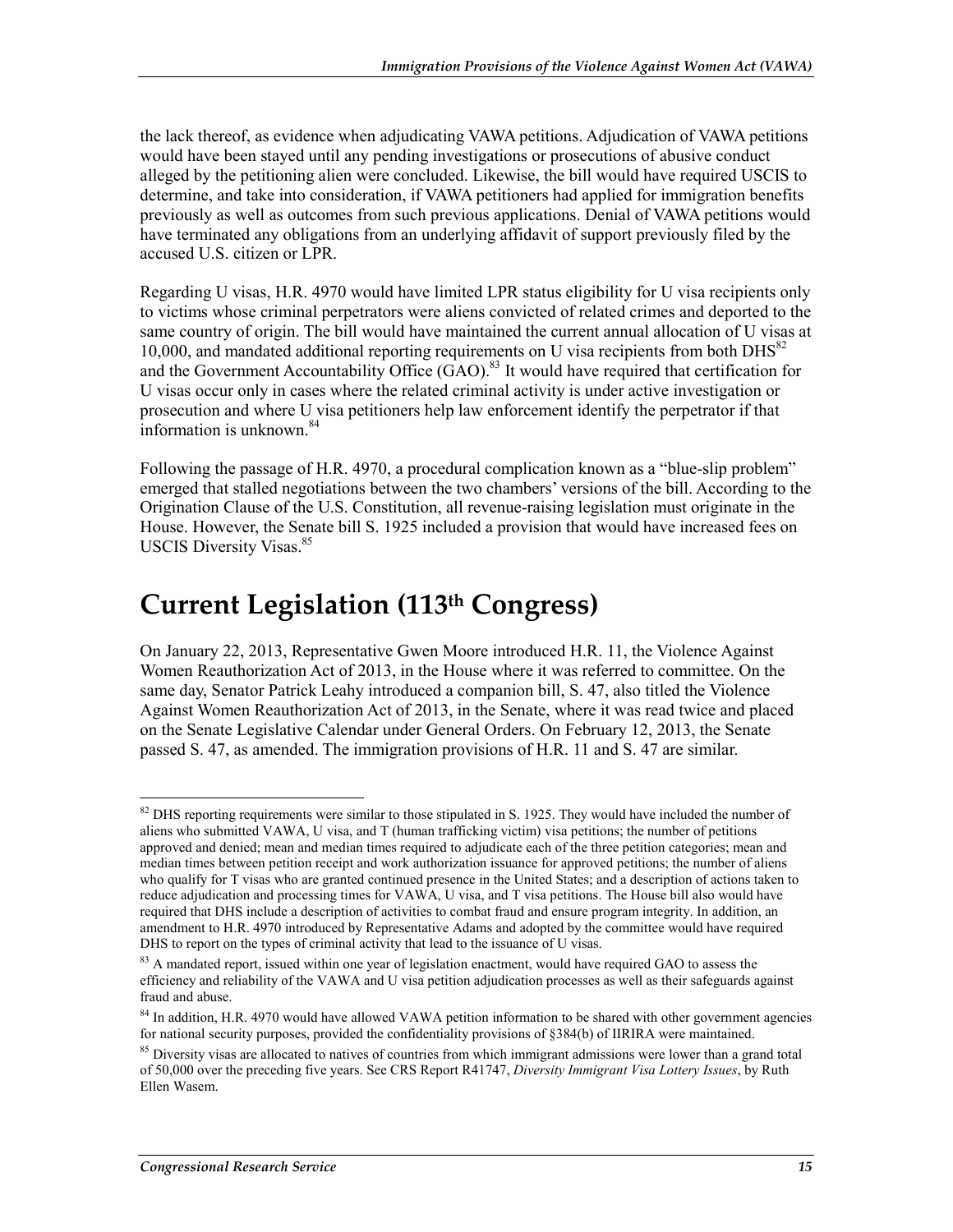Title VIII, entitled "Protection of Battered Immigrants" in both bills, contains several provisions that would expand protections under the VAWA and U visa provisions of the INA similar to S. 1925 passed in the  $112<sup>th</sup>$  Congress. Like S. 1925, the two bills would amend current law by including "stalking" in the definition of criminal activity covered under the U visa. They would extend VAWA coverage to derivative children whose self-petitioning parent died during the petition process, a benefit currently afforded to foreign nationals under the family-based provisions of the INA. They would exempt VAWA self-petitioners, U visa petitioners, and battered foreign nationals from being classified as inadmissible for LPR status if their financial circumstances raised concerns over them becoming potential public charges.

Like S. 1925, the two bills would protect U visa petitioners under age 21 and the derivative children of adult U visa petitioners from aging out of eligibility if they reach age 21 after initiating a U visa petition. They would allow conditional LPRs who are married to U.S. citizens or LPRs and who qualify for U visas to obtain hardship waivers to remove their conditional status if they are unknowing victims of bigamous marriages. The bills would require more extensive background checks on each U.S. citizen who petitions on behalf of an alien fiancé or fiancée using the National Crime Information Center's Protection Order Database in order to provide the latter with greater information about potentially abusive relationships.<sup>86</sup> Inconsistencies regarding self-disclosures of past abuse also would have to be disclosed to the foreign national.

Similar to S. 1925, the bills would prohibit international marriage brokers from marketing information about any foreign national under age 18. They would allow federal judges as well as DOJ to impose federal criminal penalties for specified marriage broker violations. They would criminally penalize both misuse of information obtained by international marriage brokers, and any fraudulent or false representations or lack of required disclosures made by U.S. clients to foreign nationals to foster a dating or matrimonial relationship.87

In two substantial respects, the bills resemble H.R. 4970 more than S. 1925 from the  $112<sup>th</sup>$ Congress. First, the bills would allow VAWA petition information to be shared with other government agencies for national security purposes, provided the confidentiality provisions of §384(b) of IIRAIRA were maintained. Second, the bills do not increase the current annual number of U visas authorized under the INA from 10,000 to 15,000, similar to H.R. 4970 which maintained the current limit. As such, they also do not contain any associated revenue provisions that caused the "blue slip" procedural complication for S. 1925.

## **Selected Potential Issues for Congress**

Those advocating on behalf of battered foreign nationals seek to expand eligibility to excluded groups and to refine portions of existing law that may unintentionally prevent foreign nationals from realizing benefits that the law was intended to provide. Some advocates have emphasized eligibility by increasing the number of U visas available or by expanding the means by which

<sup>1</sup> <sup>86</sup> The provision would require including information on both crimes specified in 8 U.S.C. 1184(d)(3)(B)(i) as well as on any protection or restraining orders issued that are related to such crimes.

 $87$  As with S. 1925, additional provisions in the two bills would require the Department of Homeland Security (DHS) to report to the Senate and House Judiciary Committees with detailed statistics on numbers and characteristics of foreign nationals filing petitions under the VAWA and extend the VAWA protections to foreign nationals living in the Commonwealth of the Northern Mariana Islands who are victims of domestic abuse.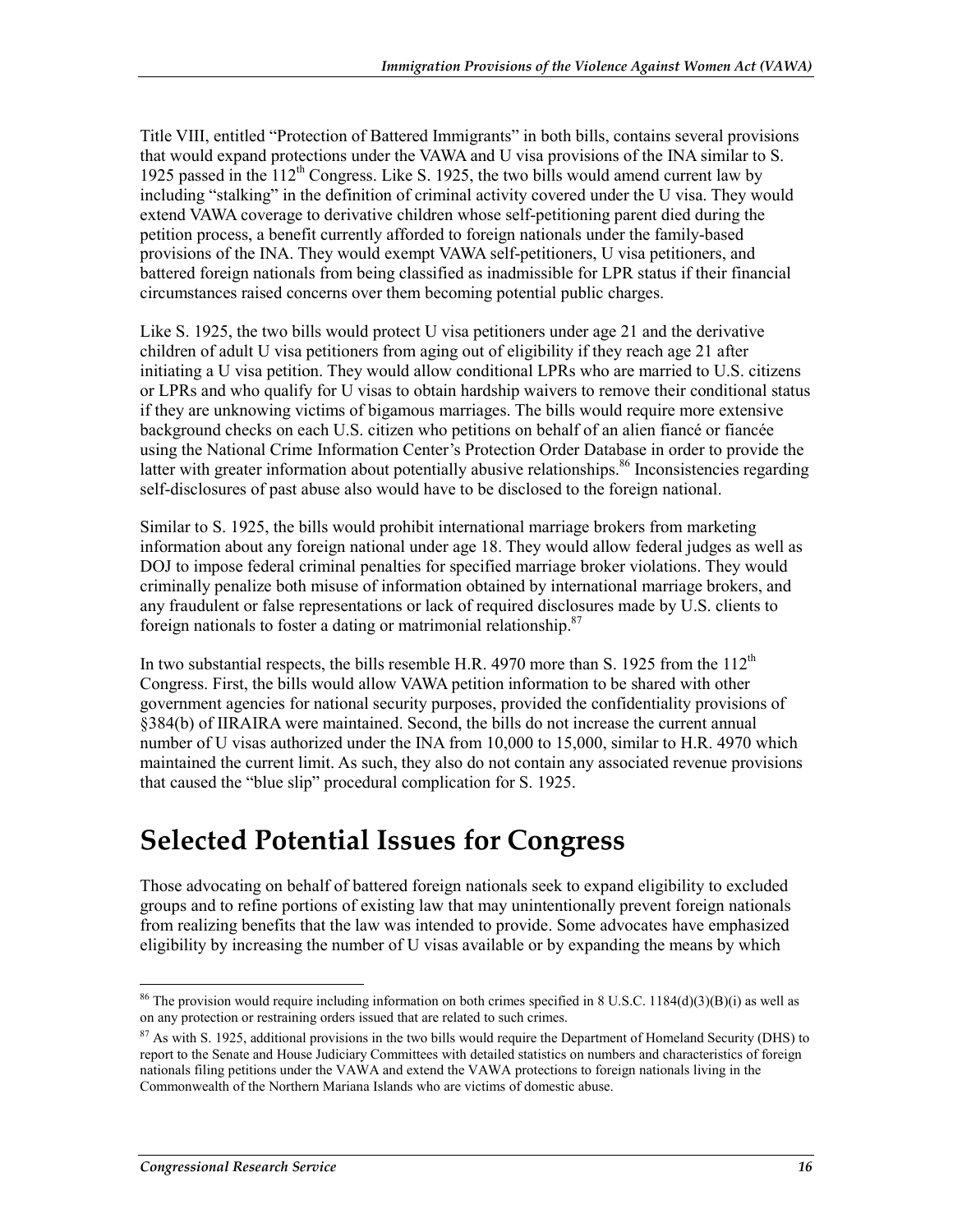foreign national crime victims can obtain law enforcement certifications.<sup>88</sup> Others have advocated for an amendment to the U visa provisions to prevent both U visa applicants and children included in U visa applicants' petitions from aging out of eligibility for protection if they reach age 21 after the petition has been filed but while it is pending, similar to what is currently in place for children under VAWA.<sup>89</sup> H.R. 11 and S. 47 include such aging-out provisions.

Advocates have also emphasized economic assistance for abused noncitizens. For instance, given that work authorization cannot be provided without an approved U visa or VAWA petition, some have proposed either an accelerated processing for VAWA and U visa applications or an established waiting time for receiving work authorization to assist petitioners in planning their lives and financial affairs.<sup>90</sup> Others have advocated expanding the availability of unemployment insurance to those who must leave their jobs because of violence.<sup>91</sup> In recognition of the challenging economic circumstances facing foreign nationals upon leaving abusive relationships, H.R. 11 and S. 47 include provisions sought by advocates that would eliminate the public charge grounds for inadmissibility for U visa and VAWA petitioners who apply for LPR status.

In addition to concerns over both the range of protections available under VAWA and eligibility to receive them, there are also concerns over potential fraud. Congress may be interested in having USCIS clarify its policies and procedures for adjudicating VAWA and U visa petitions. Included in such clarifications could be a description of USCIS procedures and policies to prevent immigration fraud, including its treatment of information provided by an alleged defrauded U.S. citizen or LPR spouse. Specific concerns include the possibility that USCIS could approve a VAWA self-petition to a person whom the USCIS previously denied because of suspected marriage fraud; the vulnerability of USCIS to potential fraud given the absence of face-to-face interviews between VAWA petitioners and adjudicators in USCIS's Vermont Service Center; and options for mandating such interviews prior to issuing deferred action status<sup>92</sup> through VAWA or a  $\overline{U}$  visa<sup>93</sup>

<sup>&</sup>lt;sup>88</sup> U visa applications must contain a certification from a U.S. law enforcement agency or relevant investigative or prosecutorial authority to demonstrate that the foreign national victim has been, is currently being, or is likely to be helpful in the investigation or prosecution of the related crime. Based on discussions with Leslye E. Orloff, President, National Immigrant Women's Advocacy Project, February 29, 2012 (hereafter referred to as "Discussions with Orloff"). See also letter from David R. Thomas, Assistant Director, Domestic Violence Education Program, Johns Hopkins University, to Senator Patrick Leahy and Senator Charles Grassley, chair and ranking Member, Senate Committee on the Judiciary, January 27, 2012. Foreign nationals who apply for U visas must have their petitions claiming victimization certified by a law enforcement agency or supervisor. Foreign national advocates have asserted that the certification process represents an onerous obstacle to obtaining a U visa for persons living in areas with few foreign nationals or sparsely populated areas.

<sup>&</sup>lt;sup>89</sup> Based on "Discussions with Orloff." Under VAWA, children of self-petitioners who are included in the petition, and who turn 21 between the time the petition is filed and approved by USCIS, remain on the petition as children and receive protections under VAWA. They do not "age out" because they turned 21. INA  $\S 204(a)(1)(D)(i)(III)$ .

 $90$  Based on "Discussions with Orloff." Research by Orloff suggests that the majority of U visa and VAWA petitions require considerably more than six months for approval. See also letter from Mony Ruiz-Velasco, Director of Legal Services, National Immigrant Justice Center, to Sen. Patrick Leahy and all Committee Members, Senate Judiciary Committee, and Secretary Napolitano, January 31, 2012.

<sup>&</sup>lt;sup>91</sup> See letter from Asian & Pacific Islander Institute on Domestic Violence et al (20 organizations), to Sen. Patrick Leahy and Senator Michael Crapo, Senate Judiciary Committee, February 1, 2012.

<sup>92</sup> As previously discussed, *deferred action status* is a "quasi" status and administrative act that halts actions to remove the individual from the country for a renewable period of time. It does not confer any immigration status nor does it prevent DHS from initiating removal proceedings against abused noncitizens if it determines that other factors make the individual inadmissible according to the INA.

<sup>&</sup>lt;sup>93</sup> Provisions mandating face-to-face interviews between VAWA self-petitioners and USCIS adjudicators were (continued...)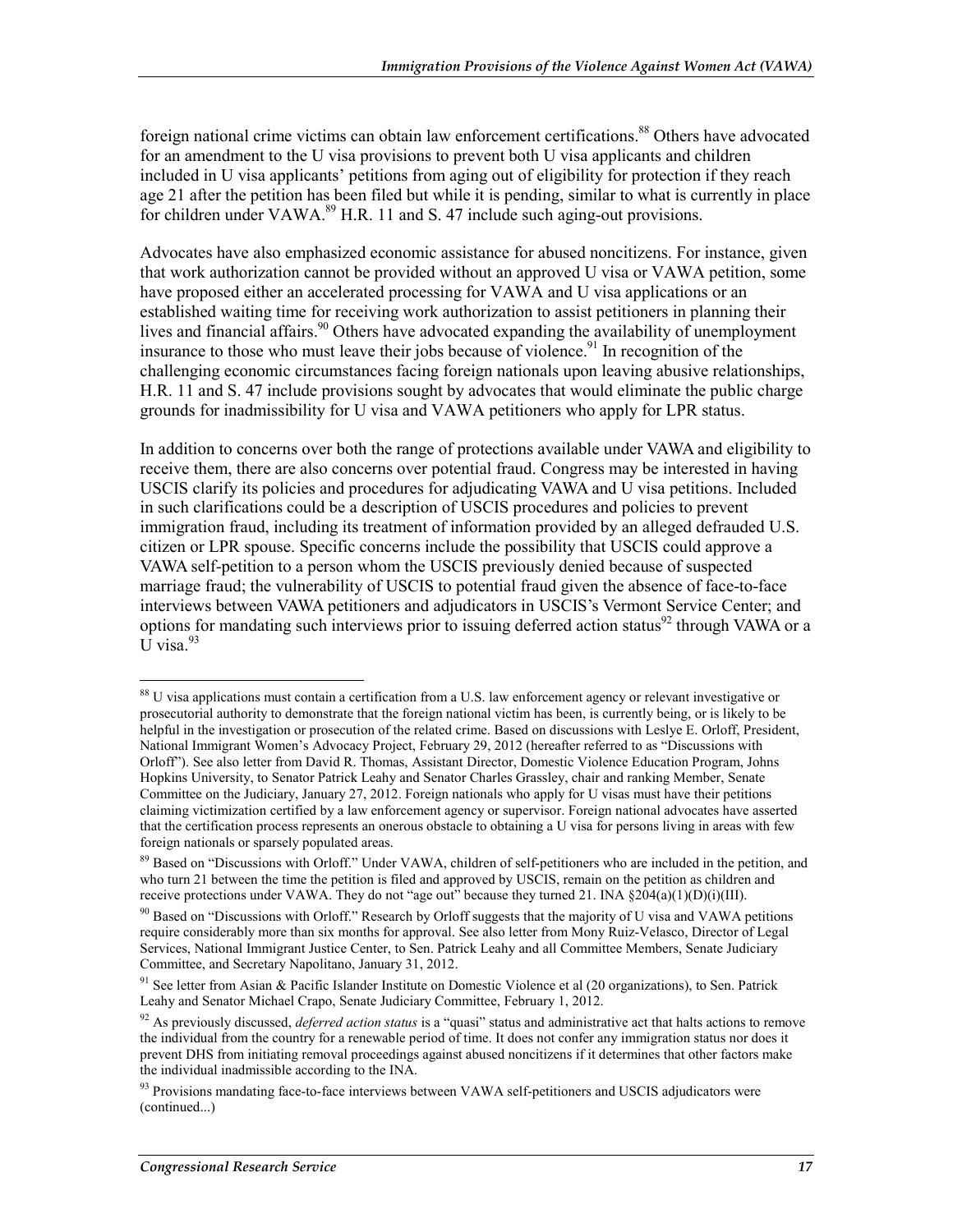Questions have also been raised about whether the current provisions of the U visa undermine its law enforcement utility. Some have characterized as generous the eligibility requirements for obtaining a U visa<sup>94</sup> and questioned the lack of a mandated inquiry on whether, how, and within what time frame such information provided by foreign nationals led to the apprehension or prosecution of persons committing criminal acts.<sup>95</sup>

Congress may be interested in how other federal agencies complement the enforcement functions of USCIS. For instance, there may be interest in knowing what the Office of Audits in the DHS Office of Inspector General has done to further its FY2011 performance objective of "determining whether I-130 marriage-based petitions are being adjudicated uniformly, according to established policies and procedures, and in a manner that fully addresses all fraud and national security risks.<sup> $596$ </sup> It may benefit Congress to be informed in greater detail about the extent to which the Immigration Control and Enforcement (ICE) investigates and prosecutes alleged immigration fraud. Congress may also benefit from similar information on the benefits fraud referral process of USCIS's Office of Fraud Detection and National Security (FDNA) regarding adjudication of VAWA petitions.<sup>97</sup>

Those favoring more restrictive approaches to VAWA eligibility for noncitizens argue that the INA should not serve as what they view as a form of asylum<sup>98</sup> for foreign nationals in abusive relationships who would otherwise not qualify for immigration benefits.<sup>99</sup> In addition, they contend that USCIS officials should have the option of extending conditional permanent residence status beyond its current two-year period, if necessary, to clarify the validity of a marriage, rather than be forced to make a definitive determination after two years. Similarly, they argue that USCIS should have options for withdrawing approval of VAWA petitions and U visas should unfavorable information come to light that makes the recipient of these immigration benefits removable.<sup>100</sup>

<sup>(...</sup>continued)

included in H.R. 4970 from the  $112<sup>th</sup>$  Congress but are not in H.R. 11 and S. 47.

 $94$  Of the three primary requirements for receiving a U visa (the first two being victimization and possessing information about the crime), it is the third requirement that some have characterized as generous. According to the INA, a U visa may be given to a foreign national who "has been helpful, is being helpful, or is likely to be helpful to a Federal, State, or local law enforcement official, to a Federal, State, or local prosecutor, to a Federal or State judge, to the Service [referring to the Immigration and Naturalization Service, predecessor agency to USCIS], or to other Federal State, or local authorities investigating or prosecuting criminal activity." INA §101(a)(15)(U)(i).

<sup>95</sup> See S.Rept. 112-153, VII. *Minority Views, Immigration Issues*. In the 112th Congress, H.R. 4970 would have mandated that U visa certification be granted only with active investigations or prosecutions. Some contend that such a provision would have restricted the ability of law enforcement agencies to pursue investigations according to their own schedules and strategies. Another provision of H.R. 4970 would have eliminated eligibility for LPR status except in circumstances where the criminal perpetrator was an alien, was convicted of a crime, and was deported to the same home country as the victim. Neither provision is in H.R. 11 or S. 47.

<sup>96</sup> DHS Office of Inspector General, *Fiscal Year 2011 Annual Performance Plan*, at 48.

 $97$  In the 112<sup>th</sup> Congress, H.R. 4970 included a provision that would have required GAO to evaluate the degree to which USCIS procedures for processing U visa and VAWA petitions are efficient, reliable, and resistant to fraud. This provision is not in H.R. 11 and S. 47.

<sup>&</sup>lt;sup>98</sup> Asylum refers to legal protection afforded by the United States to persons who demonstrate a "well-founded fear of persecution" based on race, religion, nationality, membership in a particular social group, or political opinion. Unlike refugees, asylees have already entered the United States legally or illegally and seek protection from deportation.

<sup>&</sup>lt;sup>99</sup> Discussion with Jessica Vaughn, Center for Immigration Studies, March 1, 2012.

<sup>&</sup>lt;sup>100</sup> Based on discussions with Jessica Vaughan, Policy Studies Director, Center for Immigration Studies, March 1,  $2012$ . In the  $112<sup>th</sup>$  Congress, H.R. 4970 would have required that USCIS take into account current law enforcement (continued...)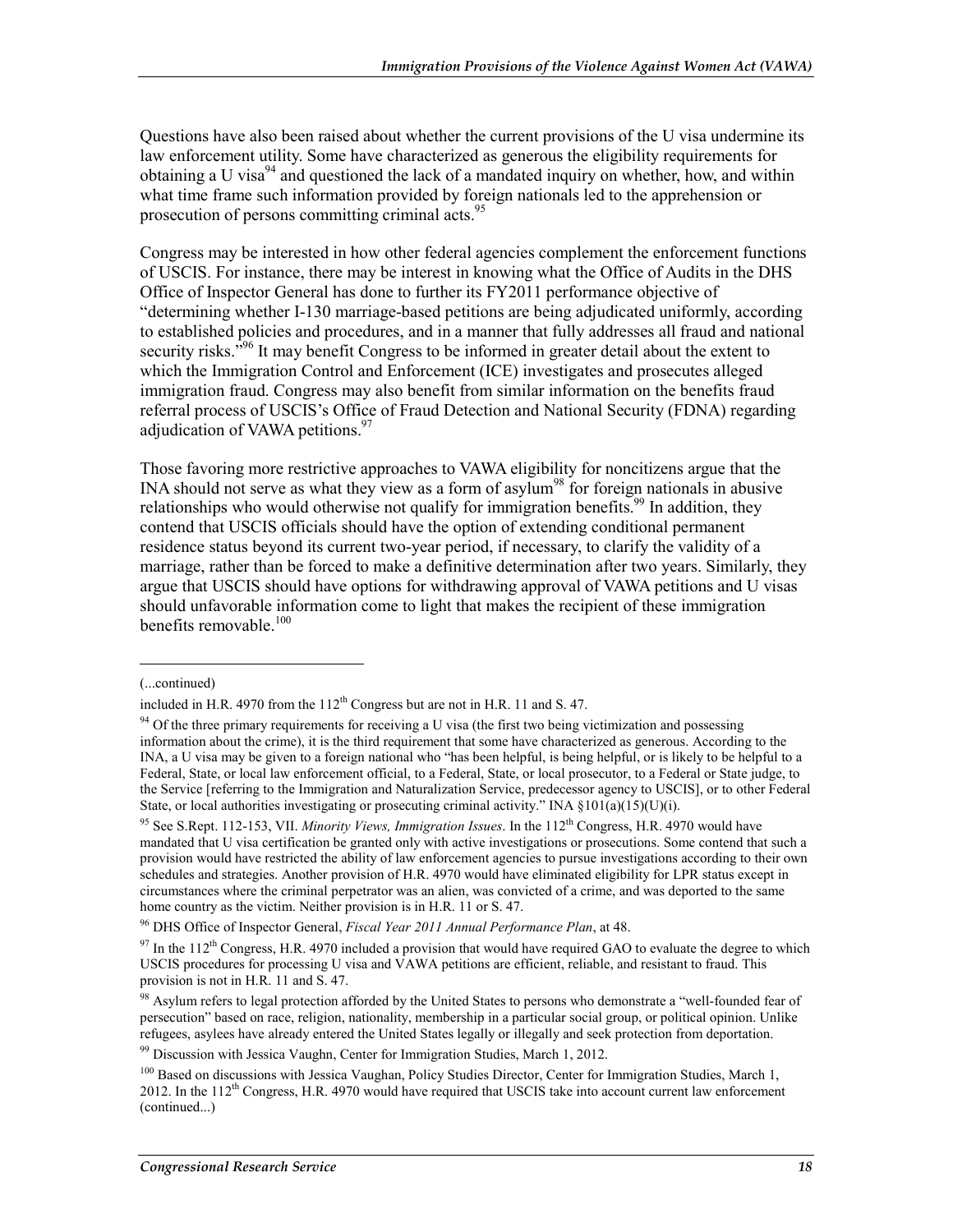## **Conclusion**

In the last several decades, Congress has enacted provisions to provide relief to abused noncitizen relatives of U.S. citizens and LPRs. The Violence Against Women Act of 1994 represents a milestone in this legislative history by providing for the first time the opportunity for abused foreign nationals to self-petition for lawful permanent resident status independently of their abusers. With the reauthorization of VAWA in 2000, this benefit was extended to victims of a broad array of crimes, including domestic violence, who assisted law enforcement. The VAWA reauthorization of 2005 added protections for abused children and parents, allowed abuse victims to apply for work authorization, and increased requirements to provide information about U.S. nationals to prospective foreign national marriage partners.

Although current discussions of noncitizen victims of domestic violence have emphasized expanding existing protections, providing relief to vulnerable populations is not the only goal of immigration policy. Other goals include preventing immigration-related fraud and deterring illegal immigration. Although reliable estimates remain elusive of the extent of marriage fraud generally, and VAWA fraud specifically, anecdotal evidence based on CRS's discussions with USCIS personnel suggests that attempted fraud through VAWA remains an ongoing concern.

Between 1997 and 2011, the number of VAWA petitions filed increased almost fourfold, from 2,491 to 9,209. On average, about one-quarter to one-third of all petitions adjudicated each year were denied, a relatively high denial rate compared with other USCIS petitions and applications. While various factors might have contributed to the increase in petition volume, including the VAWA reauthorizations of 2000 and 2005, average annual rates at which petitions were reviewed or approved between 1997 and 2011 did not appear to have changed according to any distinct pattern. Moreover, the rate at which USCIS issued *Requests for Evidence* for VAWA petitions exceeded that of all other USCIS petitions and applications for which data were available.

Making and implementing immigration policy with respect to noncitizen victims of domestic violence requires striking a balance among different goals. It also requires finding ways of providing adequate relief to abused foreign nationals while simultaneously guarding against potential abuses of the immigration system.

<sup>(...</sup>continued)

investigations or prosecutions of the alleged abuser, or the lack thereof, as evidence to be considered when adjudicating VAWA petitions. This provision is not in H.R. 11 and S. 47.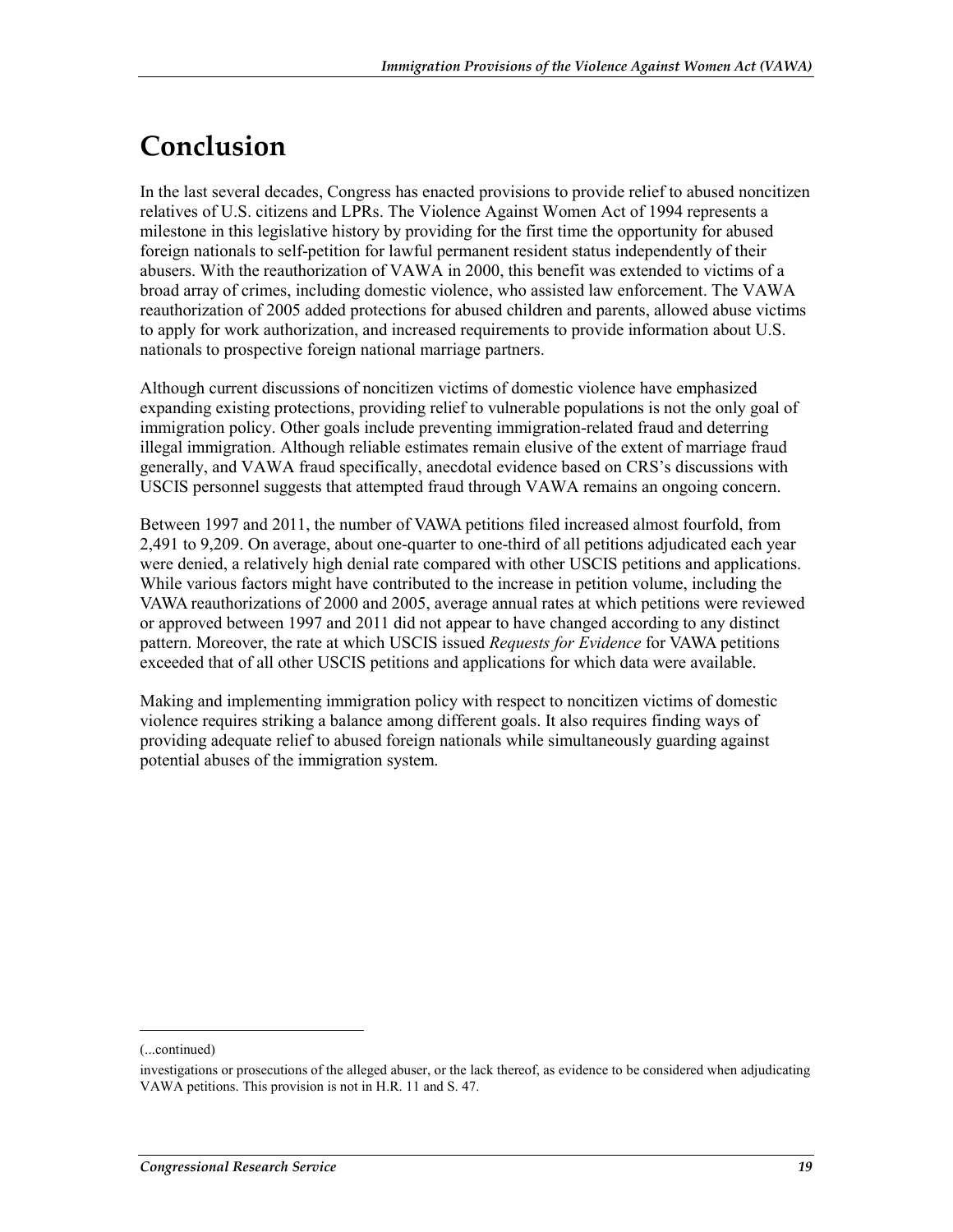## **Appendix A. Family Sponsorship and Lawful Permanent Residence**

Family reunification, a central principle of U.S. immigration policy, is reflected in legal provisions that grant lawful permanent residence to foreign national spouses of U.S. citizens without numerical limitation, and to foreign national spouses of lawful permanent residents (LPR) according to a numerically limited system of family preferences.101 These INA provisions highlight the importance of being related to a U.S. citizen or LPR for foreign nationals seeking to become lawful permanent residents of the United States.<sup>102</sup>

The first step in this process is to obtain immigration preference status, petitions for which have to be filed with USCIS by the beneficiary's U.S. citizen or LPR relative.<sup>103</sup> In addition to an approved petition for LPR status, prospective immigrants sponsored by LPRs must have a visa number<sup>104</sup> immediately available to them. Spouses and children of LPRs are treated differently than spouses and children of U.S. citizens. Spouses or children of LPRs are subject to the visa allocation system, which sets limits on the number of individuals in the various preference categories who can be granted lawful permanent resident status each year. Thus, after their petitions for immigration preference are approved, relatives of lawful permanent residents must wait for the State Department to assign them an immigrant visa number. Spouses and children of U.S. citizens, on the other hand, are not subject to numerical immigration limits. They do not have to wait for an immigrant visa number to become available and receive a visa number as soon as their petitions are processed and approved.

Once a visa number is available, a foreign national already in the United States may be eligible to apply to adjust to LPR status without leaving the country. Those not eligible to adjust status must apply for an immigrant visa at a U.S. consulate abroad, usually in their home country. Upon admission to the United States, the visa holder acquires LPR status. All applicants for LPR status must be found "admissible" to the United States by USCIS. Under the INA, foreign nationals may be inadmissible for health, security, criminal, financial, or other reasons.<sup>105</sup>

<sup>&</sup>lt;u>.</u> 101 See CRS Report RL32235, *U.S. Immigration Policy on Permanent Admissions*, by Ruth Ellen Wasem.

<sup>&</sup>lt;sup>102</sup> Foreign nationals who have no U.S. citizen or LPR immediate relatives (adult children, spouses, parents) who can sponsor them for LPR status must apply for such through other provisions of U.S. immigration law. These include employment-based provisions, the Diversity Visa Lottery, refugee and asylee provisions, and other special immigrant provisions. For more information, see CRS Report RL32235, *U.S. Immigration Policy on Permanent Admissions*, by Ruth Ellen Wasem.

<sup>103</sup> Ibid.

<sup>&</sup>lt;sup>104</sup> Visa numbers are issued by the U.S. Department of State (DOS). An approved petition to receive an immigrant visa is not the same as a visa number, because the U.S. receives and approves more visa petitions than are available in any given year. DOS issues immigrant visa numbers, indicating the availability of a visa, based on annual numerical limits for each family-sponsored immigration category, per-country limits, and other criteria governing visa issuance. CRS Report RL32235, *U.S. Immigration Policy on Permanent Admissions*, by Ruth Ellen Wasem.

<sup>105</sup> For more information, see CRS Report R41104, *Immigration Visa Issuances and Grounds for Exclusion: Policy and Trends*, by Ruth Ellen Wasem.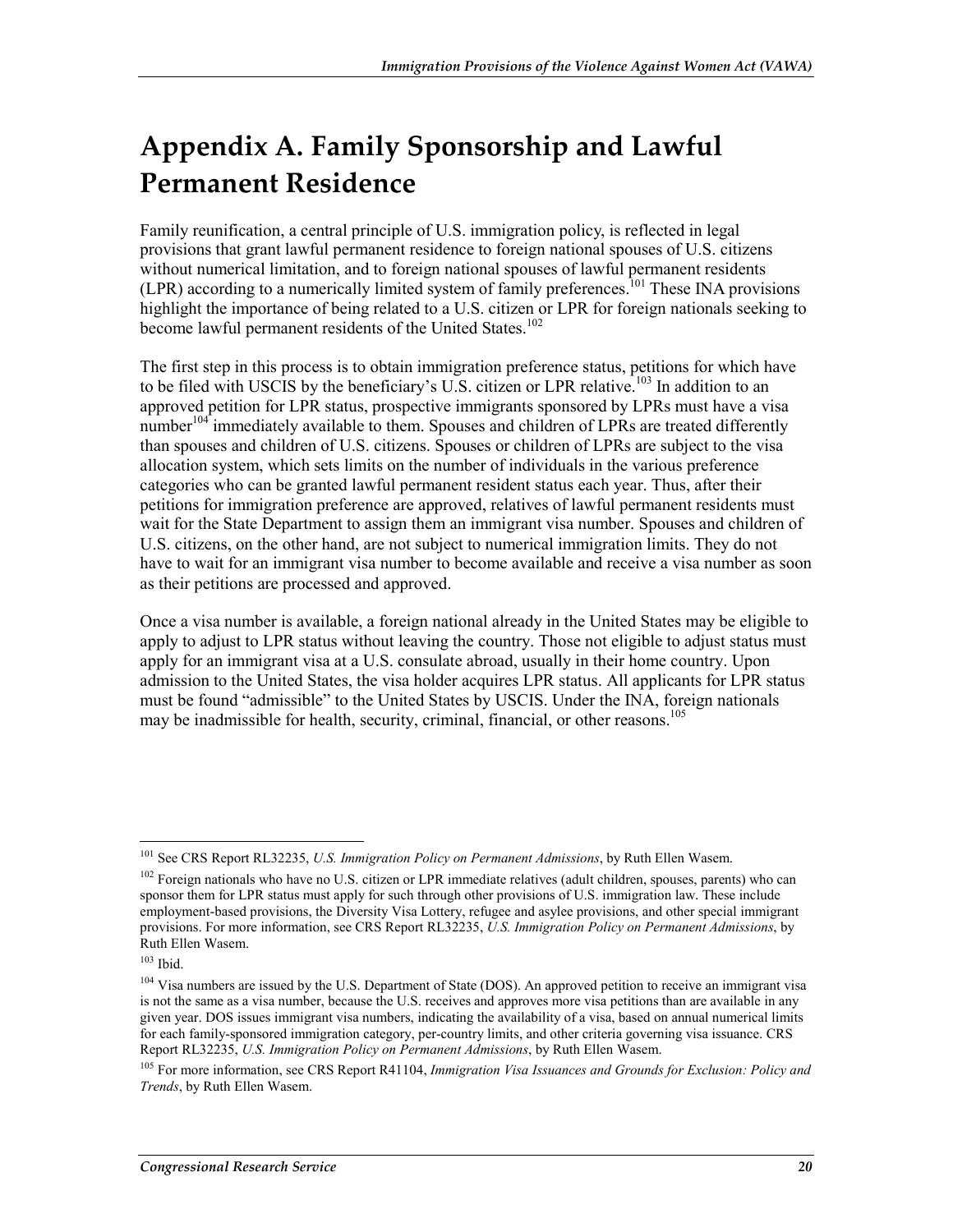## **Appendix B. Legislative Background of VAWA106**

Domestic violence<sup>107</sup> affects a broad segment of society,<sup>108</sup> yet experts believe that several factors may put noncitizen women married to U.S. citizens or LPRs at increased risk of spousal abuse. These factors include poor English language skills, unemployment, poverty, crowded living conditions, and most notably, economic dependence on the sponsoring citizen or LPR spouse.<sup>109</sup> Moreover, as described in **Appendix A**, remaining married is essential for foreign national spouses of U.S. citizens or LPRs who wish to adjust their immigration status to lawful permanent residence. This requirement, which maintains the family relationship between the foreign national and the U.S. citizen or LPR, tends to discourage foreign national spouses from leaving abusive marriages. $110$ 

Over more than two decades, Congress has sought to balance the protection of foreign nationals abused by their U.S. citizen and LPR relatives with the prevention of fraudulent marriages initiated solely to obtain immigration benefits. This legislative history often reflects Congress's attempts to expand protections, mitigate unintended consequences, and reduce immigration fraud.

### **The Immigration Fraud Amendments (1986)**

The original INA passed in 1952 granted immediate LPR status to foreign nationals who married U.S. citizens and LPRs. In response to growing concerns about immigration-related marriage fraud, Congress, in 1986, passed the Immigration Marriage Fraud Amendments (IMFA; P.L. 99- 639), which established a two-year conditional permanent residence status for foreign national spouses and children who obtained permanent residence through a new marriage (under two years  $\frac{d}{dx}$  duration) with a U.S. citizen or LPR.<sup>111</sup> The new provision was intended to provide sufficient

<sup>1</sup> 106 This section relies partially on an archived CRS Report RL30559, *Immigration: Noncitizen Victims of Family Violence*, by Andorra Bruno and Alison Siskin, May 3, 2001.

<sup>&</sup>lt;sup>107</sup> The term "domestic violence" in this report is synonymous with the terms "battery" and "abuse." The term abuse is used in more recent legislation because it refers to abuse more broadly, not only corporal battery but also to other forms of abuse gradually recognized by ongoing legislation, such as verbal and psychological abuse.

<sup>&</sup>lt;sup>108</sup> The most recent data available from the Centers for Disease Control and Prevention indicate that "nearly 3 in 10 women and 1 in 10 men in the United States have experienced rape, physical violence, and/or stalking by an intimate partner." See Black, M.C., Basile, K.C., Breiding, M.J., et al, The National Intimate Partner and Sexual Violence Survey (NISVS): 2010 Summary Report, Atlanta, GA, National Center for Injury Prevention and Control, Centers for Disease Control and Prevention, November 2011.

<sup>109</sup> See for example, Giselle Aguilar Hass, Nawal Ammar, and Leslye Orloff, *Battered Immigrants and U.S. Citizen Spouses*, Legal Momentum, West Bethesda, MD, April 24, 2006; Michelle J. Anderson, "A License to Abuse: The Impact of Conditional Status on Female Immigrants," Yale Law Journal, v. 102, April 1993, p. 1401-1404 (hereafter cited as Anderson, "A License to Abuse"); N. Ammar and L.E. Orloff, "Battered immigrant women's domestic violence dynamics and legal protections.," in *It's a Crime: Women and Justice*, ed. R. Muraskin (NJ: Prentice Hall, 2006); D.W. Valdez, "Deportation that keeps many battered women silent," *Borderland News*, retrieved: http://www.borderlandnews.com/stories/borderland/20050221-26609.shtml, 2005; and A. Raj, J. G. Silverman, and J McCleary-Sills, et al., "Immigration Policies Increase South Asian Immigrant Women's Vulnerability to Intimate Partner Violence," *Journal of the American Medical Women's Association*, vol. 60, no. 1 (2005), pp. 26-32. 110 Ibid.

<sup>&</sup>lt;sup>111</sup> According to the USCIS Adjudicator's Field Manual, Chapter 25.1, "Congress was particularly moved by the testimony of numerous citizens whose foreign national spouses had left them shortly after obtaining residence, as well as the testimony of Service representatives concerned with "marriage for hire" schemes. Congress also acknowledged the inherent difficulties faced by the INS in determining whether the marriage is fraudulent and whether the alien intended to leave the marital union once lawful permanent residence was granted."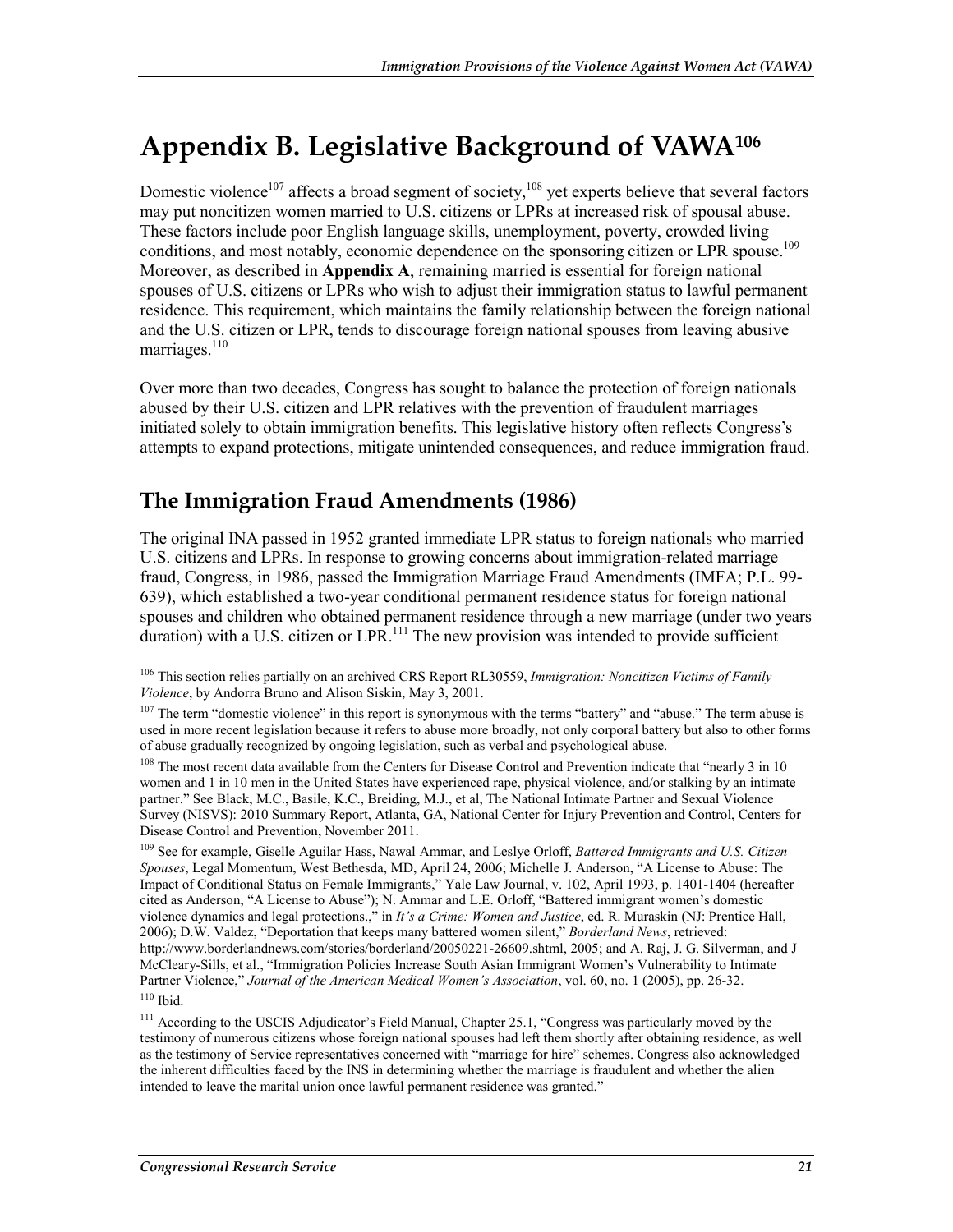time for the former Immigration and Naturalization Service (INS) to determine whether such a marriage was bona fide. During the two-year conditional period, INS (now DHS) could terminate the alien's conditional permanent resident status if it determined that the marriage was entered into to evade U.S. immigration laws or that the marriage had been terminated other than through the death of the spouse. In most cases, the foreign national and his or her spouse were required to submit a joint petition at the end of the two-year period to have the condition removed.<sup>112</sup>

For noncitizen victims of domestic violence, however, IMFA created unintended consequences. By establishing a two-year conditional residence requirement, advocates argued that the statute served to increase the power of abusers over foreign national spouses. By requiring the filing of a joint petition, the law made battered women reluctant to leave their abusive U.S. citizen or LPR spouses, whose sponsorship they depended on for permanent residency and whose abandonment would result in their deportation.<sup>113</sup> Many separated, divorced, and battered women were left legally stranded by their husbands, often resulting in a loss of legal status at the conclusion of their conditional status period.<sup>114</sup>

Although IMFA provided for waivers of the joint petition requirement for spouses in such situations, they were difficult to obtain. Evidence of battery by itself was not sufficient to qualify for a waiver. A 1990 House Judiciary Committee report questioned whether the statute sufficiently clarified that abused spouses in bona fide marriages would receive a waiver either on the basis of "extreme hardship" or termination of the marriage for "good cause."<sup>115</sup>

### **The Immigration Act of 1990**

In 1990, Congress attempted to remedy the problems the joint petition requirement had created for noncitizen victims of domestic violence in the Immigration Act of 1990 (P.L. 101-649), which established a new *battered* spouse or child waiver.<sup>116</sup> To obtain this waiver, the foreign national spouse had to demonstrate that he or she had entered the marriage in good faith and that "during the marriage the foreign national spouse or child was battered by or was the subject of extreme cruelty perpetrated by" the U.S. citizen or LPR spouse or parent. The foreign national spouse also had to show that he or she was not at fault for failing to meet the joint petition requirement. A House Judiciary Committee report articulated congressional intent for the battered spouse or child waiver:

<u>.</u>

 $112$  Under IMFA as originally enacted, the joint petition requirement could be waived on two grounds if the foreign national demonstrated that (1) extreme hardship would result if he or she were deported; or (2) he or she had entered into the marriage in good faith but had terminated it for good cause and was not at fault for failing to meet the joint petition requirement. Denial of a joint petition or waiver application terminated the alien's LPR status.

<sup>&</sup>lt;sup>113</sup> See for example, Linda Kelly, "Stories From the Front: Seeking Refuge for Battered Immigrants in the Violence Against Women Act" Northwestern University Law Review, v. 92, winter 1998, p. 670. (Hereafter cited as Kelly, "Stories From the Front")

<sup>114</sup> Felicia E. Franco, "Unconditional Safety for Conditional Immigrant Women," *Berkeley Women's Law Journal*, vol. 11 (1996), pp. 99-141. (Hereafter referred to as "Franco, Unconditional Safety").

<sup>&</sup>lt;sup>115</sup> U.S. Congress. House Committee on the Judiciary. Family Unity and Employment Opportunity Immigration Act of 1990, report to accompany H.R. 4300, 101<sup>st</sup> Cong., 2<sup>nd</sup> Sess., H. Rept. 101-723, Part 1, p. 51. (Hereinafter cited as H. Rept. 101-723(I)). Also see Kerry Abrams, "Immigration Law and the Regulation of Marriage," Minnesota Law Review, v. 91, Summer 2007, pp. 1625-1709.

 $116$  8 U.S.C.  $$216(c)(4)(C)$ .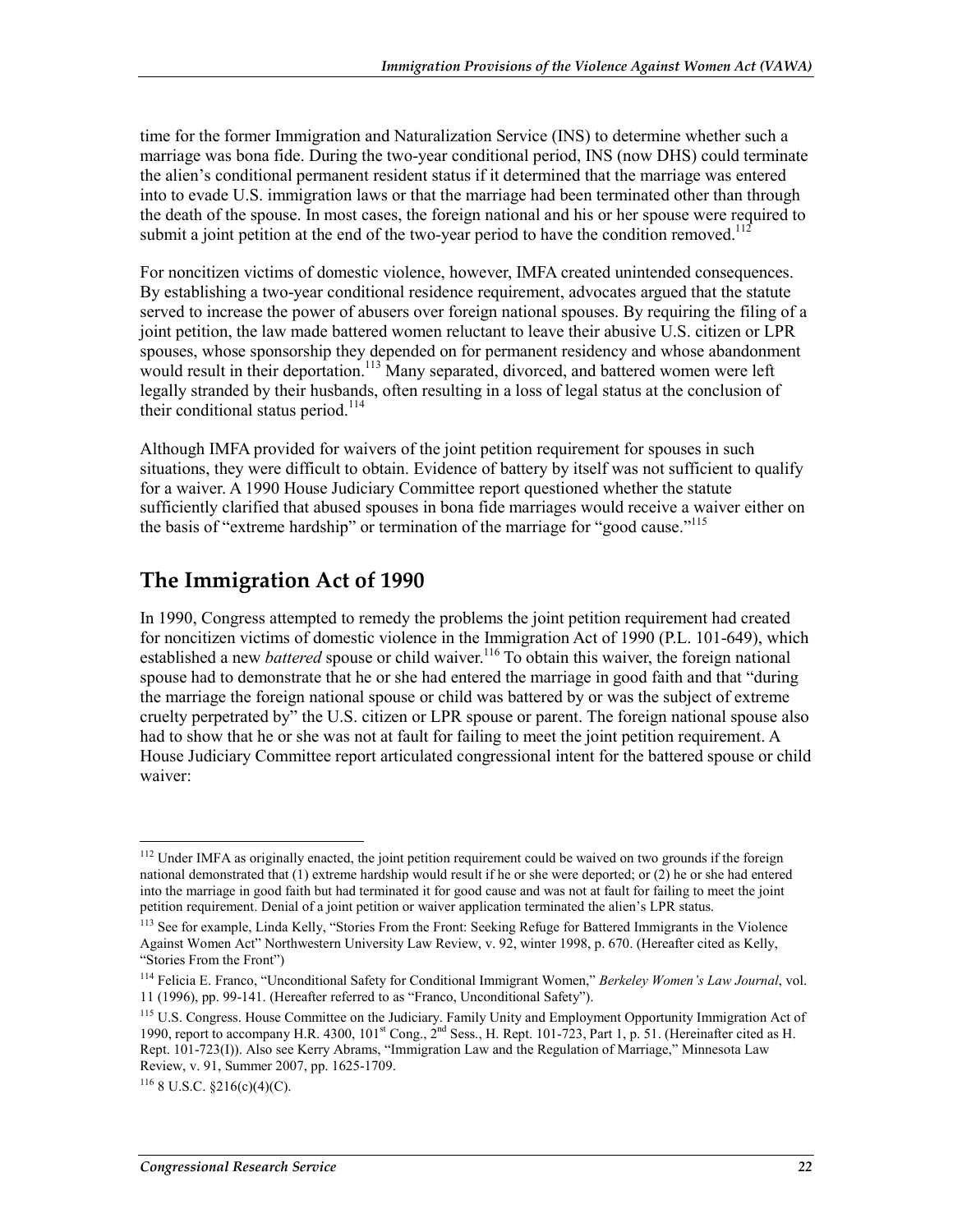The purpose of this provision is to ensure that when the U.S. citizen or permanent resident spouse or parent engages in battering or cruelty against a spouse or child, neither the spouse nor child should be entrapped in the abusive relationship by the threat of losing their legal resident status.<sup>117</sup>

The report specified that evidence to support a waiver "can include, but is not limited to, reports and affidavits from police, medical personnel, psychologists, school officials, and social service agencies." It further stated that legitimate requests for battered spouse waivers should be denied only in "rare and exceptional circumstances such as when the foreign national poses a clear and significant detriment to the national interest."<sup>118</sup>

The 1990 act further assisted battered foreign nationals by making other changes to the INA joint petition waiver provisions. It added language to the INA instructing the Attorney General to establish by regulation "measures to protect the confidentiality of information concerning any abused foreign national spouse or child."<sup>119</sup> It also broadened the existing waiver based on termination of a good faith marriage by eliminating the requirement for battered foreign nationals to have been the ones terminating the marriage and for good cause.<sup>120</sup> Thus, foreign nationals who had entered into good faith marriages that subsequently terminated could apply for the waiver regardless of who had terminated the marriage and for whatever reason. The House Judiciary Committee report justified these changes as follows:

In many cases there are obstacles that prevent a battered alien spouse from initiating a divorce, such as lack of resources to pay for a lawyer; ethnic or cultural prohibitions against divorce…. Often, aliens are denied the waiver because they cannot satisfy the "good cause" requirement under no-fault [divorce] laws.<sup>121</sup>

#### **Implementing the Battered Spouse Waiver**

In May 1991, the former INS issued an interim rule to implement the battered spouse or child waiver provisions of the 1990 Immigration Act.<sup>122</sup> Supplementary information accompanying the rule stated INS concerns:

The Service has balanced the need to make compliance with the evidentiary requirements for the waiver as simple as possible against the need to ensure that unscrupulous aliens do not take advantage of the waiver to obtain immigration benefits.... This rule allows battered conditional residents to establish eligibility, yet is stringent enough to prevent misuse of the benefit.<sup>123</sup>

As noted above, the 1990 act required that the foreign national spouse demonstrate that he or she or a child "was battered" or "was the subject of extreme cruelty" to qualify for the waiver. The

 $117$  H. Rept. 101-723(I), p. 78.

<sup>118</sup> Ibid., p. 78-79.

<sup>&</sup>lt;sup>119</sup> P.L. 101-649, §701(a)(5); 104 Stat. 5085; 8 U.S.C. 1186a(c)(4).

<sup>120</sup> P.L. 101-649, §701(a)(2); 104 Stat. 5085.

 $121$  H. Rept. 101-723(I), p. 51.

<sup>&</sup>lt;sup>122</sup> U.S. Department of Justice, Immigration and Naturalization Service, "Conditional Basis of Lawful Permanent Residence for Certain Alien Spouses and Sons and Daughters; Battered and Abused Conditional Residents," *Federal Register*, v. 56, no. 95, May 16, 1991, p. 22635-22638. The regulations are codified at 8 C.F.R. 216.5.

<sup>123</sup> *Federal Register*, v. 56, no. 95, May 16, 1991, p. 22636.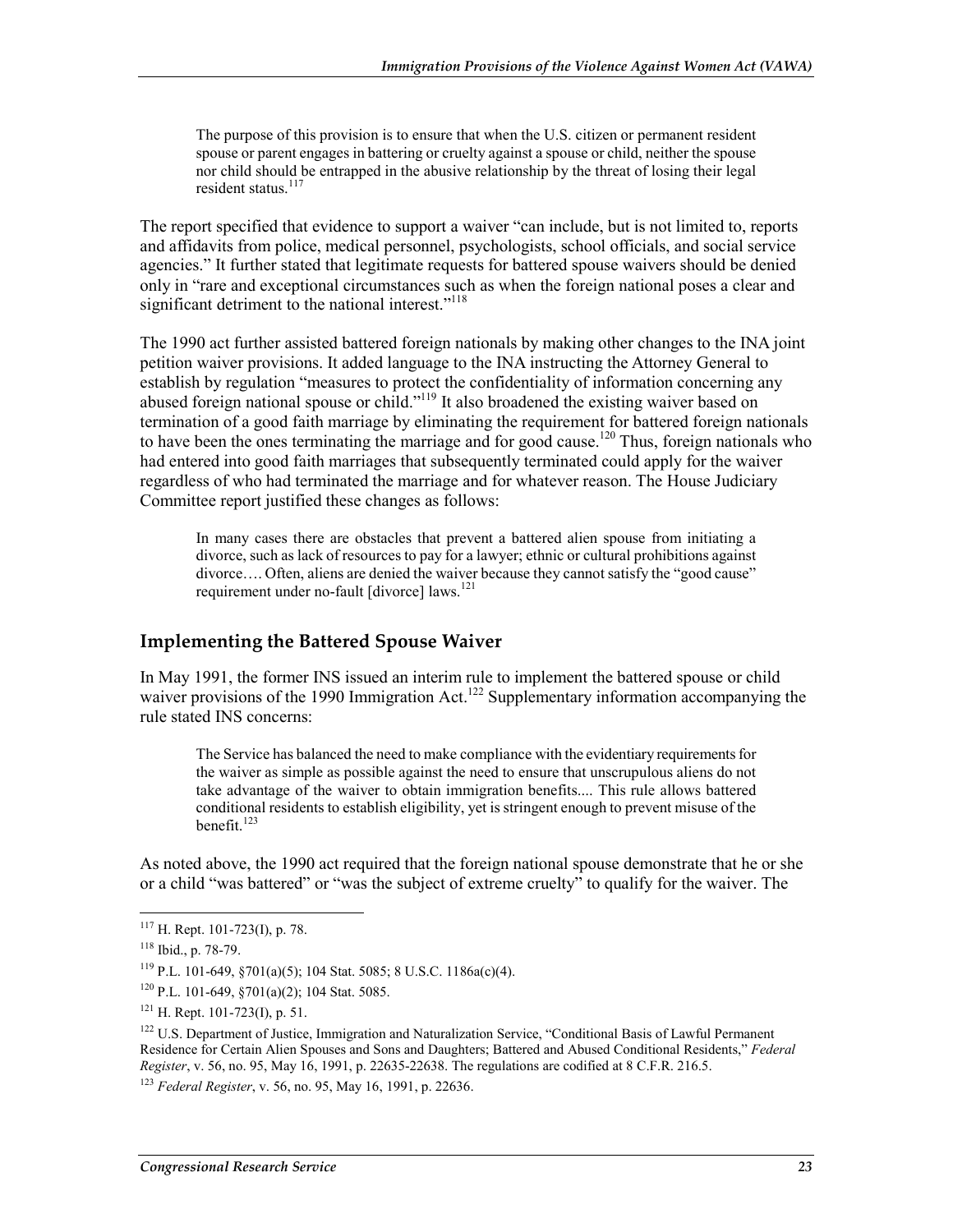INS rule defined these terms together as including, but not being limited to, "being the victim of any act or threatened act of violence, including any forceful detention, which results or threatens to result in physical or mental injury." It specified that "psychological or sexual abuse or exploitation, including rape, molestation, incest (if the victim is a minor) or forced prostitution" were to be considered acts of violence.<sup>124</sup>

The rule distinguished between the types of evidence needed to support waiver applications based on claims of "physical abuse" and "extreme mental cruelty." In the case of physical abuse claims, the rule echoed the language of the House Judiciary Committee report. It stated that acceptable evidence "may include, but is not limited to, expert testimony in the form of reports and affidavits from police, judges, medical personnel, school officials and social service agency personnel."125 In contrast, waiver applications based on claims of extreme mental cruelty had to be supported by the evaluation of a licensed clinical social worker, psychologist, or psychiatrist.<sup>126</sup> INS justified such *professional* evaluations because "the effects of mental and emotional abuse are difficult to observe and identify" and "most Service officers ... are not qualified to make reliable evaluations of an abused applicant's mental or emotional state."<sup>127</sup>

At the time, advocates for battered foreign nationals criticized as overly stringent the INS evidentiary requirement for extreme cruelty, maintaining that "very few women fleeing an abusive relationship will be able to first locate, and then pay for a mental evaluation by a psychologist or other professional."128 They cited social and cultural norms and experiences to explain the reluctance of many foreign nationals to report their abuse and seek assistance from formal institutions that would produce the type of paper trail stipulated by law.<sup>129</sup> They further argued that the requirement reflected a clear misunderstanding of abuse by "focusing exclusively on the applicant's mental state rather than the abuser's activity."<sup>130</sup> In their view, the high standard of proof was contrary to congressional intent in establishing the battered spouse or child waiver $131$ 

### **Violence Against Women Act (1994)**

To address immigration-related problems faced by battered aliens, the 103rd Congress included in the Violence Against Women Act (VAWA) of 1994<sup>132</sup> three provisions related to abused aliens: self-petitioning by abused foreign national spouses and their children (§40701), evidentiary evidence for demonstrating abuse ( $\S 40702$ ), and suspension of deportation<sup>133</sup> and cancellation of removal (§40703). These petitions allowed battered foreign national spouses and their children to

 $124$  8 C.F.R. 216.5(e)(3)(i).

 $125$  8 C.F.R. 216.5(e)(3)(iii).

 $126$  8 C.F.R. 216.5(e)(3)(iv) and (vii).

<sup>127</sup> *Federal Register*, v. 56, no. 95, May 16, 1991, p. 22636.

<sup>&</sup>lt;sup>128</sup> Martha F. Davis and Janet M. Calvo, "INS Interim Rule Diminishes Protection for Abused Spouses and Children," Interpreter Releases, v. 68, June 3, 1991, p. 668.

<sup>129</sup> See "Franco, Unconditional Safety," pp. 114-115.

 $130$  Ibid.

<sup>&</sup>lt;sup>131</sup> Ibid., p. 669. For a discussion of congressional intent, see Anderson, "A License to Abuse," p. 1419-1420.

<sup>&</sup>lt;sup>132</sup> VAWA is Title IV of the Violent Crime Control and Law Enforcement Act of 1994, P.L. 103-322.

<sup>&</sup>lt;sup>133</sup> Suspension of deportation and cancellation of removal are forms of discretionary relief that allow an individual subject to deportation or removal to remain in the United States as a lawful permanent resident alien.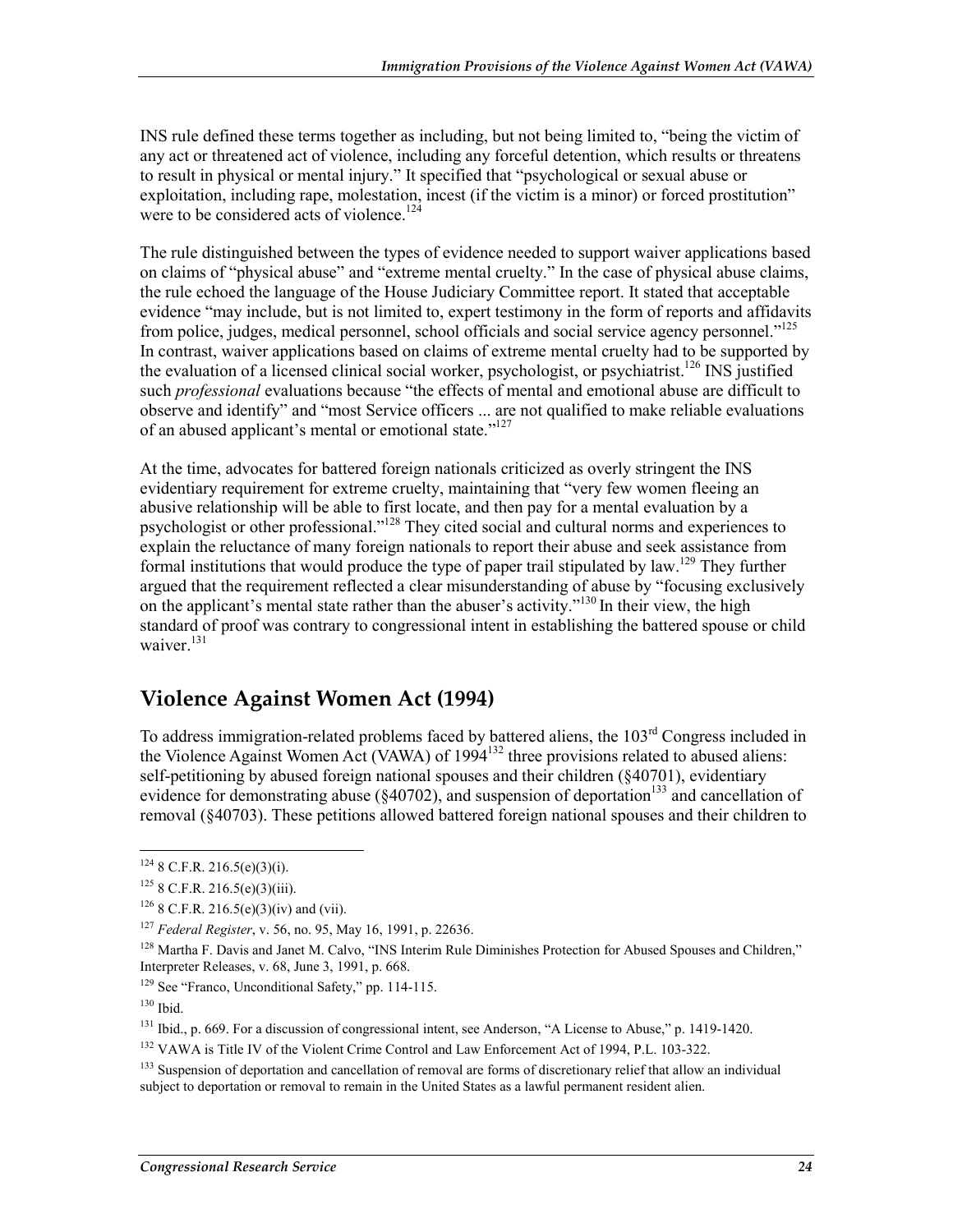essentially substitute a self-petition for lawful status in place of a petition for lawful status that was based on sponsorship by the abusive spouse; they clarified the evidence required for joint petition waivers; and they established requirements for battered foreign national spouses and children to stay deportation.

### **Self-Petitioning for Battered Aliens**

Advocates had long urged policymakers to end battered aliens' reliance on their abusers to obtain legal residency. Prior to 1994, most family-based petitions for immigration preference status for battered noncitizens, like those for noncitizens generally, had to be filed by the alien's U.S. citizen or lawful permanent resident relative. However, abusers are less likely than others to petition for their noncitizen spouses and children because, according to the former INS, "they find it easier to control relatives who do not have lawful immigration status."134 Battered relatives also tend to avoid either seeking help or leaving their abusers because they fear deportation or lack knowledge about available services.<sup>135</sup> As a result, some noncitizen victims of domestic violence were not eligible to seek relief by applying for a battered spouse or child waiver of the joint petition requirement for conditional residents because they had never been granted conditional permanent residence status in the first place.

VAWA Section 40701 provided relief for this situation by allowing some battered foreign national spouses (and their children) married to U.S. citizens or LPRs to self-petition for lawful permanent resident status independently of their original sponsoring petitioner.<sup>136</sup> The House Judiciary Committee explained that "the purpose of permitting self-petitioning is to prevent the citizen or resident from using the petitioning process as a means to control or abuse an alien spouse."137 Self-petitioners were required to

- be married to a U.S. citizen or lawful permanent resident;
- be a person of "good moral character";
- have resided in the United States with the citizen or permanent resident spouse;
- be currently residing in the United States;
- have entered into the marriage in good faith;
- have been battered or subjected to extreme cruelty by the citizen or permanent resident spouse during the marriage, or be the parent of a child who was so battered; and
- demonstrate that removal from the United States would result in extreme hardship to the foreign national or his or her child.<sup>138</sup>

<sup>1</sup> <sup>134</sup> U.S. Department of Justice, Immigration and Naturalization Service, "Petition to Classify Alien as Immediate Relative of a United States Citizen or as a Preference Immigrant; Self-Petitioning for Certain Battered or Abused Spouses and Children," *Federal Register*, v. 61, no. 59, March 26, 1996, p. 13062.

 $135$  Ibid.

 $136$  8 C.F.R. §204(a)(1).

<sup>&</sup>lt;sup>137</sup> U.S. Congress. House Committee on the Judiciary. Violence Against Women Act of 1993, report to accompany H.R. 1133, 103<sup>rd</sup> Cong., 1<sup>st</sup> Sess., H. Rept. 103-395, p. 37.

 $138$  108 Stat. 1953, 1954; 8 U.S.C. 1154(a)(1)(A)(iii) and (B)(ii).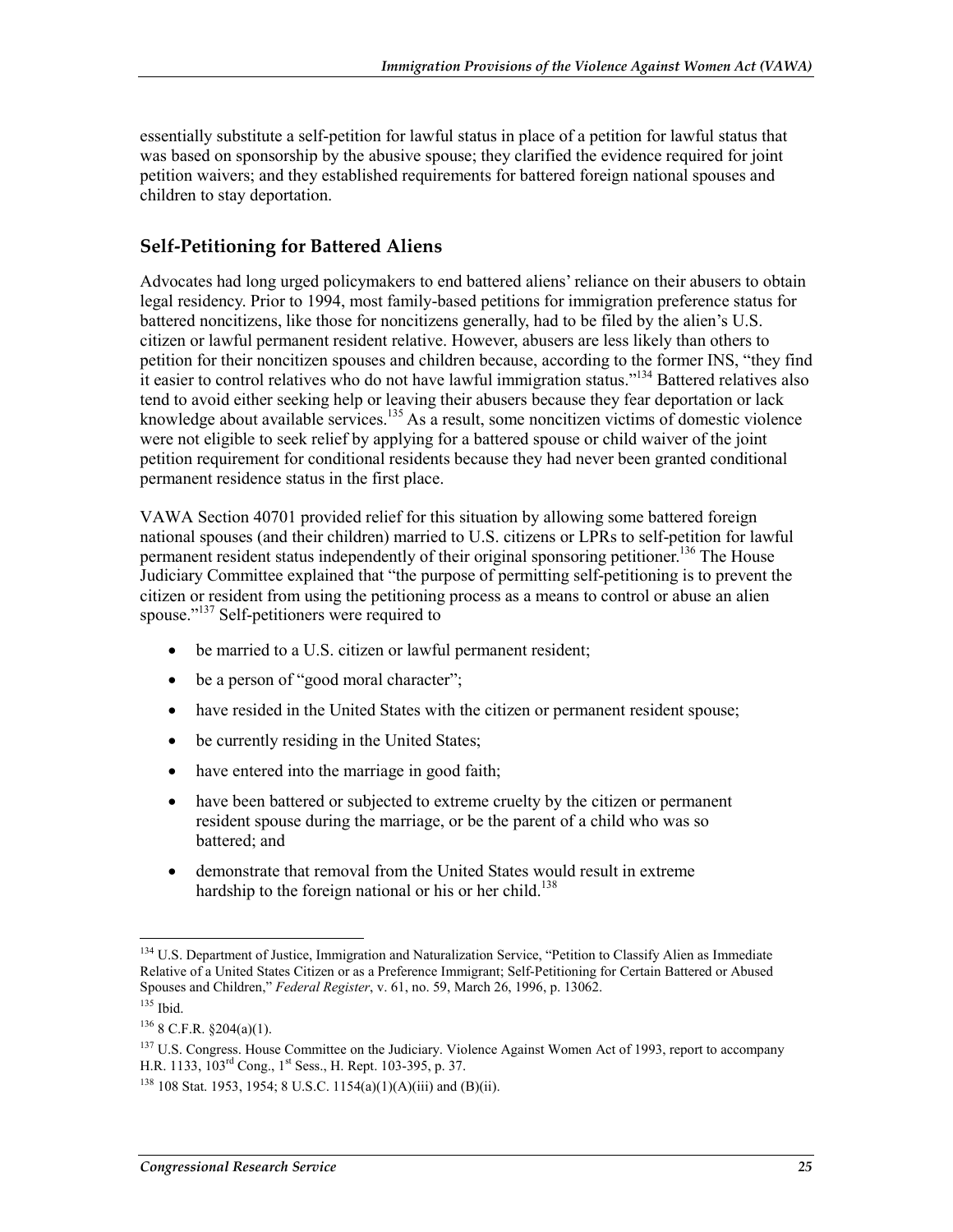Self-petitioning foreign national children had to meet similar requirements.<sup>139</sup> In language identical to that for joint petition waiver applications, Section 40701 also directed the Attorney General to consider any credible evidence relevant to battered foreign national petitions and granted the Attorney General sole discretion to determine credibility and weigh the evidence.<sup>140</sup> In March 1996, INS published an interim rule to implement Section 40701 that detailed eligibility requirements for self-petitioning battered spouses and children.<sup>141</sup>

#### **Easing Evidentiary Requirements**

VAWA Section 40702 amended the joint petition waiver provisions by directing the Attorney General to consider "*any credible evidence*" relevant to the application.<sup>142</sup> Some read this provision as an implicit repudiation of the INS's licensed mental health professional requirement.<sup>143</sup> However, the statute also granted the Attorney General sole discretion to determine credibility and weigh the evidence.<sup>144</sup> The credible evidence language applied to all applications for joint petition waivers, and not specifically to those for battered foreign national waivers.<sup>145</sup>

#### **Suspension of Deportation/Cancellation of Removal**

The third battered foreign national provision of VAWA, Section 40703, established provisions for battered foreign national spouses and children to suspend deportation and obtain lawful permanent residence.<sup>146</sup> Prior to VAWA, applicants for suspension of deportation were required to have lived in the United States continuously for at least seven years. VAWA reduced this requirement to three years.

However, as part of the Illegal Immigration Reform and Immigrant Responsibility Act (IIRIRA) of 1996 (Division C of P.L. 104-208), Congress replaced "suspension of deportation" with "cancellation of removal." In doing so, it reformulated the VAWA suspension of deportation provisions as a special cancellation of removal rule for battered spouses or children.<sup>147</sup> Prior to the enactment of the Battered Immigrant Women Protection Act of 2000 (see below), an applicant for cancellation of removal under the special battered foreign national rule had to demonstrate that he or she

 $139$  108 Stat. 1953, 1954; 8 U.S.C. 1154(a)(1)(A)(iv) and (B)(iii).

 $140$  108 Stat. 1954; 8 U.S.C. 1154(a)(1)(H).

<sup>&</sup>lt;sup>141</sup> U.S. Department of Justice, Immigration and Naturalization Service, "Petition to Classify Alien as Immediate Relative of a United States Citizen or as a Preference Immigrant; Self- Petitioning for Certain Battered or Abused Spouses and Children," *Federal Register*, v. 61, no. 59, March 26, 1996, p. 13061-13079. The regulations amended 8 C.F.R. 103.1, 103.2, 204.1, 204.2, 205.1, 205.2, and 216.1.

 $142$  8 C.F.R.  $$216(C)(4)$ .

<sup>143</sup> See "Franco, Unconditional Safety," p. 120.

<sup>144 108</sup> Stat. 1955; 8 U.S.C. 1186a(c)(4).

<sup>&</sup>lt;sup>145</sup> The legislative history of the credible evidence provision, however, suggests that it was originally intended to loosen INS's evidentiary requirements for extreme mental cruelty waivers. For additional legislative background on this provision, see archived CRS Report RL30559, *Immigration: Noncitizen victims of Family Violence*, by Andorra Bruno and Alison Siskin, May 3, 2001, p. 6.

<sup>146 108</sup> Stat. 1955.

<sup>147</sup> The rule was added to INA as §240A(b)(2). For more information, see archived CRS Report 97-606, *Suspension of Deportation: Tighter Standards for Canceling Removal*, by Larry M. Eig, 1997.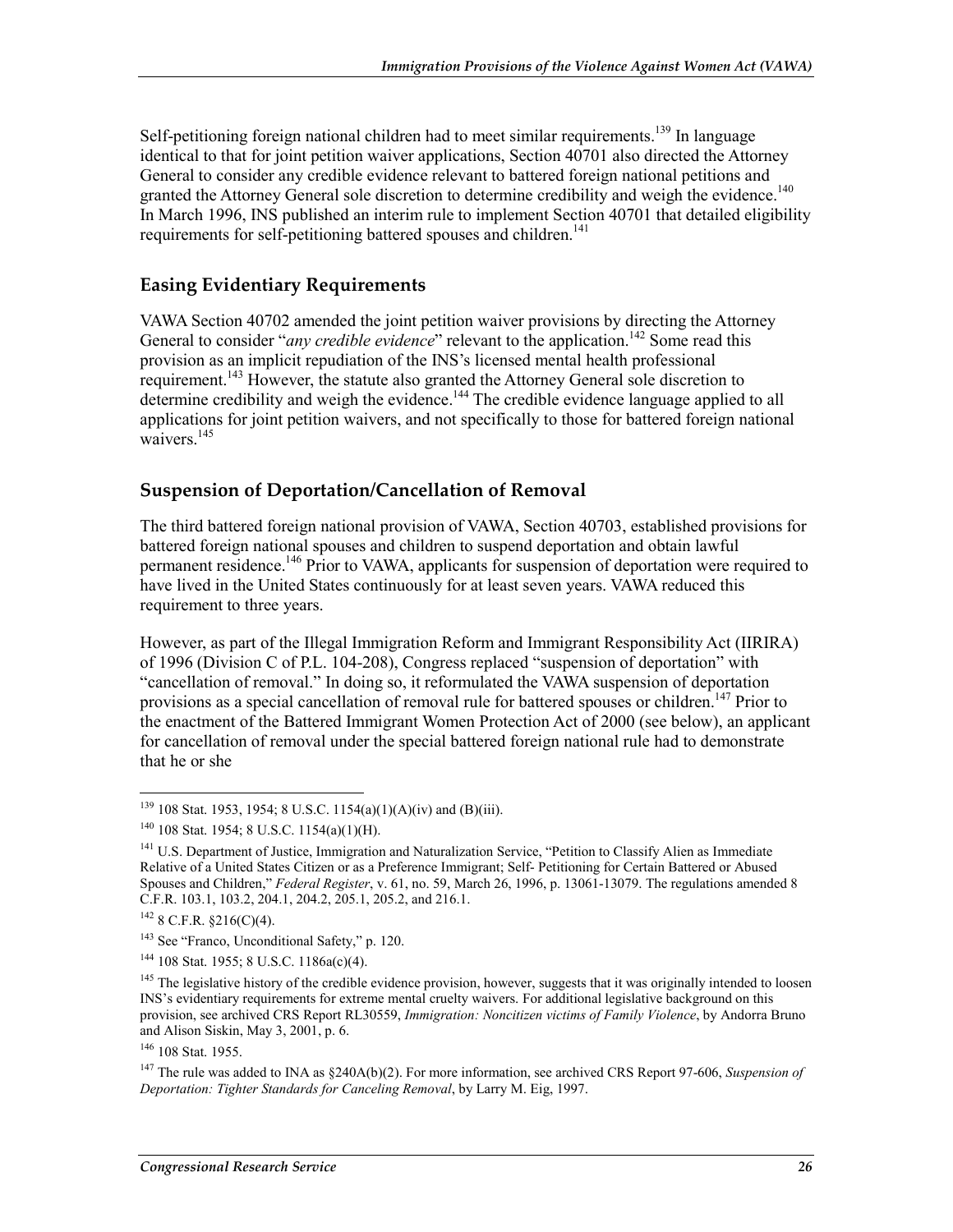- had been battered or subjected to extreme cruelty in the United States by a citizen or LPR spouse or parent, or was the parent of a child who had been subjected to such abuse by a citizen or LPR parent;
- had been continuously physically present in the United States for at least three years prior to petitioning for cancellation of removal;
- had been a person of "good moral character" during the period of continuous physical presence in the United States;
- was not inadmissible to the United States on criminal or security grounds;
- was not deportable based on marriage fraud, criminal offenses, document fraud, or security-related activities;
- had not been convicted of an aggravated felony; and
- if removed, would have themselves experienced, their child would have experienced, or, if the foreign national was a child, the alien's parent would have experienced, extreme hardship.<sup>148</sup>

If an alien's petition for cancellation of removal was approved, he or she was eligible to adjust to LPR status immediately. In any fiscal year, however, the Attorney General could only cancel the removal and adjust the status under INA Section 240A, or suspend the deportation and adjust the status under the pre-IIRIRA suspension section, of no more than  $4,000$  aliens.<sup>149</sup>

Despite similarities between the requirements for cancellation of removal and self-petitioning for battered foreign national spouses and children, the two procedures differed considerably. While foreign national spouses could self-petition at any time, they could only apply for cancellation of removal during removal proceedings before an immigration judge. Battered foreign nationals applying for cancellation of removal could not include their children in their petitions. Moreover, since the two procedures had different eligibility requirements, a battered foreign national might not have been eligible for both. As such, the 1996 IIRIRA created greater barriers for abused spouses who were petitioning to remain in the United States.

### **The Violence Against Women Act of 2000**

The Violence Against Women Act of 2000 (VAWA 2000), which reauthorized the 1994 VAWA, was contained within The Victims of Trafficking and Violence Protection Act of 2000 (P.L. 106- 386). Within VAWA 2000, Title V, the Battered Immigrant Women Protection Act of 2000 (BIWPA), addressed provisions related to foreign nationals. It established special rules for noncitizen victims of domestic violence with respect to cancellation of removal and suspension of deportation; eliminated time limitations on motions filed by such victims to reopen removal and deportation proceedings; and made victims eligible for adjustment of status. BIWPA included measures to prevent violence and provide economic security and safety for battered foreign national women. Finally, BIWPA established the U visa for foreign national crime victims who

<sup>&</sup>lt;sup>148</sup> P.L. 104-208, §304(a); 110 Stat. 3009-587, 3009-594. The battered alien rule can be found at 8 U.S.C. 1229b(b)(2). <sup>149</sup> INA  $\frac{240A(e)(1)}{8}$ ; 8 U.S.C. 1229b(e)(1). This cap does not apply to certain aliens, including VAWA suspension of deportation petitioners, as set forth in  $\overline{INA}$  §240A(e)(3), 8 U.S.C. 1229b(e)(3).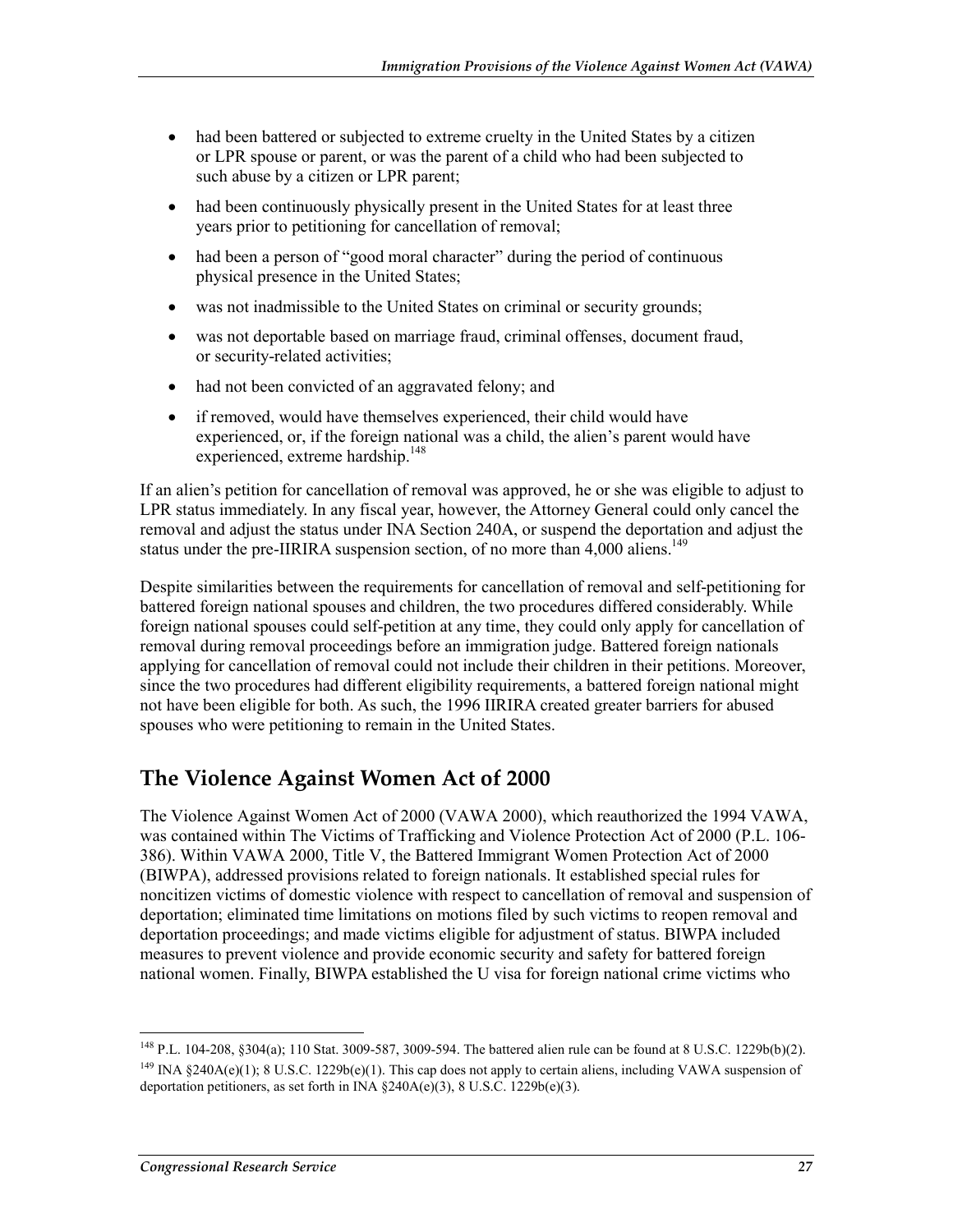assisted law enforcement, a provision that included battered foreign national spouses. Provisions of the BIWPA are discussed below.

#### **The U Visa**

A newly created U visa benefit was made available to any foreign national who (1) suffered physical or mental abuse as a victim of a qualifying crime that violated U.S. laws;<sup>150</sup> (2) had information about the crime; and (3) was, or was likely to be, helpful in the investigation or prosecution of the crime.<sup>151</sup> Foreign national victims were able to petition from outside the United States.<sup>152</sup> The quota of U visas was capped at 10,000 per fiscal year.<sup>153</sup> Successful petitioners who received a U visa were classified as temporary nonimmigrants for up to four years.<sup>154</sup> After living continuously in the United States for three years, U visa holders were eligible to adjust to LPR status if they had not refused to provide assistance to law enforcement and could justify their continued presence in the United States on the basis of family cohesion or the national or public interest.<sup>155</sup> Immediate family members of a U visa holder could also adjust to LPR status, although their requirements differed.<sup>156</sup>

#### **Cancellation of Removal**

BIWPA created certain exemptions for battered foreign nationals who faced removal proceedings, including the annual numerical limitation on cancellation of removal.<sup>157</sup> It established for battered foreign nationals a more expansive method for calculating continuous physical presence in the United States. In addition, BIWPA waived the continuous physical presence requirements for cancellation of removal for battered applicants who could demonstrate a connection between their absences and the battery or extreme cruelty. The act also allowed the Attorney General to determine that battered foreign nationals satisfied the good moral character requirement even if they had been convicted of certain domestic violence-related crimes, if the act or conviction was connected to the alien having been battered.<sup>158</sup>

<u>.</u>

<sup>&</sup>lt;sup>150</sup> Qualifying crimes include abduction, abusive sexual contact, blackmail, domestic violence, extortion, false imprisonment, genital female mutilation, felonious assault, being held hostage, incest, involuntary servitude, kidnapping manslaughter, murder, obstruction of justice, peonage, perjury, prostitution, rape, sexual assault, sexual exploitation, slave trading, torture, trafficking, witness tampering, unlawful criminal restraint, and other related crimes.  $151$  8 U.S.C. §101(a)(15)(U).

 $152$  If inadmissible, a U visa applicant must obtain a waiver of inadmissibility adjudicated by USCIS on a discretionary basis that allows the petitioner to continue with the U nonimmigrant visa petition.

<sup>&</sup>lt;sup>153</sup> 8 U.S.C. §214(p)(2)(A). Exceptions to the 10,000 quota include derivative family members such as spouses, children or other qualifying family members who are accompanying or following to join the principal foreign national victim. To accommodate petitions exceeding the annual cap in any given fiscal year, USCIS will places the petitions on a waiting list and gives petitioners deferred action or parole, making them eligible to apply for employment authorization or travel until their petitions are adjudicated after the start of the following fiscal year.

<sup>&</sup>lt;sup>154</sup> Extensions are only available if a certifying agency can attest that the foreign national's presence in the United States is required to assist in the investigation or prosecution of the qualifying crime.

 $155$  8 U.S.C.  $$245(l)$ .

<sup>156</sup> For more information on U visas, see CRS Report RL34317, *Trafficking in Persons: U.S. Policy and Issues for Congress*, by Alison Siskin and Liana Sun Wyler, pp. 26-28.

<sup>157</sup> P.L. 106-386, §1504, §1512.

<sup>&</sup>lt;sup>158</sup> P.L. 106-386, §1504(a)(2)(C).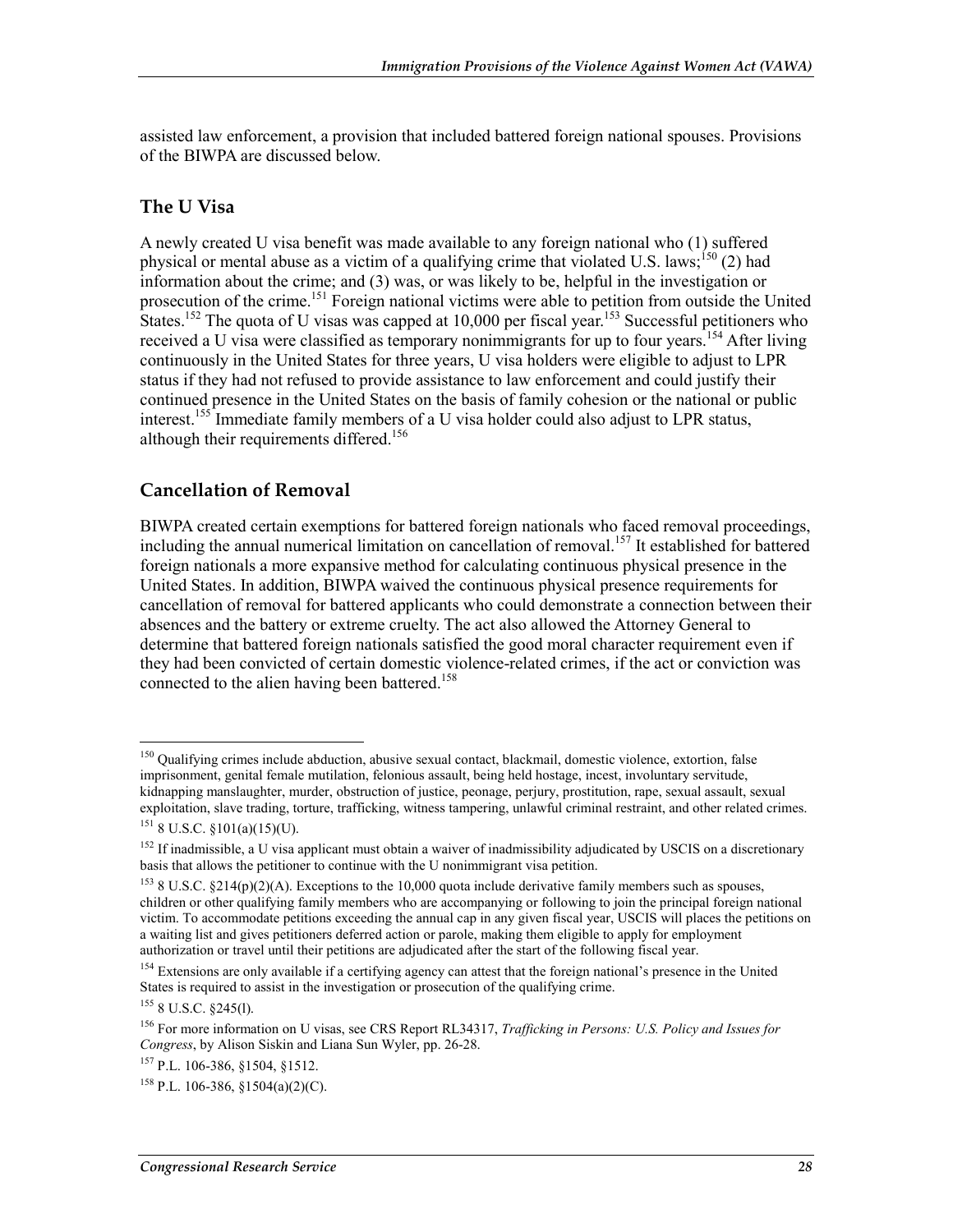BIWPA included other related provisions. It granted parole<sup>159</sup> to children of foreign nationals or parents of foreign national children when the alien's removal was cancelled under the battered spouse or child rule.<sup>160</sup> BIWPA also allowed these foreign nationals to file to adjust their legal status.<sup>161</sup> In another important change, BIWPA extended the battered spouse or child cancellation of removal rule to battered "intended spouses" of U.S. citizens and LPRs (see section on VAWA self-petitioning below).<sup>162</sup> It also permitted battered spouses to include their children in their cancellation of removal applications and battered children to do the same for their parents.

### **Adjustment of Status**

BIWPA amended INA Section 245 to make battered aliens who successfully self-petition for immigration preference status and meet requirements for immigrant visa issuance eligible to adjust to LPR status.<sup>163</sup> As noted in the next section, BIWPA expanded eligibility for VAWA self-petitioning beyond battered spouses and children to cover "intended spouses," former spouses, adult sons and daughters, and parents, and it made these newly authorized selfpetitioners eligible for status adjustment. The legislation also addressed the aging out of abused children who reach age 21 after applying for status adjustment.

### **VAWA Self-Petitioning**

BIWPA extended VAWA self-petition eligibility to "intended spouses" or foreign nationals who believed that they had married U.S. citizens or LPRs but whose marriages were "not legitimate solely because of the bigamy" of those citizens or LPRs. It also extended coverage to foreign national spouses and children of U.S. citizens and LPRs who had either died or lost their citizenship status because of domestic violence within the past two years.<sup>164</sup> For divorce cases, foreign nationals had to demonstrate a connection between legal termination of their marriages and battery or extreme cruelty.

BIWPA also introduced protections for battered self-petitioners whose former abusers' citizenship or immigration status changed after petitions were filed.<sup>165</sup> INS regulations had previously required that abusive spouses or parents be U.S. citizens or LPRs at the time of self-petition filing as well as at the time of approval.<sup>166</sup> BIWPA eliminated that requirement. In addition, BIWPA removed the requirement for self-petitioning foreign nationals to show that their removal would result in extreme hardship to themselves or their children. BIWPA also no longer required that self-petitioners had to reside in the United States.

<sup>&</sup>lt;sup>159</sup> "Parole" refers to temporary permission granted to an foreign national to enter and be present in the United States. Such parole is given to someone who is otherwise inadmissible based on urgent humanitarian reasons or if there is a significant public benefit. Parole does not constitute formal admission to the United States. Parolees are required to leave when the parole expires, or if eligible, to be admitted in a lawful status. P.L. 107-206, §402.

<sup>160 8</sup> U.S.C. 1229b(b)

<sup>&</sup>lt;sup>161</sup> Adjusting legal status refers to the process by which foreign nationals residing in the United States without status or as legal nonimmigrants petition to become lawful permanent residents.

 $162$  P.L. 106-386, §1503(b) and (c).

<sup>163 8</sup> U.S.C. 1255.

<sup>164 8</sup> U.S.C. 1154(a)(1).

 $165$  8 U.S.C. 1154(a)(1).

 $166$  8 C.F.R. 204.2(c)(1)(iii) and (e)(1)(iii).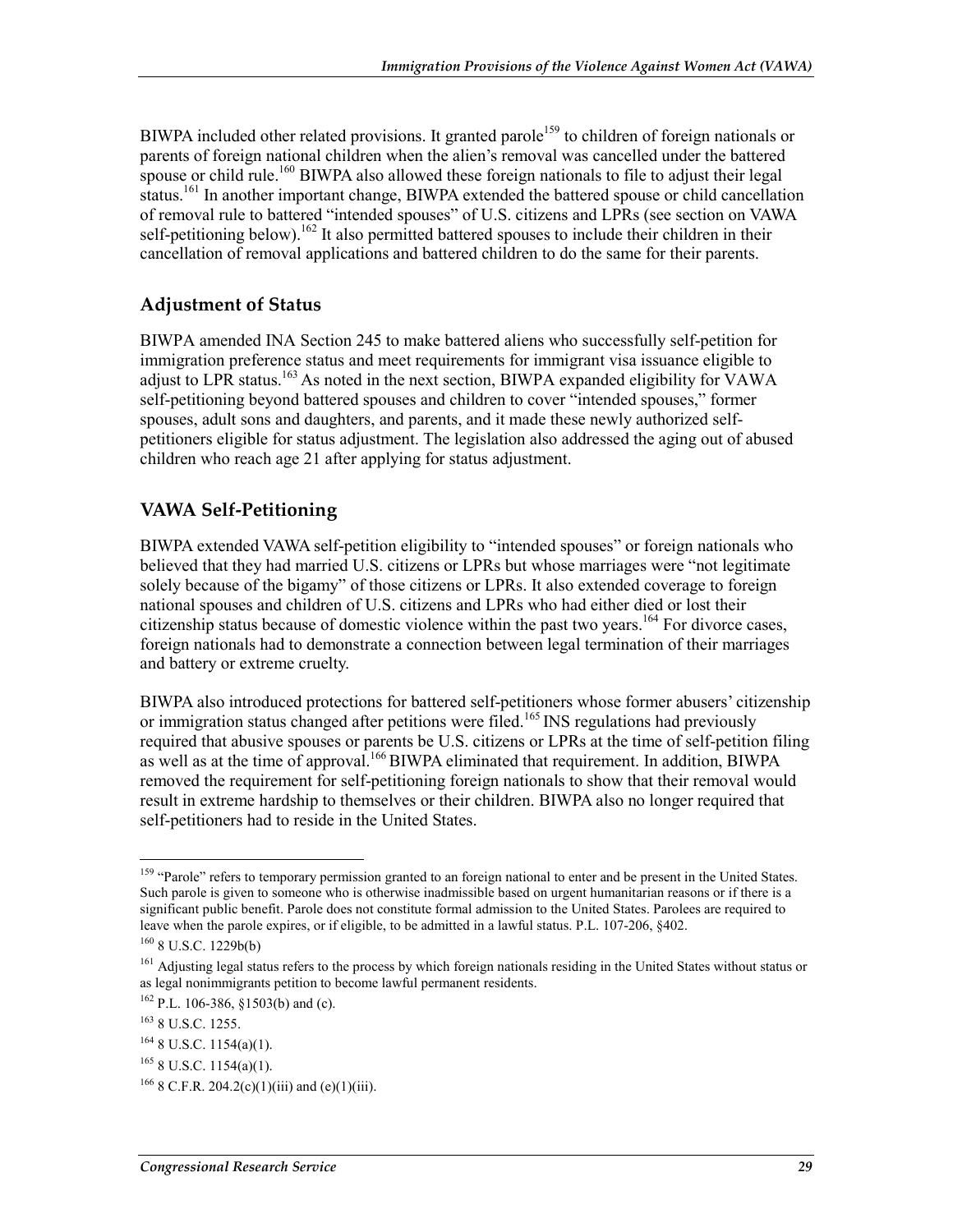BIWPA permitted that self-petitioning children of U.S. citizens or LPRs (or children of petitioning foreign nationals who turned 21) be considered petitioners for preference status, respectively, as unmarried or married sons or daughters of U.S. citizens or LPRs, with the same priority date as the self-petitioner.In addition, BIWPA allowed self-petitioning battered children to include their own children in their petitions.

#### **Inadmissibility Grounds**

BIWPA amended the INA to provide various inadmissibility waivers and exceptions for battered aliens.167 While BIWPA did not establish any waivers of the public charge grounds for inadmissibility, it changed how they were determined for battered foreign nationals with approved self-petitions by excluding any benefits received as the result of the 1996 IIRIRA. BIWPA also allowed the Attorney General, "for humanitarian purposes, to assure family unity, or when it is otherwise in the public interest," to waive all but a few specified inadmissibility grounds for battered foreign nationals who qualified for immigration preference or cancellation of removal.<sup>168</sup>

BIWPA also amended the 1996 IIRIRA provision related to unauthorized presence.<sup>169</sup> Current law at the time included exceptions to these inadmissibility provisions for certain battered foreign nationals and children who could show that they qualified for immigration preference and had been battered or subjected to extreme cruelty. However, those battered foreign nationals had been required to demonstrate a substantial connection between the battery or cruelty and either the alien's unlawful entry into the United States or the alien's visa overstay. BIWPA eliminated this requirement.

#### **Domestic Violence Grounds for Removal**

BIWPA also addressed an unintended consequence of IIRIRA that made deportable any foreign national convicted of domestic violence, stalking, child abuse, neglect, or abandonment, or who violated a protection order.<sup>170</sup> Advocates expressed concerns that victims of domestic violence, who might have committed violent acts in the course of defending themselves, could be subject to removal on these grounds. BIWPA provided for discretionary relief in such circumstances by allowing the Attorney General to waive application of these grounds for removal under certain circumstances, such as acting in self-defense.

<u>.</u>

 $170$  8 U.S.C. 1227(a).

<sup>&</sup>lt;sup>167</sup> 8 U.S.C. 1182(a). The INA establishes a set of criteria that foreign nationals must meet if they wish to reside permanently in the United States. Bureau of Consular Affairs officers (when the foreign national is coming from abroad) and USCIS adjudicators (when the foreign national is adjusting status in the United States) must confirm that the foreign national is qualified for the visa under the category he or she is applying, and is not ineligible for a visa under the grounds for inadmissibility of the INA, which include criminal, terrorist, and public health grounds for exclusion. For more information, see CRS Report R41104, *Immigration Visa Issuances and Grounds for Exclusion: Policy and Trends*, by Ruth Ellen Wasem.

<sup>168 8</sup> U.S.C. 1182(d).

<sup>&</sup>lt;sup>169</sup> The 1996 IIRIRA amended INA §212(a)(6)(A) to add unauthorized presence in the United States as grounds for inadmissibility if an unauthorized foreign national subsequently sought legal admission to the United States. The IIRIRA established three-year and 10-year bars on admissibility based on periods of illegal presence—between 6-12 months versus more than 12 months, respectively. Unauthorized foreign nationals who reside in the United States less than 6 months are exempt from the admissibility bars.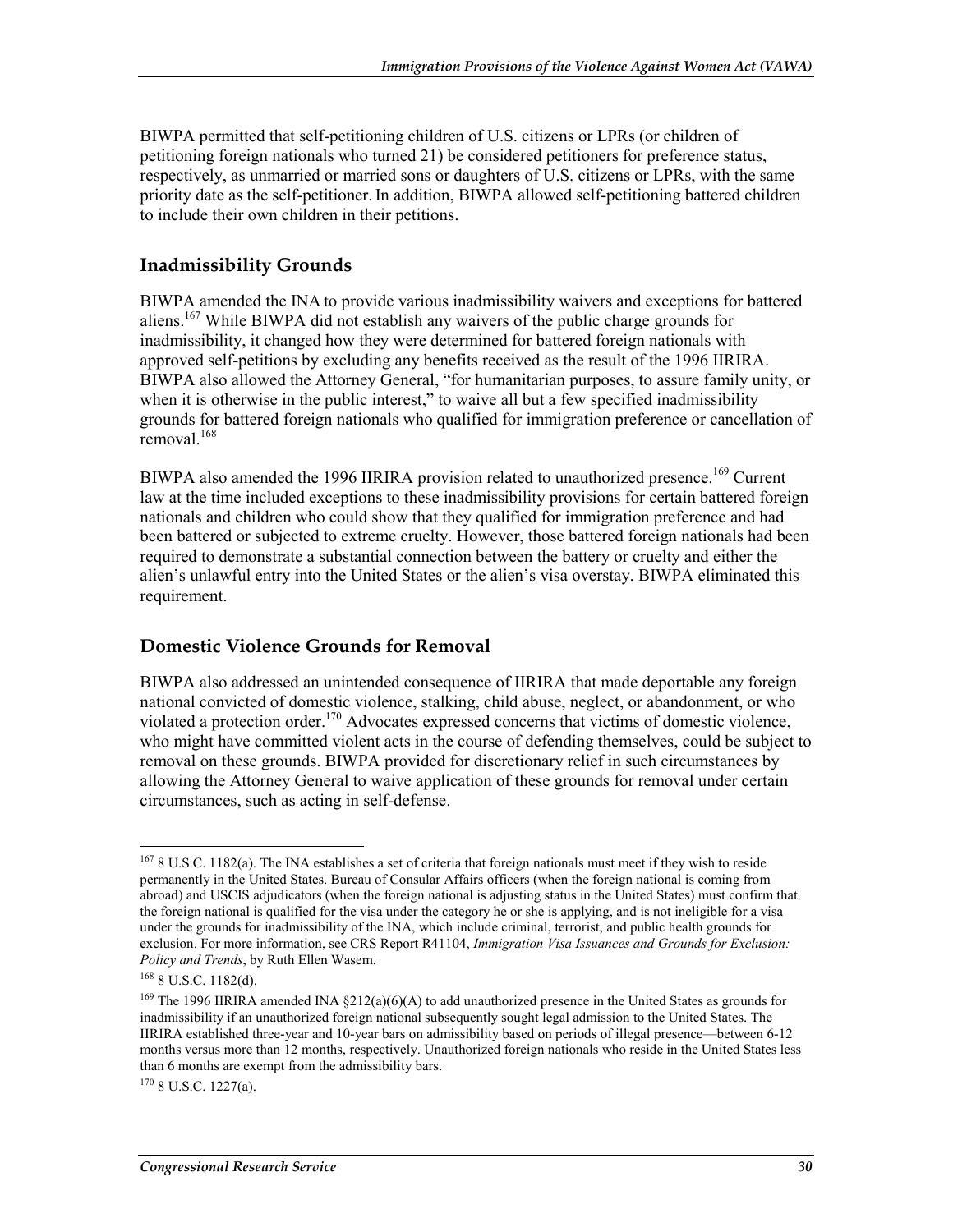## **The Violence Against Women and Department of Justice Reauthorization Act of 2005**

### **Expanded Protections for Children**

The Violence Against Women and Department of Justice Reauthorization Act of 2005 (VAWA 2005; P.L. 109-162) added protections to VAWA 2000 and expanded eligibility. Most notably, it extended the aging out protections in the Child Status Protection Act (CSPA)<sup>171</sup> for abused children and children of abused foreign national spouses;<sup>172</sup> removed the two-year custody and residence requirements for abused adopted children;<sup>173</sup> expanded eligibility for self-petitioning to foreign nationals abused by their U.S. citizen sons and daughters;<sup>174</sup> and allowed abused spouses of certain nonimmigrants to apply for work authorization.<sup>175</sup> In addition, it exempted VAWA selfpetitioners from sanctions imposed for overstaying grants of voluntary departure<sup>176</sup> if the cause of the overstay was abuse and from deadlines and numerical limitations imposed on motions to reopen for cancellation of removal or suspension of deportation.<sup>177</sup>

### **Reducing Marriage Fraud and Increasing Marriage Broker Regulations**

VAWA 2005 also included provisions to reduce immigration fraud by prohibiting a VAWA selfpetitioner or a U visa foreign national from petitioning for immigrant status or nonimmigrant admission on behalf of their abuser.<sup>178</sup>

Finally, the legislation included a number of provisions directed toward international marriage brokers (marriage brokers).<sup>179</sup> It required a U.S. citizen petitioning on behalf of his or her

173 Ibid.

1

174 P.L. 109-162, §816.

 $175$  P.L. 109-162, 8814(c).

177 P.L. 109-162, §825

 $178$  P.L. 109-162,  $814(e)$ 

 $171$  The Child Status Protection Act (CSPA), signed into law by President George W. Bush in 2002, allows a child to retain his/her classification as a child even though he/she has reached 21 in certain conditions. If a U.S. citizen petitions for a child before the child reaches 21, USCIS will continue to classify the child as such until issued permanent resident status. Hence, classification as a child depends on when the citizen petitions for legal status, not when the petition is approved.

<sup>172</sup> P.L. 109-162, §805.

<sup>&</sup>lt;sup>176</sup> In these cases, grants of voluntary departure are periods of up to six months that are often used by judges and USCIS trial attorneys to persuade a foreign national with a weak case for asylum or suspension of deportation to withdraw their application and agree to leave the U.S. voluntarily. Generally, such grants or opportunities to depart voluntarily are given to most foreign nationals who are being removed from the United States, and most accept it. Foreign nationals who do not and are not under expedited removal face formal removal proceedings in front of a Department of Justice immigration judge. Foreign nationals who were previously allowed to depart voluntarily and criminal aliens are ineligible for voluntary departure. Foreign nationals who fail to depart within the time period specified face monetary penalties and are ineligible for voluntary departure or other relief from removal for 10 years. Voluntary departure costs less than formal removal since, in most cases, the government does not have to pay for the alien's repatriation. Moreover, the resources required to formally remove all foreign nationals apprehended along the borders would be prohibitive.

<sup>&</sup>lt;sup>179</sup> The law incorporated the International Marriage Broker Regulation Act of 2005 which became Subtitle D of Title VIII (§831-834) of VAWA 2005 (P.L. 109-162).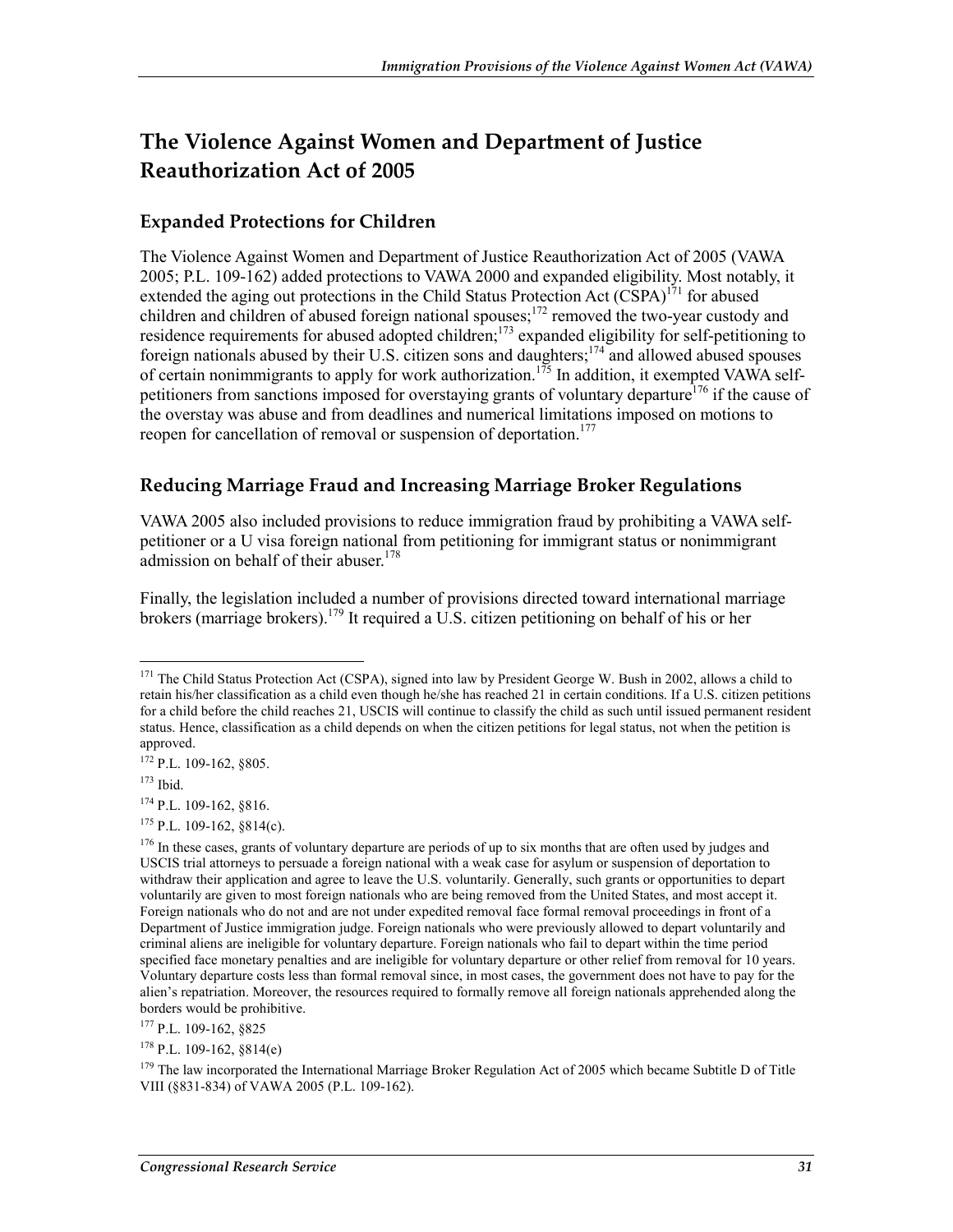fiancé(e) to disclose whether the relationship resulted from the services of a marriage broker;<sup>180</sup> and it prohibited a marriage broker from disclosing personal contact information of any individual under age 18. It required a marriage broker to search the National Sex Offender Public Registry or state sex offender public registry and collect specified criminal, marital, and residency background information about the U.S. client prior to providing the U.S. client with personal contact information about any foreign national client; provide such background information to the foreign national client in his or her primary language; and receive from the foreign national client in his or her primary language a signed, written consent to release such personal contact information to the specific U.S. client.<sup>181</sup>

The Violence Against Women and Department of Justice Reauthorization Act of 2005 represents the last substantial revision to the VAWA.

<sup>1</sup> <sup>180</sup> P.L. 109-162, §833

 $181$  Ibid.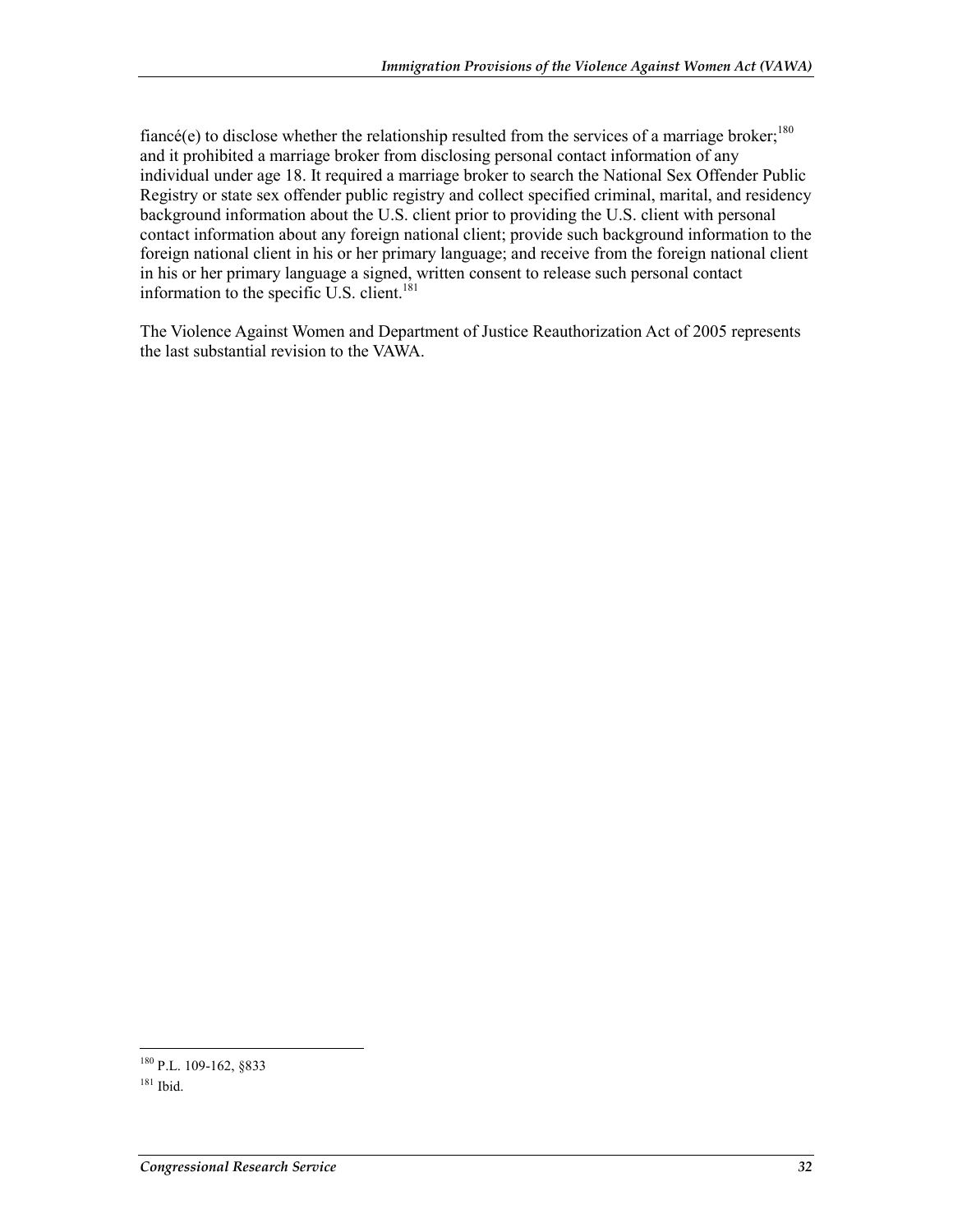# **Appendix C. How U Visas Work**

The U visa was created by Congress as a part of the Victims of Trafficking and Violence Protection Act of 2000 (P.L. 106-386), which reauthorized VAWA. It protects and assists victims who assist law enforcement agencies' efforts to investigate and prosecute domestic violence, sexual assault, alien trafficking, and other crimes. The U visa is available to any foreign national who suffered physical or mental abuse as a victim of a qualifying crime<sup>182</sup> that violated U.S. laws, has information about the crime, and was, is, or is likely to be helpful in the investigation or prosecution of the crime.<sup>183</sup> Foreign national victims may petition from outside the United States.<sup>184</sup> The INA caps the number of U visas at 10,000 per fiscal year.<sup>185</sup>

U visa applications must contain a certification from a U.S. law enforcement agency or relevant investigative or prosecutorial authority<sup>186</sup> to demonstrate that the foreign national victim has been, is currently being, or is likely to be helpful in the investigation or prosecution of the related crime.<sup>187</sup> Attestation by law enforcement of both abuse to the alien national and subsequent assistance by that individual serves to prevent immigration fraud.

Foreign national victims apply for a U visa using a Form I-918 "Petition for U Nonimmigrant Status" along with supporting documentation to USCIS's Vermont Service Center. USCIS conducts a *de novo* review of all evidence submitted. This is as if the VSC were considering the question for the first time. Hence, USCIS may evaluate evidence previously submitted for other immigration benefits but is not bound by its previous decisions. Petitioners subject to final orders of removal may still be removed during adjudication of their U visa petitions.<sup>188</sup>

Successful petitioners receive a U visa, classifying them as a temporary nonimmigrant, with a duration of stay of up to four years.<sup>189</sup> Denied petitioners are informed of the reasons for the denial in writing. Applicants may appeal the decision. Because U status is humanitarian in nature, USCIS does not initiate removal proceedings against those denied U status and illegally present

<u>.</u>

<sup>&</sup>lt;sup>182</sup> Qualifying crimes include abduction, abusive sexual contact, blackmail, domestic violence, extortion, false imprisonment, genital female mutilation, felonious assault, being held hostage, incest, involuntary servitude, kidnapping manslaughter, murder, obstruction of justice, peonage, perjury, prostitution, rape, sexual assault, sexual exploitation, slave trading, torture, trafficking, witness tampering, unlawful criminal restraint, and other related crimes.  $183$  8 U.S.C.  $$101(a)(15)(U)$ .

 $184$  If inadmissible, a U visa applicant must obtain a waiver of inadmissibility adjudicated by USCIS on a discretionary basis that allows the petitioner to continue with the U nonimmigrant visa petition.

 $185$  8 U.S.C. §214(p)(2)(A). Exceptions include derivative family members such as spouses, children or other qualifying family members who are accompanying or following to join the principal foreign national victim. To accommodate petitions exceeding the annual cap, USCIS plans to provide means by which victims cooperating with law enforcement agencies can stabilize their immigration status. Such petitioners will be given deferred action or parole, making them eligible to apply for employment authorization or travel until their petitions are adjudicated.

<sup>&</sup>lt;sup>186</sup> Agencies such as child protective services, the Equal Employment Opportunity Commission, and the Department of Labor qualify as certifying agencies because they have criminal investigative jurisdiction within their respective areas of expertise.

 $187$  8 C.F.R. 214.14(a)(3)(i). This condition is intended to deter fraudulent petitions.

<sup>188 8</sup> C.F.R. 214.14(c).

<sup>&</sup>lt;sup>189</sup> Extensions are only available if a certifying agency can attest that the foreign national's presence in the United States is required to assist in the investigation or prosecution of the qualifying crime.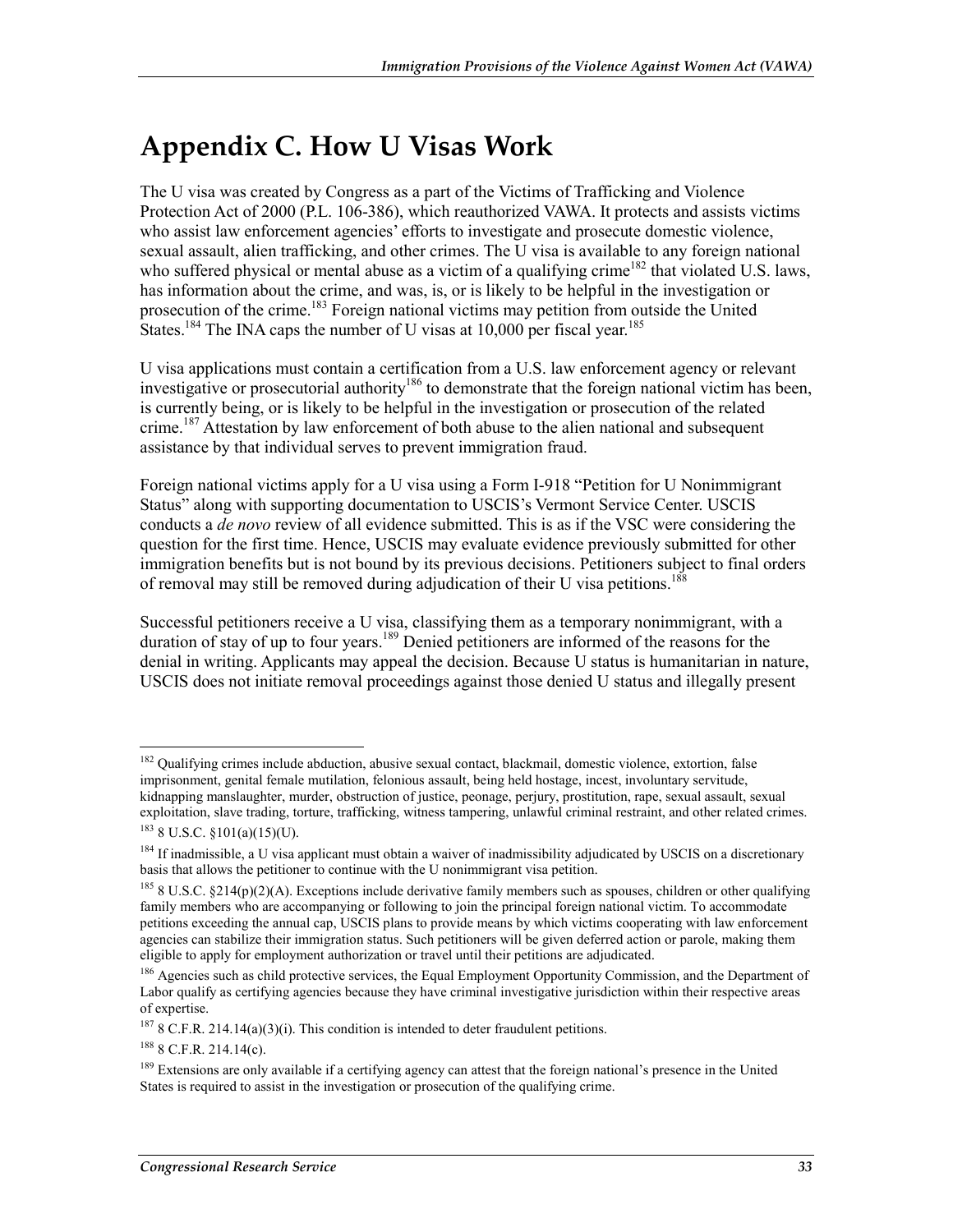unless applicants represent national security or criminal threats, have serious immigration violations, or otherwise warrant removal proceedings.<sup>190</sup>

Holders of U visas can ultimately adjust to LPR status if they have lived continuously in the United States for at least three years since receiving their U visa, have not refused to provide assistance to law enforcement, and can demonstrate that their continued presence in the United States is justified on the basis of family cohesion or the national or public interest.<sup>191</sup> Immediate family members of a U visa holder may also adjust to LPR status, although requirements differ.

**Table C-1** presents the number of U visas received, approved, and denied in FY2009-FY2011. On average, roughly four-fifths of victims' petitions adjudicated each year were approved. As is the case with VAWA petitions, the number of U visas processed during the period in which the U visas were made available has increased substantially, from a total of 9,509 total petitions to 22,264, a 134% increase.

|                          | <b>Fiscal</b><br>Year | <b>Petitions Processed</b> | <b>Petitions Approved</b> | <b>Proportion of</b><br><b>Petitions Approved</b> |
|--------------------------|-----------------------|----------------------------|---------------------------|---------------------------------------------------|
|                          | 2009                  | 6,513                      | 5,825                     | 89%                                               |
|                          | 2010                  | 14,420                     | 10,073                    | 70%                                               |
| <b>Victims</b>           | 2011                  | 13,017                     | 10,088                    | 77%                                               |
|                          | <b>Total</b>          | 33,950                     | 25,986                    | 77%                                               |
|                          |                       |                            |                           |                                                   |
|                          | 2009                  | 2,996                      | 2,838                     | 95%                                               |
| Family<br><b>Members</b> | 2010                  | 11,891                     | 9,315                     | 78%                                               |
| of<br><b>Victims</b>     | 2011                  | 9,247                      | 7,602                     | 82%                                               |
|                          | <b>Total</b>          | 24,134                     | 19,755                    | 82%                                               |
|                          |                       |                            |                           |                                                   |
|                          | 2009                  | 9,509                      | 8,663                     | 91%                                               |
| <b>Total</b>             | 2010                  | 26,311                     | 19,388                    | 74%                                               |
| <b>U</b> Visas:          | 2011                  | 22,264                     | 17,690                    | 79%                                               |
|                          | <b>Total</b>          | 58,084                     | 45,741                    | 79%                                               |

**Table C-1. U Visa Processing Statistics, FY2009-FY2011** 

**Source:** CRS Presentation of data from USCIS, Office of Performance and Quality, Data Analysis and Reporting Branch.

<sup>1</sup> <sup>190</sup> Email from USCIS Congressional Relations, August 29, 2011. For example, USCIS may institute removal for conduct committed after the alien is granted U status, for conduct or a condition that was not disclosed to USCIS prior to the granting of U status, for misrepresentations of material facts in the U application. (8 C.F.R. 214.14(i)).  $^{191}$  8 U.S.C. 8245(1).